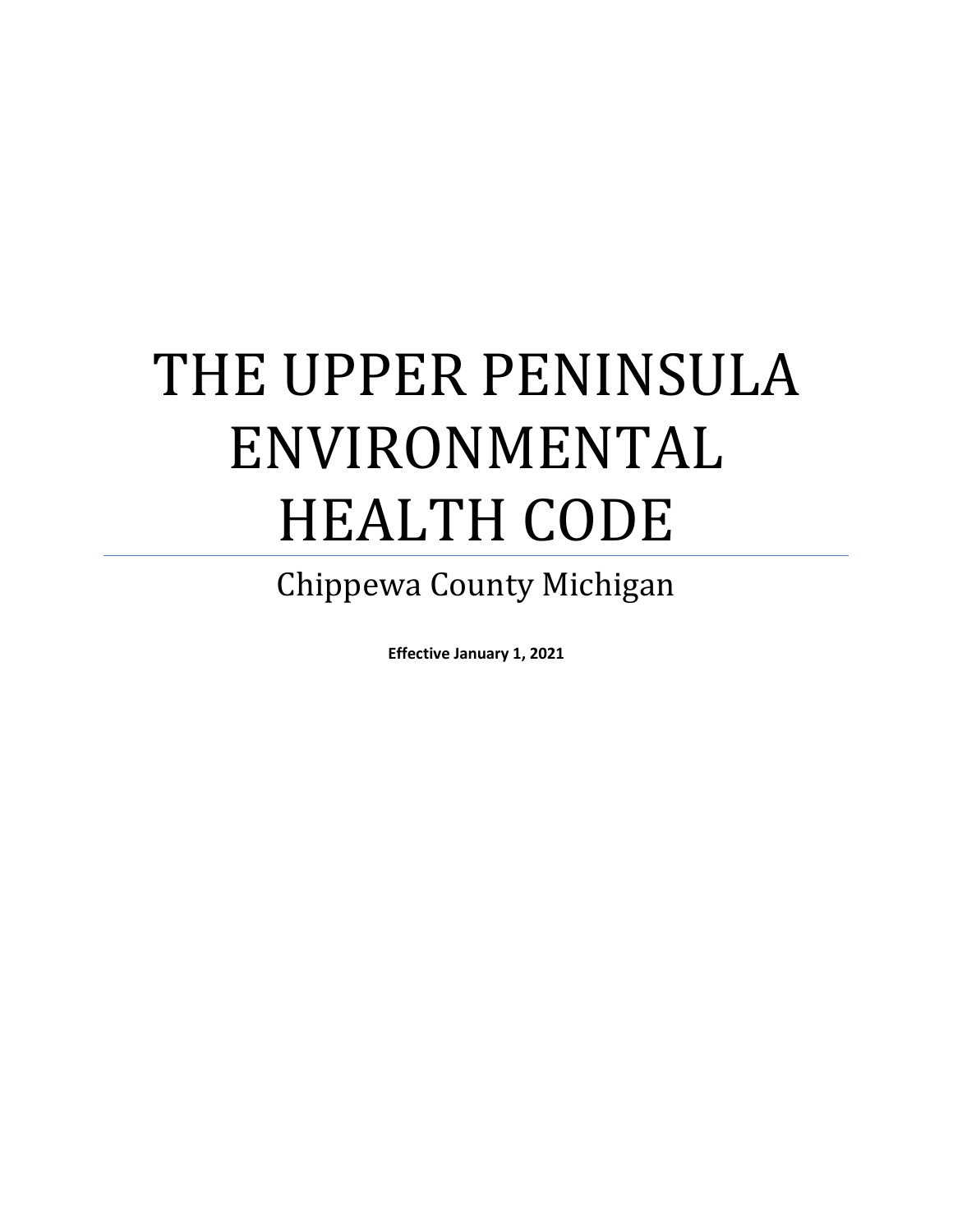## **Table of Contents**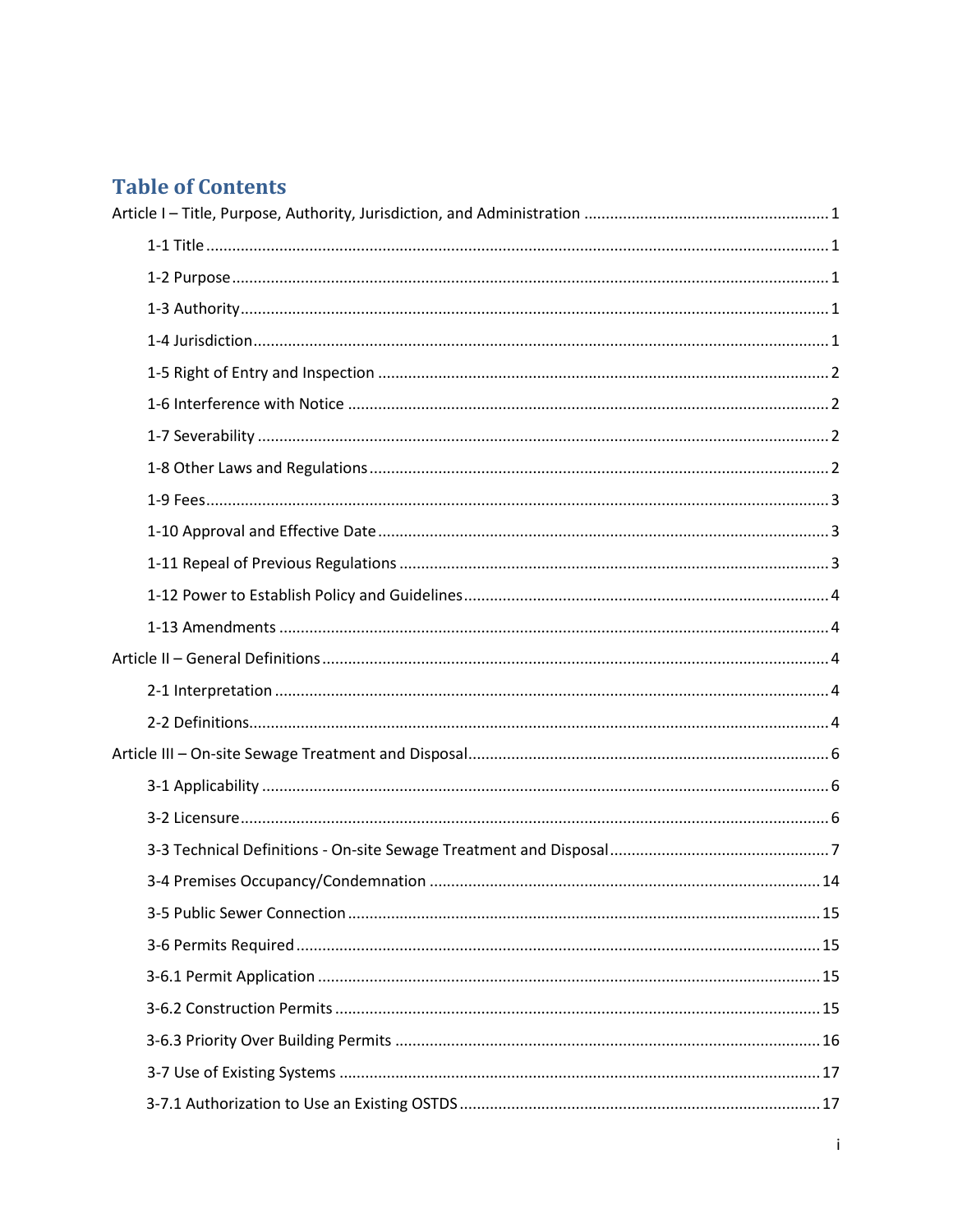| 3-7.3 Existing OSTDS of No Record or Permitted Systems with No Record of a Final Inspection |  |
|---------------------------------------------------------------------------------------------|--|
|                                                                                             |  |
|                                                                                             |  |
|                                                                                             |  |
|                                                                                             |  |
|                                                                                             |  |
|                                                                                             |  |
|                                                                                             |  |
|                                                                                             |  |
|                                                                                             |  |
|                                                                                             |  |
| 3-14 Residential Single and Two-family On-site Sewage Treatment and Disposal System (OSTDS) |  |
|                                                                                             |  |
|                                                                                             |  |
|                                                                                             |  |
|                                                                                             |  |
|                                                                                             |  |
|                                                                                             |  |
|                                                                                             |  |
|                                                                                             |  |
|                                                                                             |  |
|                                                                                             |  |
|                                                                                             |  |
|                                                                                             |  |
|                                                                                             |  |
|                                                                                             |  |
|                                                                                             |  |
|                                                                                             |  |
|                                                                                             |  |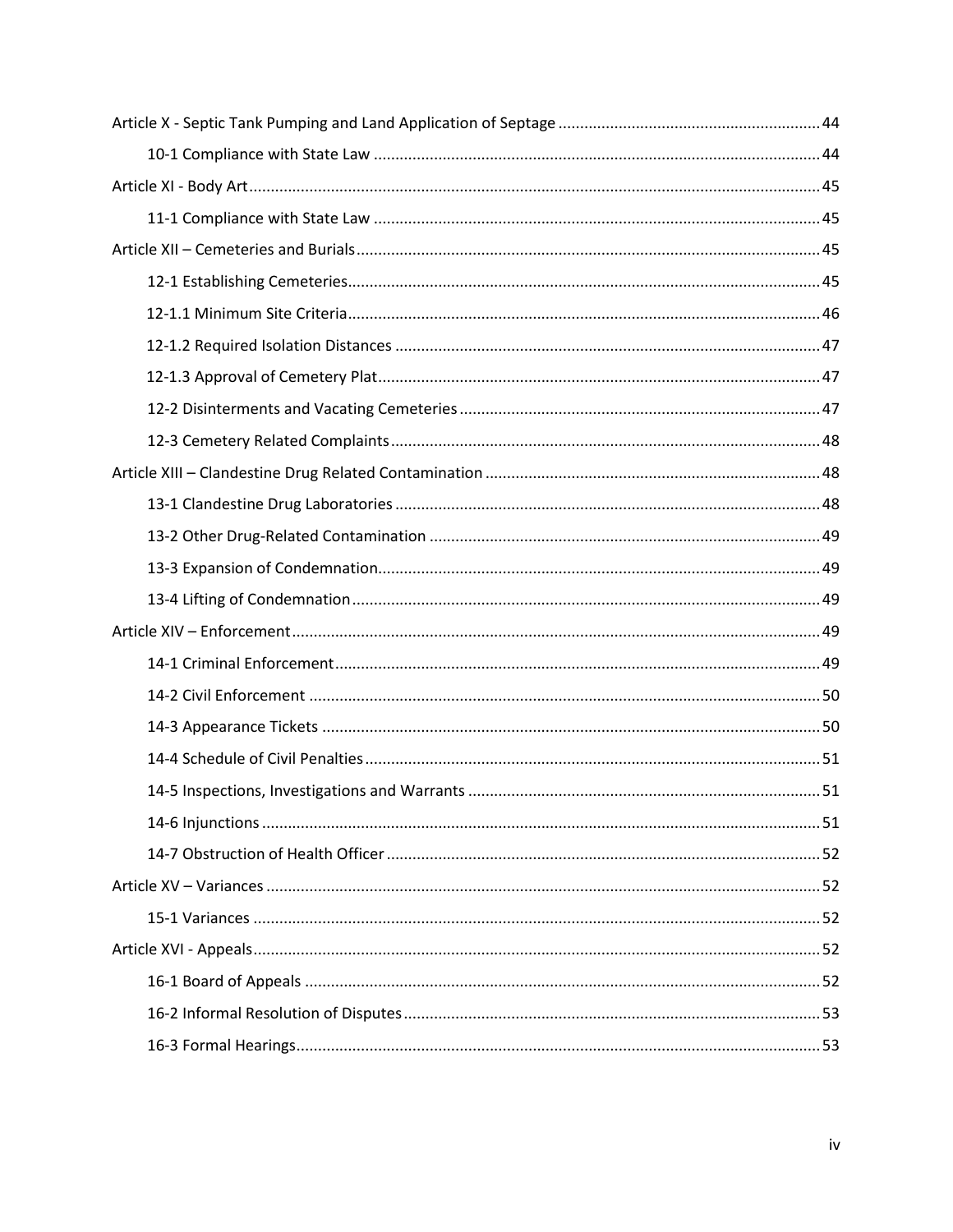## **THE UPPER PENINSULA ENVIRONMENTAL HEALTH CODE**

## <span id="page-5-0"></span>**Article I – Title, Purpose, Authority, Jurisdiction, and Administration**

#### <span id="page-5-1"></span>**1-1 Title**

These regulations shall be identified by the title "The Upper Peninsula Environmental Health Code".

#### <span id="page-5-2"></span>**1-2 Purpose**

These regulations are hereby adopted for the purpose of protecting public health and safety and the quality of the environment as it affects human health and to prevent the occurrence of public health nuisances for all habitants of Chippewa County and persons entering therein.

#### <span id="page-5-3"></span>**1-3 Authority**

The regulations imposed by this code are hereby adopted pursuant to authority conferred upon local health departments by Section 2435 (D) and Section 2441 (1) of the Michigan Public Health Code, Act 368, P.A. 1978 as amended. (Mich. Comp. Laws § 333.2435(d) and 333.441).

#### <span id="page-5-4"></span>**1-4 Jurisdiction**

- A. The Chippewa County Health Department and its duly appointed employees shall have jurisdiction throughout Chippewa County in all areas incorporated and unincorporated, which includes cities, villages, and townships for the administration and enforcement of these regulations.
- B. Nothing herein contained shall be construed to restrict or abrogate the authority of any municipality in Chippewa County to adopt more restrictive regulations or to enforce existing regulations relating to these regulations, control the issuance of licenses or the renewal or revocation thereof, or to charge and collect a fee, provided that whenever inspection relating to health and sanitation is required, no such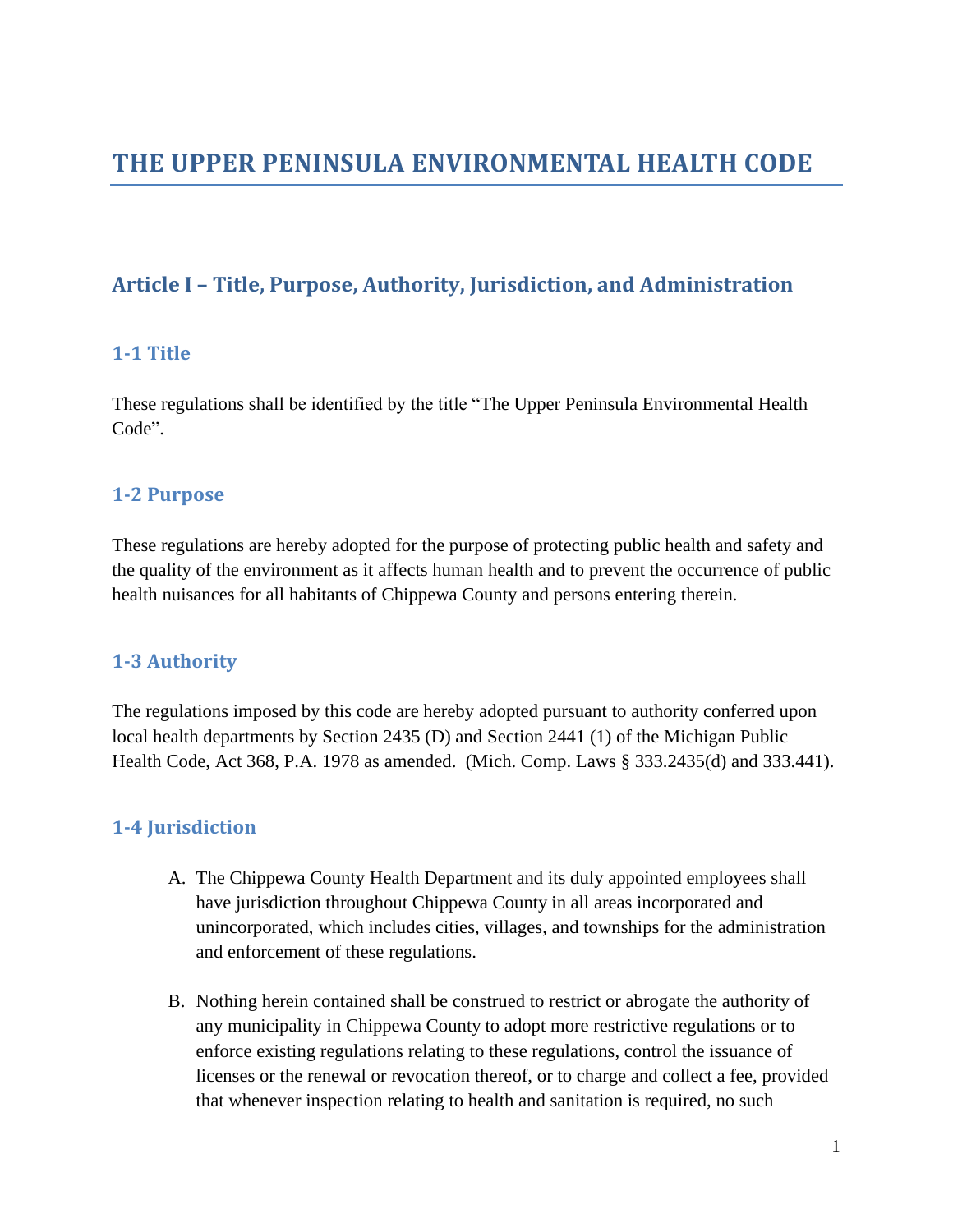municipality shall issue or renew such license without first having obtained a written statement from the Chippewa County Health Department indicating compliance with the requirements of these regulations.

## <span id="page-6-0"></span>**1-5 Right of Entry and Inspection**

- A. To assure compliance with the provisions of this regulation, the Department may conduct investigations which may include collecting samples, conducting tests, inspecting any matter, thing, premises, place, person, record, vehicle, incident, or event as provided for by Section 2446 of the Michigan Public Health Code, Act 368, P.A. 1978 as amended. (Mich. Comp. Laws § 333.2446).
- B. It shall be unlawful for any person to molest, willfully oppose, verbally abuse, or otherwise obstruct the Department, or any other person charged with enforcement of these regulations, during, or as a result of performing, his or her professional duties.
- C. The Department may request the assistance of law enforcement agencies when necessary to execute the Department's duty in a manner prescribed by law.

## <span id="page-6-1"></span>**1-6 Interference with Notice**

No person shall remove, mutilate or conceal any notice or placard posted by the Department, except by permission of the Department.

## <span id="page-6-2"></span>**1-7 Severability**

If any section, subsection, clause or phrase of these regulations is for any reason declared unconstitutional or invalid, it is hereby provided that the remaining portions of these regulations shall not be affected.

## <span id="page-6-3"></span>**1-8 Other Laws and Regulations**

These regulations are supplemental to the Michigan Public Health Code, Act 368, P.A. 1978 as amended (Mich. Comp. Laws Ch 333) and to other statutes duly enacted by the State of Michigan relating to public health and safety. These regulations shall be liberally construed for the protection of the health, safety, and welfare of the people of Chippewa County, and shall control and prevail over a less stringent or inconsistent provision enacted by a local governmental entity for the protection of public health.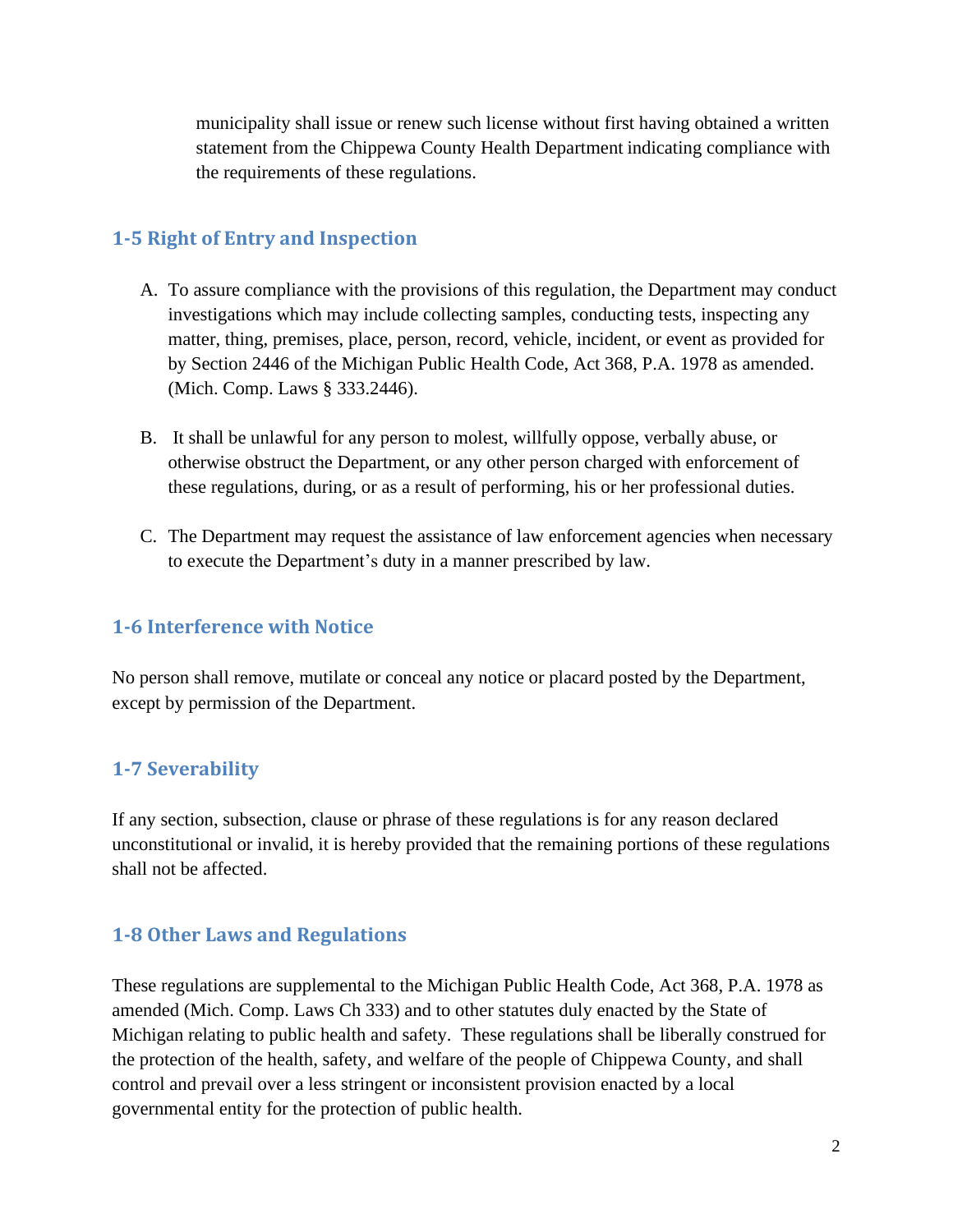#### <span id="page-7-0"></span>**1-9 Fees**

The Department reserves the right to set fee schedules, through approval by their governing board, to cover reasonable costs associated with the enforcement and administration of these regulations.

All fee schedules existing prior to the adoption of these regulations shall remain in effect until revised.

### <span id="page-7-1"></span>**1-10 Approval and Effective Date**

These regulations were approved by action of the Chippewa County Board of Commissioners on October 15, 2020, to become effective January 1, 2021.

## <span id="page-7-2"></span>**1-11 Repeal of Previous Regulations**

- A. Previous regulations entitled "Superior Environmental Health Code" adopted by the Chippewa County Board of Health and approved by action of the Chippewa County Board of Commissioners on February 3, 1998 to become effective are hereby repealed.
- B. Previous regulations entitled "Wastewater Treatment Pond Regulations" (Lagoons) adopted by the Chippewa County Board of Health on April 11, 1983, and approved by action of the Chippewa County Board of Commissioners on April 11, 1983, to become effective on May 26, 1983, are hereby repealed.
- C. Any other Chippewa County Health Department regulations existing prior to the adoption of these regulations and in conflict with these regulations are hereby repealed.
- D. No violation of any repealed regulation or portion thereof shall be made legal by virtue of adoption of these regulations. Any act, situation or condition which when created or first allowed to exist that was previously a violation shall continue to be a violation under these regulations. Any action, issuance of a permit, etc., that was previously mandatory shall continue under these regulations to be mandatory if a similar requirement is provided herein.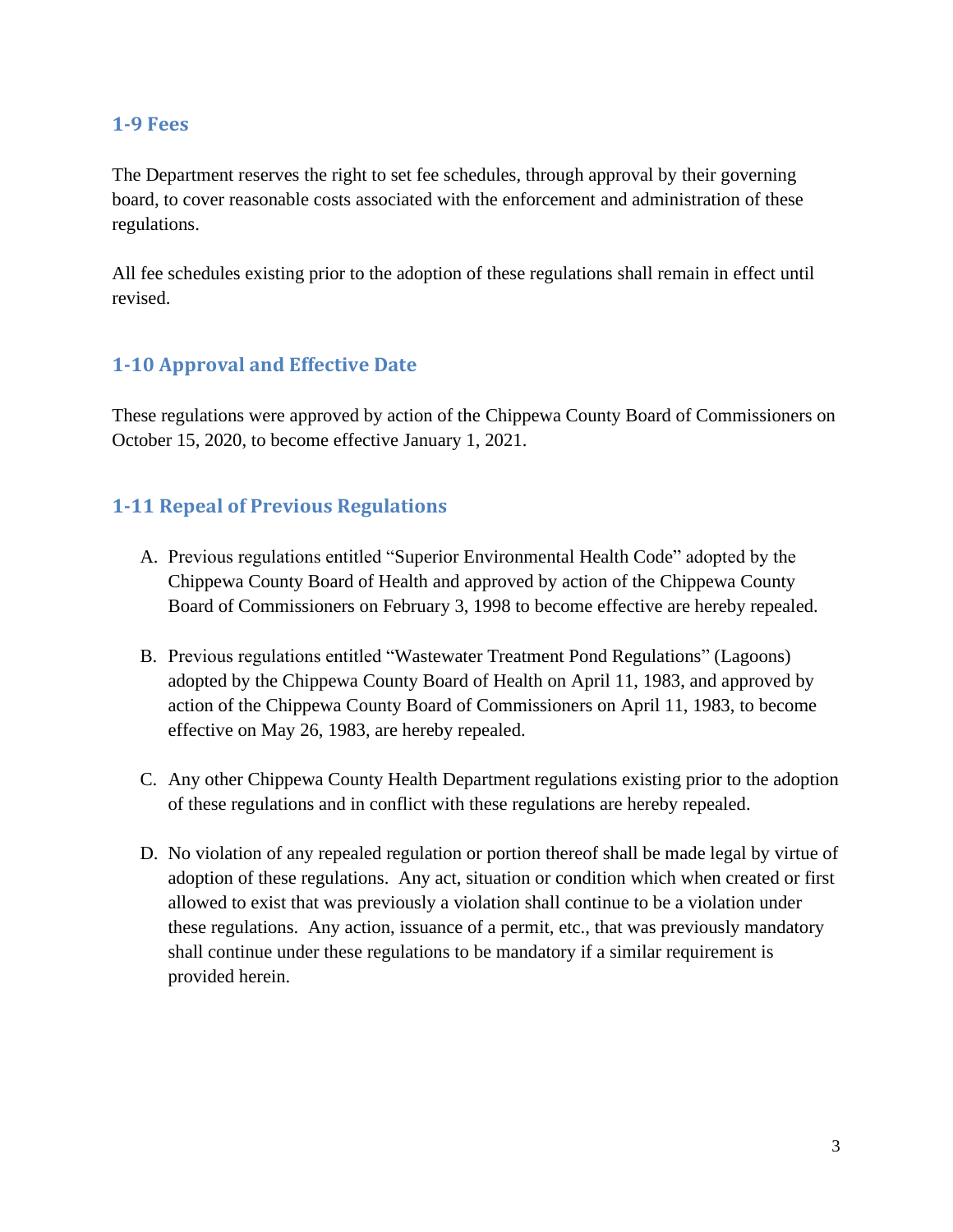## <span id="page-8-0"></span>**1-12 Power to Establish Policy and Guidelines**

- A. The Department is hereby granted the authority to adopt guidelines, not in conflict with the purpose and intent of these regulations, for the purpose of carrying out the responsibilities herein delegated to the Department by law and as necessary to conduct associated duties as required by contract with the State of Michigan.
- B. All such guidelines shall be in writing and shall be kept in a policy file available for public inspection upon request.

### <span id="page-8-1"></span>**1-13 Amendments**

The Department, through approval by the Chippewa County Board of Commissioners, may amend, supplement or change these regulations or portions thereof.

## <span id="page-8-2"></span>**Article II – General Definitions**

#### <span id="page-8-3"></span>**2-1 Interpretation**

When not inconsistent with the context, words used in the present tense include the future, words in the singular number include the plural number, and words in the plural number include the singular. The word "shall" is always mandatory, and not merely directory. Words, terms or expressions not defined herein shall be interpreted in the manner of their commonly accepted meanings, in accordance with Standard English usage.

## <span id="page-8-4"></span>**2-2 Definitions**

| Approved -                | Acceptable for intended use as determined by the Department.                                                                                                                                                                        |
|---------------------------|-------------------------------------------------------------------------------------------------------------------------------------------------------------------------------------------------------------------------------------|
| <b>Board of Appeals -</b> | A board appointed by the Board of County Commissioners whose<br>purpose is to hear, pass judgment and make recommendations<br>upon enforcement actions under these regulations that have been<br>appealed above the Health Officer. |
| Department -              | The Chippewa County Health Department                                                                                                                                                                                               |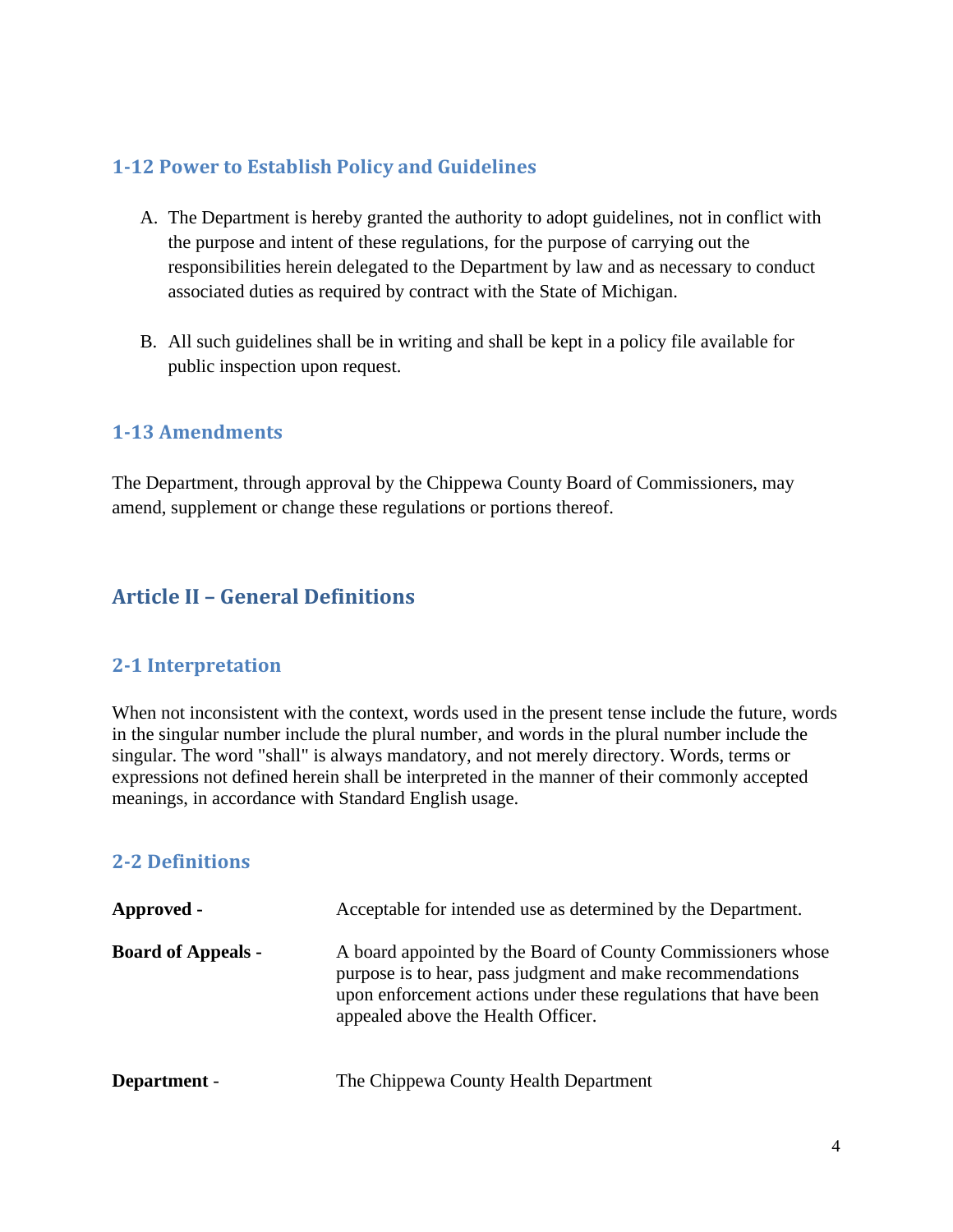| Dwelling -                    | Any house, building, structure, tent, watercraft, shelter, mobile<br>home, camper, vehicle, or portion thereof which is occupied or<br>adopted in whole or in part as a home, residence, or living or<br>sleeping place for one or more occupants.                                                                                                                                                                                                                                                                      |
|-------------------------------|-------------------------------------------------------------------------------------------------------------------------------------------------------------------------------------------------------------------------------------------------------------------------------------------------------------------------------------------------------------------------------------------------------------------------------------------------------------------------------------------------------------------------|
| <b>Environmental Health -</b> | Per Mich. Comp. Laws § 333.12101, the area of activity that deals<br>with the protection of human health through the management,<br>control, and prevention of environmental factors, which may<br>adversely affect the health of individuals. This activity is<br>concerned with the existence of substances, conditions or facilities<br>in quantities, of characteristics, and under conditions,<br>circumstances, or duration which are or can be injurious to human<br>health.                                     |
| <b>Governing Board -</b>      | The Board of County Commissioners to which the Department<br>reports.                                                                                                                                                                                                                                                                                                                                                                                                                                                   |
| <b>Habitable Building -</b>   | Any building, or other place where occupants reside, are<br>employed, or congregate, or any building adopted for such<br>purposes.                                                                                                                                                                                                                                                                                                                                                                                      |
| Hazard -                      | A condition or practice which could reasonably be expected to<br>cause death, disease, or serious physical harm immediately or<br>before the danger can be eliminated through normal enforcement<br>procedures established in this code.                                                                                                                                                                                                                                                                                |
| <b>Health Officer -</b>       | The administrative officer appointed by the local governing board<br>who is responsible for the operations of the Department and the<br>administration and enforcement of Michigan's Public Health Code,<br>Act 368, P.A. 1978 as amended (Mich. Comp. Laws Ch 333) and<br>associated statutes within the legal jurisdiction of the Department.<br>Health Officer also includes any employee or designee of the<br>Department acting under the direction of the Health Officer during<br>their normal course of duties. |
| His/He-                       | Shall be construed as non-gender specific.                                                                                                                                                                                                                                                                                                                                                                                                                                                                              |
| License -                     | Includes the whole or part of a Department permit, certificate,<br>approval, registration, charter, or similar form of permission<br>required by law.                                                                                                                                                                                                                                                                                                                                                                   |
| Occupant -                    | Those persons who occupy, live, habitually use, or otherwise are in<br>possession of any property or premise.                                                                                                                                                                                                                                                                                                                                                                                                           |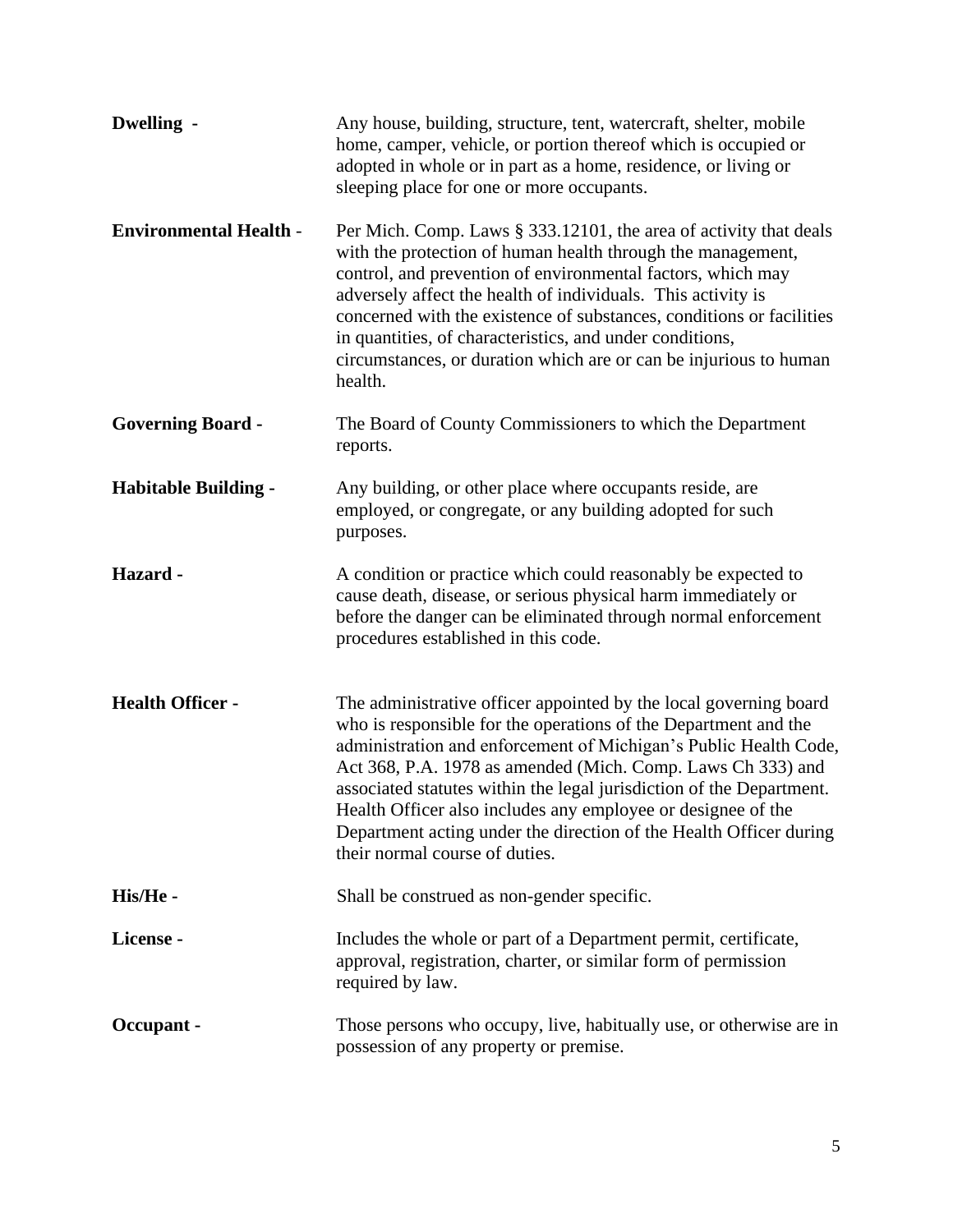| Owner -           | Both the owner of title record, and those persons occupying or in<br>possession of any property or premises, or their designated<br>representative.                                                                                        |
|-------------------|--------------------------------------------------------------------------------------------------------------------------------------------------------------------------------------------------------------------------------------------|
| <b>Person</b> -   | Any individual, firm, partnership, party, corporation, company,<br>society, association, local governmental entity or other legal entity<br>responsible for the ownership or operation of a premise, or an<br>employee or officer thereof. |
| Permit -          | A written document issued and signed by the Health Officer which<br>authorizes a person to construct, repair, or install an OSTDS or<br>well.                                                                                              |
| <b>Premises -</b> | A tract or parcel of land on which a habitable building or dwelling<br>is, or would be, located and shall include the building or dwelling.                                                                                                |

## <span id="page-10-0"></span>**Article III – On-site Sewage Treatment and Disposal**

## <span id="page-10-1"></span>**3-1 Applicability**

This article shall apply to single and two-family On-Site Sewage Treatment and Disposal Systems (OSTDS) and OSTDS other than private single or two-family residences, which utilize septic tanks and absorption system for peak daily flows less than 1,000 gallons per day.

Appeals on all sites which serve buildings other than single and two-family residences, including those with peak daily flows of less than 1,000 gallons per day evaluated under these regulations, shall be made to the Michigan Department of Environment Great Lakes and Energy or current State agency responsible under the Michigan Criteria for Subsurface Sewage Disposal, as written by the Division of Environmental Health, Bureau of Environmental and Occupational Health, Michigan Department of Public Health, April 1994, By authority of Act 368, P.A. 1978, as amended (Mich. Comp. Laws Ch 333) and Act 451, P.A. 1994, as amended (Mich. Comp. Laws § 324.101 – 324.90106), or current State requirement.

#### <span id="page-10-2"></span>**3-2 Licensure**

- A. All OSTDS installers shall be licensed by the Department. No person shall install, alter, or repair an OSTDS unless they are a licensed sewage system installer.
- B. Nothing in this code shall preclude a property owner, who is not a licensed OSTDS installer, from installing an OSTDS for his own use under a valid permit.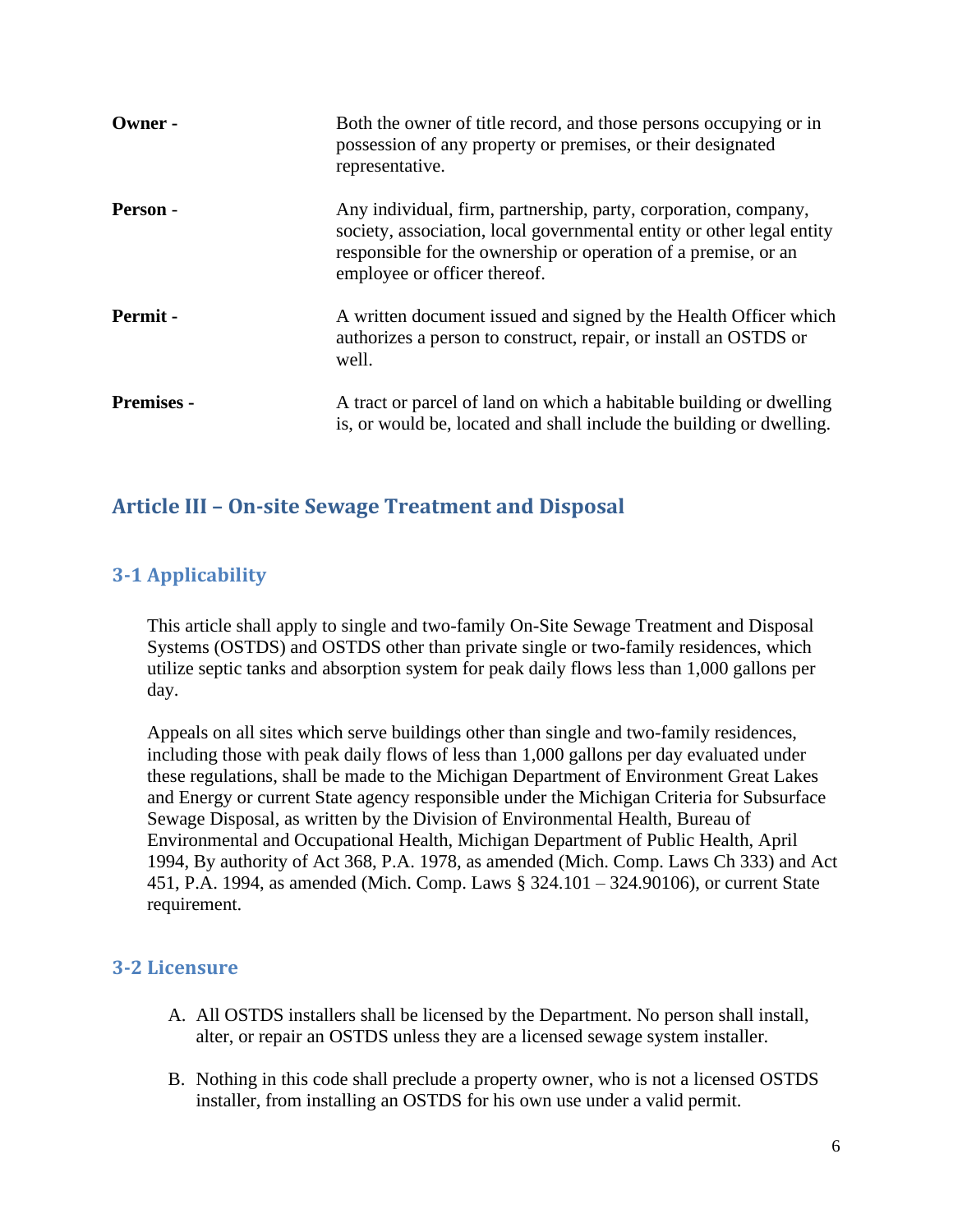- C. The Department shall have authority to promulgate standards for licenses, registrations, renewals, and examinations.
- D. In developing minimum standards for licensing or registration, the Department shall consider equivalency and proficiency testing and where appropriate, grant credit for past training, education, or experience in related fields.
- E. An individual shall not make a false representation or impersonation or act as a proxy for another individual in connection with an examination or application for licensure or registration or a request to be examined, licensed or registered.
- F. The Department shall issue a certificate of licensure or registration to an applicant who has satisfied all of the requirements set forth in this code.
- G. A licensee or registrant shall have available for inspection a certificate issued by the Department.
- H. A license is not transferable.
- I. No person shall permit anyone to operate under his license without supervision by the licensee.
- J. The Department may deny, suspend, revoke, or refuse to renew any license for fraud or deceit in obtaining the license or for violating, or aiding or abetting in a violation of this code.
- K. An applicant or licensee may request an informal hearing in connection with the suspension, revocation, or denial of a license or registration in accordance with Article XVI.

#### <span id="page-11-0"></span>**3-3 Technical Definitions - On-site Sewage Treatment and Disposal**

| <b>Absorption System -</b> | The part of an OSTDS in which septic tank effluent is<br>distributed by arrangement of trenches, beds, that allows the<br>effluent to be absorbed and treated by the surrounding soil.         |
|----------------------------|------------------------------------------------------------------------------------------------------------------------------------------------------------------------------------------------|
| <b>Absorption Bed -</b>    | An absorption system with a minimum of two lateral lines in<br>a distribution system wider than three feet installed below<br>natural grade, at natural grade, or above natural grade on fill. |
| <b>Absorption Trench -</b> | An absorption system twelve to thirty-six $(12-36)$ inches in<br>width with one distribution line and installed below grade.                                                                   |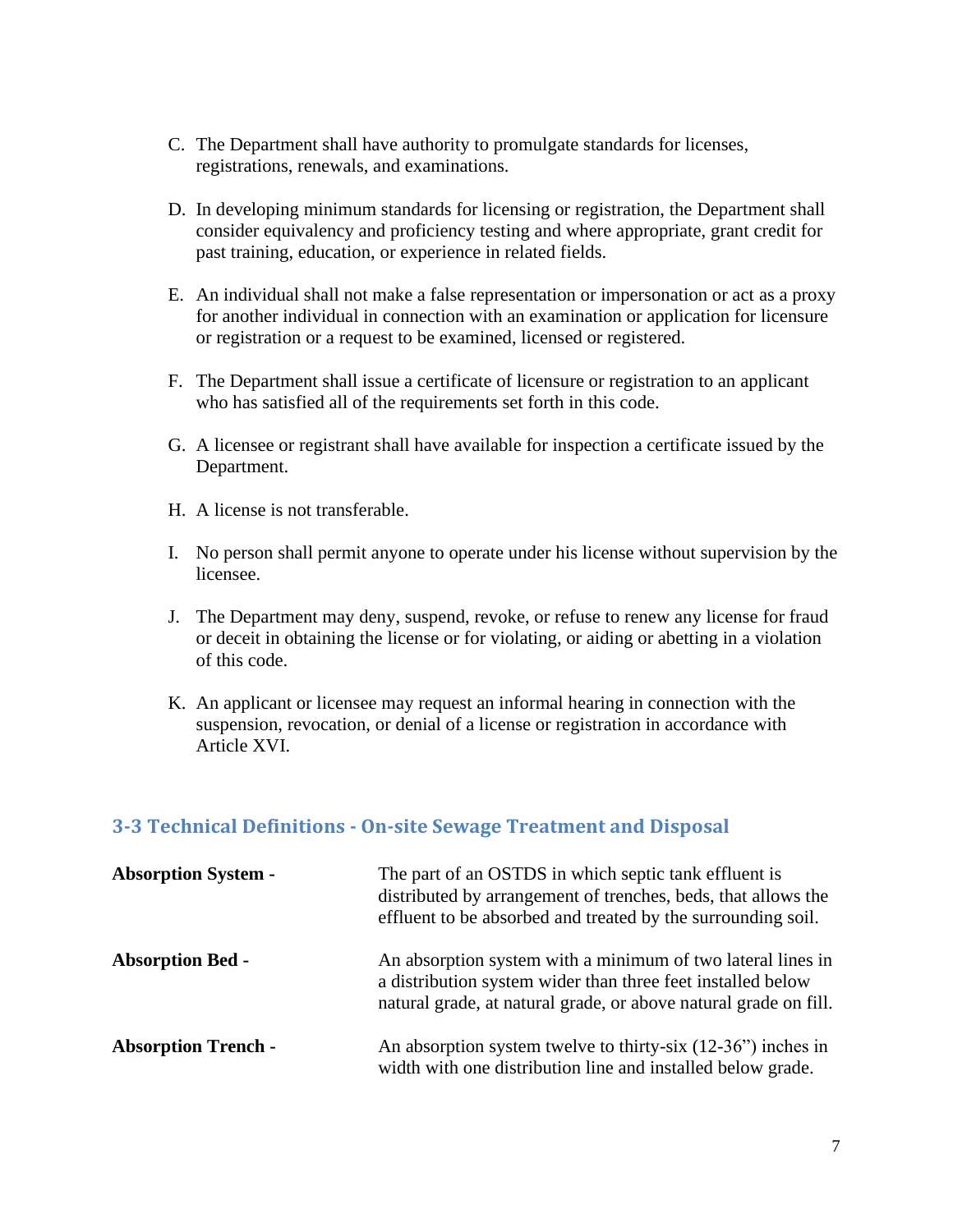|                                     | Native soils shall remain in place between trenches in<br>multiple trench systems.                                                                                                                       |
|-------------------------------------|----------------------------------------------------------------------------------------------------------------------------------------------------------------------------------------------------------|
| Alter -                             | To change the design or location of an existing OSTDS or<br>any part of a system.                                                                                                                        |
| <b>Alternative Sewage System -</b>  | Any OSTDS that is not a conventional sewage system and<br>meets NSF/ANSI Standard 40 or equivalent.                                                                                                      |
| <b>Available Sewer -</b>            | A public sewer that is physically and politically available, of<br>acceptable design and capacity, within 200 feet of the<br>proposed origin of sewage.                                                  |
| Cesspool -                          | A pit which receives raw sanitary sewage, allows separation<br>of solids and liquids, retains the solids, and allows liquids to<br>seep into the surrounding soil through perforations in the<br>lining. |
| <b>Commercial Facility -</b>        | Any structure or building, or any portion thereof, other than a<br>single or two-family dwelling.                                                                                                        |
| <b>Conventional Sewage System -</b> | An OSTDS containing a septic tank used in conjunction with<br>an absorption system.                                                                                                                      |
| Deep Cut -                          | An excavation beginning at a depth of six $(6')$ feet below<br>ground surface and extending to a depth not to exceed twelve<br>(12') feet below ground surface.                                          |
| <b>Distribution Pipe -</b>          | Approved pipe used in the dispersion of septic tank effluent.                                                                                                                                            |
| Drain -                             | A pipe or manmade conduit used to carry surface water or<br>other liquid material via pressure or gravity.                                                                                               |
| <b>Earth Pit Privy -</b>            | A structure used for the disposal of human waste which is<br>discharged directly into the natural soils.                                                                                                 |
| <b>Effective Soil Depth -</b>       | The depth of soil material between the natural grade and the<br>limiting zone suitable for the installation of an absorption<br>system.                                                                  |
| <b>Effluent</b> -                   | Partially treated sanitary sewage which is discharged from a<br>septic tank or other sanitary sewage treatment system device.                                                                            |
| <b>Effluent Filter -</b>            | A commercially produced filter designed to be installed in<br>the outlet of a septic tank, or other approved location, for the                                                                           |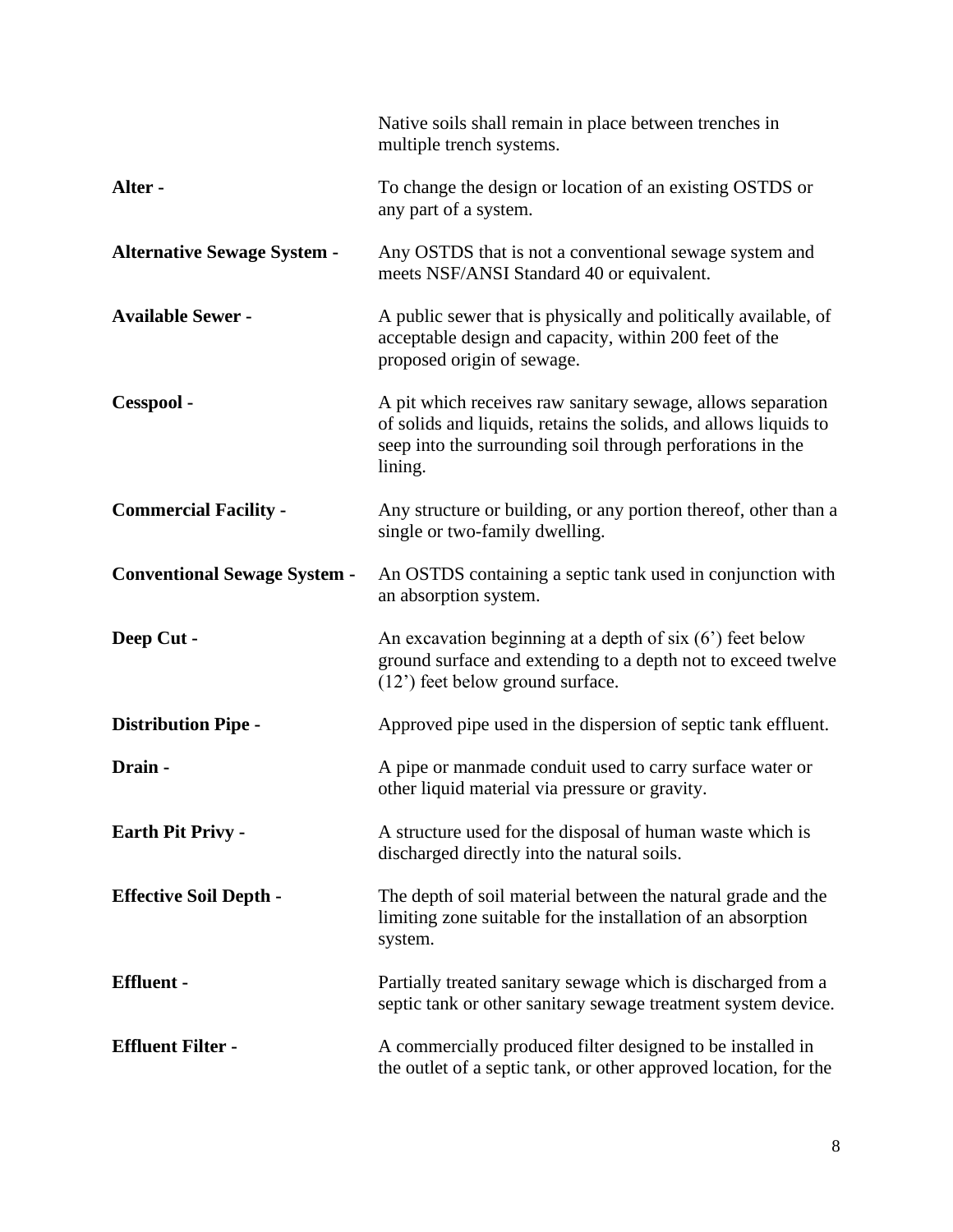|                                 | purpose of preventing the discharge of solid material from<br>the septic tank to the absorption system.                                                                                                                                                     |
|---------------------------------|-------------------------------------------------------------------------------------------------------------------------------------------------------------------------------------------------------------------------------------------------------------|
| <b>Experimental System -</b>    | A developed method of on-site sewage treatment that has not<br>been fully proven in field tests.                                                                                                                                                            |
| <b>Failing System -</b>         | An OSTDS is considered to be failing if any one of the<br>following conditions exists:                                                                                                                                                                      |
|                                 | (1) The OSTDS fails to accept effluent at the rate of<br>application.                                                                                                                                                                                       |
|                                 | (2) Sanitary sewage effluent seeps from, ponds on or<br>around the OSTDS, or backs up into the structure.                                                                                                                                                   |
|                                 | (3) The Department has determined that the OSTDS<br>has contaminated the groundwater, surface water, or a<br>water supply.                                                                                                                                  |
|                                 | (4) Any part of the OSTDS is bypassed; the system is<br>the source of an illicit discharge; there is an absence of<br>an absorption system and/or a septic tank, or there is a<br>structural failure of a septic tank or other associated<br>appurtenances. |
|                                 | (5) The OSTDS is creating or contributing to a threat<br>to public health or the environment.                                                                                                                                                               |
| <b>Fill and Fill Material -</b> | Soil that is placed beneath the absorption system of an<br>OSTDS for the purpose of improving the infiltrative capacity<br>of the native soil or to elevate the absorption system above a<br>limiting layer to improve system performance.                  |
|                                 | Fill shall consist of clean medium sand uncontaminated by<br>other soil texture classes or debris of any kind, unless<br>otherwise specified as part of a permit condition and<br>approved by the Department.                                               |
| <b>Filter Fabric -</b>          | A permeable geotextile fabric made with polymer used to<br>impede or prevent the movement of sand, silt, and clay into<br>aggregate/filter media.                                                                                                           |
| Floodplain -                    | A nearly level alluvial plain that borders a river, lake, or<br>stream and is subject to flooding unless protected artificially.                                                                                                                            |
| Footer -                        | That portion of the soil absorption system which<br>interconnects the rear portion of the distribution line laterals.                                                                                                                                       |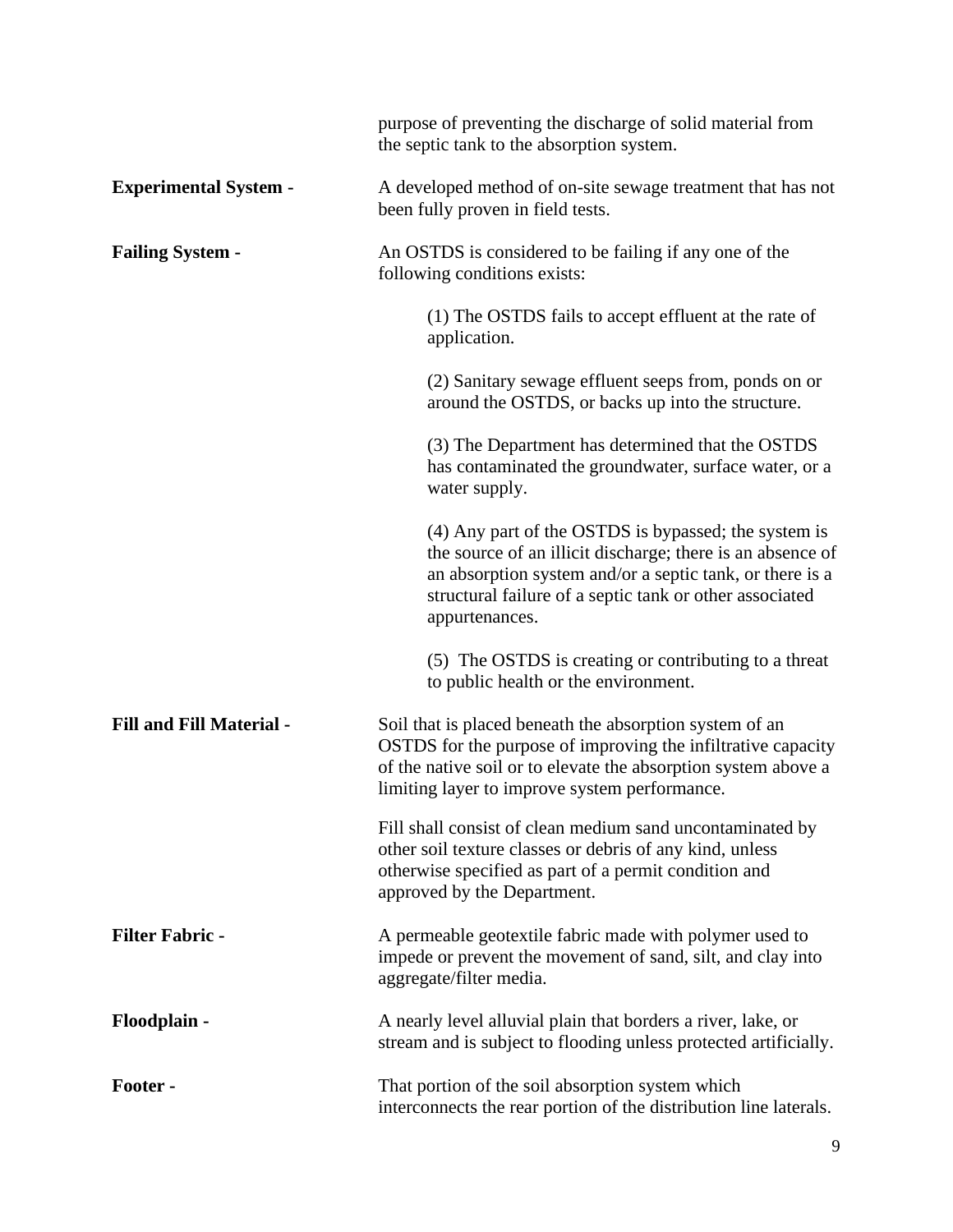| <b>Footing drains -</b>    | A conduit installed around foundation footings to transport<br>groundwater away from the foundation.                                                                                                                                                                                                                                                                                          |
|----------------------------|-----------------------------------------------------------------------------------------------------------------------------------------------------------------------------------------------------------------------------------------------------------------------------------------------------------------------------------------------------------------------------------------------|
| Fragipan -                 | A loamy subsurface horizon with high bulk density relative<br>to the horizon above, seemingly cemented when dry, and<br>weakly to moderately brittle when moist. Fragipans are<br>mottled and low in organic matter. They impede movement<br>of water and air, and growth of plant roots.                                                                                                     |
| <b>Groundwater Table -</b> | The saturated zone which exists below the ground surface<br>throughout the year.                                                                                                                                                                                                                                                                                                              |
| Hardpan -                  | A hardened layer in soil caused by cementation of soil<br>particles with either silica, calcium carbonate, magnesium<br>carbonate, or iron and/or organic matter. The hardness does<br>not change appreciably with changes in moisture content.<br>Hardpan impedes movement of water and air, and growth of<br>plant roots.                                                                   |
| Header-                    | That portion of a soil absorption system which receives<br>effluent from the septic tank and interconnects the front<br>portion of the distribution line laterals.                                                                                                                                                                                                                            |
| <b>Holding Tank -</b>      | A watertight receptacle designed to receive and store sanitary<br>sewage effluent to be pumped, hauled, and disposed of in an<br>approved manner by a licensed septage hauler.                                                                                                                                                                                                                |
| Install -                  | To alter, construct, place, or repair an OSTDS or any<br>component thereof, or to provide labor or oversight under<br>formal contract or informal agreement including excavation<br>work, installation of fill material, placement of a tank or<br>installation of associated piping.                                                                                                         |
| <b>Limiting Zone -</b>     | Any horizon or condition in the soil profile or underlying<br>strata which will interfere in any way with the treatment<br>and/or infiltration of sewage effluent before entering the<br>groundwater table. Such horizons include hardpans,<br>fragipans, clay layers, compacted soils, bedrock, clayey soils,<br>permanent and perched groundwater tables, and seasonal<br>high water table. |
| <b>Native Soil -</b>       | Naturally occurring soil deposited through geologic<br>processes and undisturbed by human activity. Native soil<br>does not include soil deposited as fill.                                                                                                                                                                                                                                   |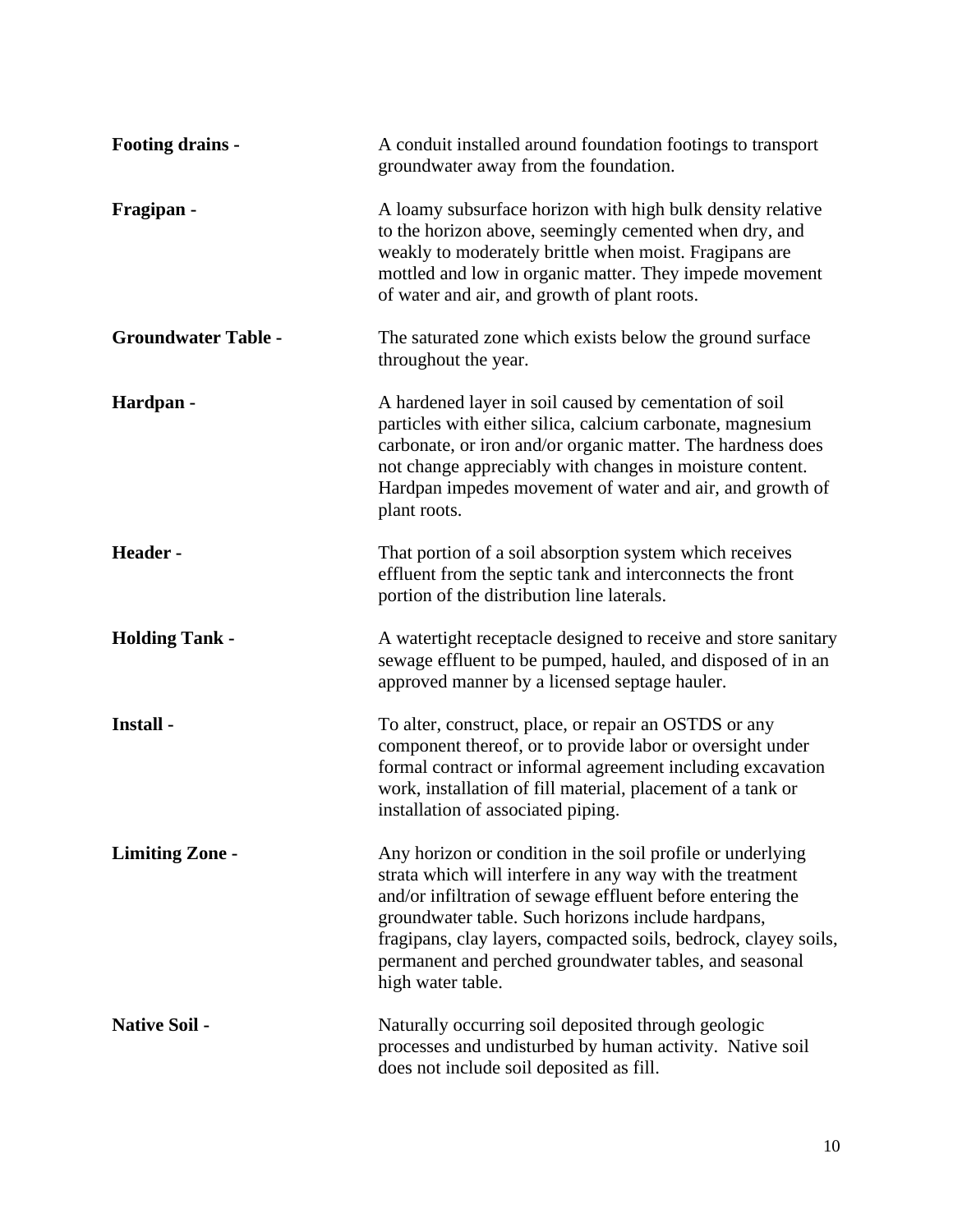| <b>Natural Grade -</b>        | The ground elevation as it exists in the natural state prior to<br>the placement of any fill.                                                                                                                                                               |
|-------------------------------|-------------------------------------------------------------------------------------------------------------------------------------------------------------------------------------------------------------------------------------------------------------|
| <b>New or Increased Use -</b> | The connection of a new structure to an existing OSTDS or<br>the addition to a structure of at least one bedroom, or a<br>change to a structure resulting in an increase in one bedroom<br>or increased sewage flow rate of 150 gallons per day or more.    |
| <b>OSTDS-</b>                 | An On-Site Sewage Treatment and Disposal System having<br>the primary design that incorporates a septic tank and an<br>absorption system, or a privy.                                                                                                       |
| <b>OSTDS</b> Installer -      | A person licensed to alter, install or repair an OSTDS.                                                                                                                                                                                                     |
| <b>Perched Water Table -</b>  | The upper surface of a saturation zone resulting from a<br>limiting zone.                                                                                                                                                                                   |
| <b>Permeability -</b>         | The quality of the soil which enables it to transmit water or<br>air. Permeability values in these regulations are based upon<br>standard estimates derived from the United States<br>Department of Agriculture (USDA) established soil texture<br>classes. |
| <b>Privy -</b>                | An enclosed non-portable toilet into which non-water-carried<br>human wastes are disposed. Privies may be of earth pit or<br>vaulted design.                                                                                                                |
| <b>Public Sewer -</b>         | A sanitary sewer or combined sanitary and storm sewer used<br>or intended for use by the public for the collection and<br>transportation of sanitary sewage. Commonly known as a<br>municipal sewage system.                                                |
| Riser -                       | A watertight attachment to the top of a septic tank or dose<br>chamber that allows at grade access to the tank for inspection<br>and maintenance.                                                                                                           |
| <b>Sanitary Sewage -</b>      | Human wastes discharging from any plumbing fixture within<br>a residence, building, commercial establishment, or other<br>place, including toilets, sinks, showers, dish-washing,<br>laundry wastes, and/or other associated fixtures.                      |
| <b>Saturated Zone -</b>       | A three dimensional layer, lens, or other section of the<br>subsurface in which all open spaces including joints,<br>fractures, interstitial voids, or pores are filled with ground-<br>water. The thickness and extent of a saturated zone may vary        |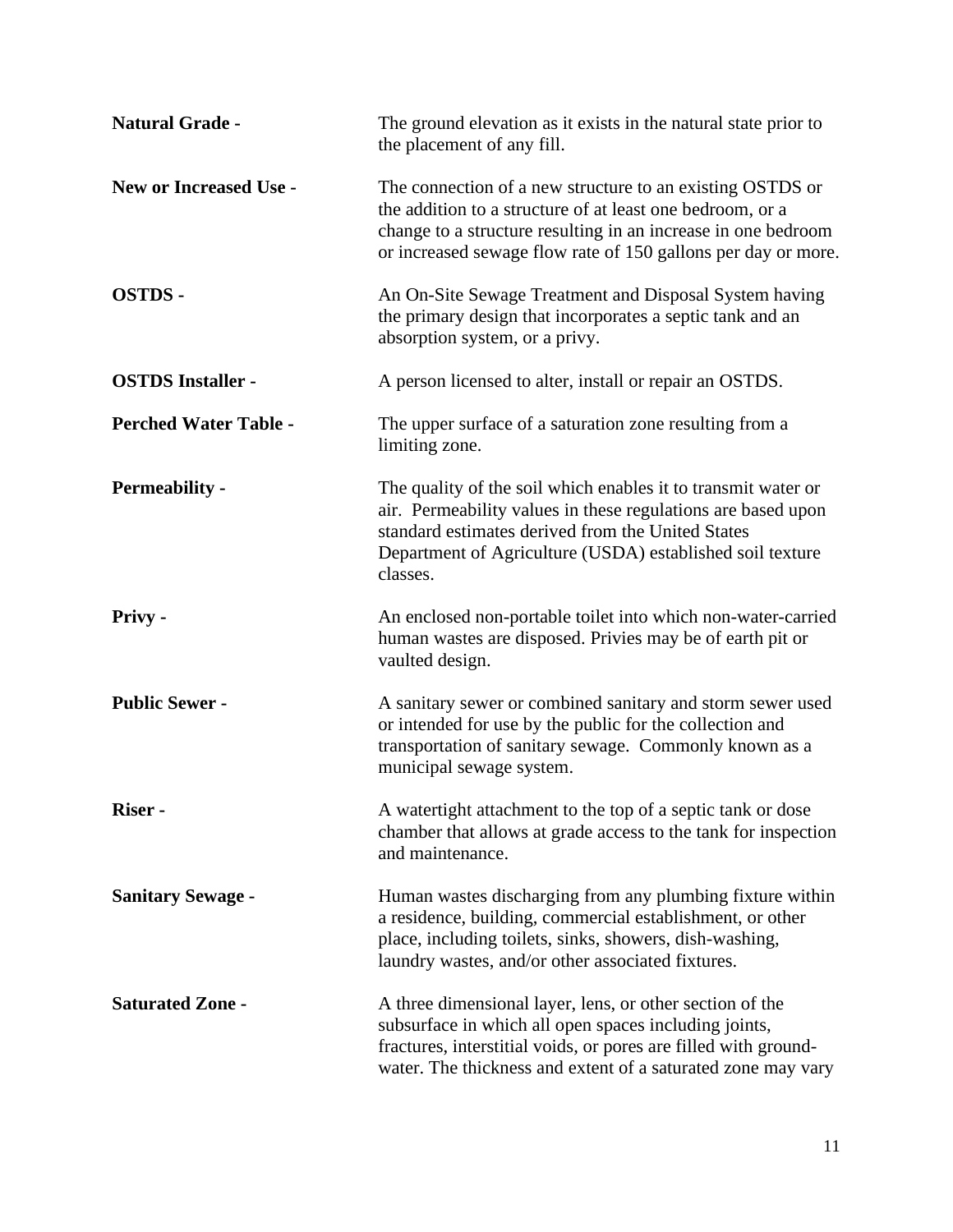|                                    | seasonally or periodically in response to changes in the rate<br>or amount of groundwater recharge or discharge.                                                                                                                                        |  |  |  |
|------------------------------------|---------------------------------------------------------------------------------------------------------------------------------------------------------------------------------------------------------------------------------------------------------|--|--|--|
| <b>Seasonal High Water Table -</b> | The elevation of the groundwater at the upper surface of the<br>saturation zone as may occur during the wettest periods of<br>the year, as indicated by mottling or a water surface in an<br>unlined hole, whichever of the two levels is higher.       |  |  |  |
| <b>Septage Hauler -</b>            | A person who holds a Septage Waste Servicing License<br>issued by the State of Michigan.                                                                                                                                                                |  |  |  |
| <b>Septic Tank -</b>               | A watertight receptacle which receives sewage designed to<br>separate solids from liquids, digest organic matter during a<br>period of retention, and to allow the liquids to discharge into<br>a second treatment unit or to a soil absorption system. |  |  |  |
| <b>Sewer line -</b>                | That part of the system of drainage piping which conveys<br>sanitary sewage from a building or dwelling into an OSTDS<br>or public sewer.                                                                                                               |  |  |  |
| <b>Site and Soils Evaluation -</b> | An on-site investigation to evaluate the suitability of a site<br>(i.e., a specific location on each parcel) to support a<br>functional, legally compliant, and environmentally sound<br>OSTDS.                                                         |  |  |  |
| Slope -                            | The rate of fall or drop in feet per one hundred $(100')$ feet of<br>the ground surface. It is expressed as a percent of grade.                                                                                                                         |  |  |  |
| <b>Soil Texture -</b>              | The relative proportions of sand, silt, and clay particles in a<br>mass of soil. The United States Department of Agriculture<br>(USDA) Soil texture classes used in this regulation are as<br>follows:                                                  |  |  |  |
| Sand -                             | Individual grains which can be seen and felt readily.<br>Squeezed in the hand when dry, this soil will fall apart<br>when the pressure is released.                                                                                                     |  |  |  |
| <b>Loamy Sand -</b>                | Consists mainly of sand, but has a small amount of<br>clay, and/or silt to give it some stability. It breaks very<br>easily when handled and will not withstand much<br>handling.                                                                       |  |  |  |
| <b>Sandy Loam -</b>                | Consists largely of sand, but has enough silt and clay<br>present to give it a small amount of stability.<br>Individual sand grains can be readily seen and felt.                                                                                       |  |  |  |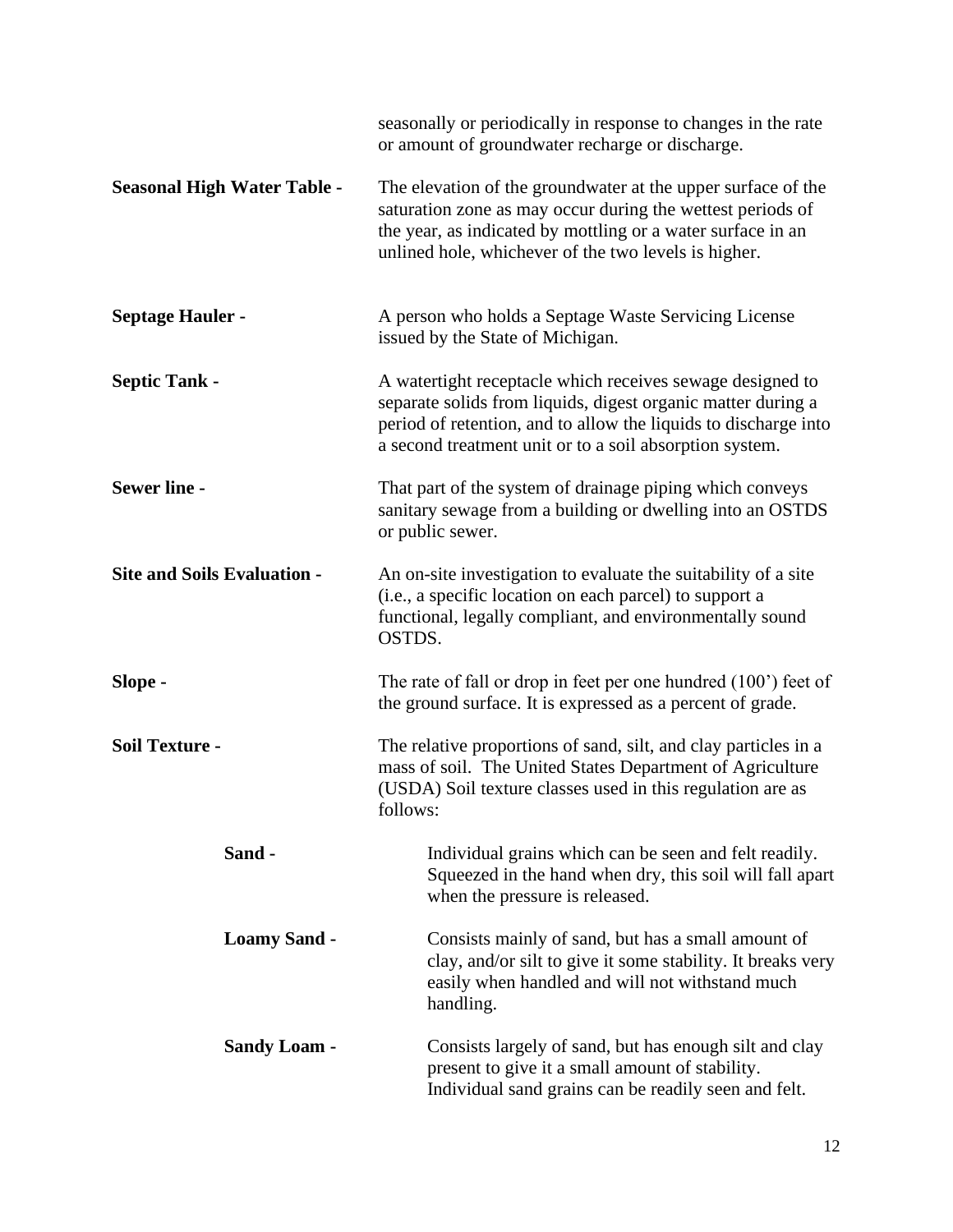|                          | Squeezed in the hand when dry, this soil will readily<br>fall apart when the pressure is released. Squeezed<br>when moist, it forms a cast which will not only hold its<br>shape when the pressure is released, but will withstand<br>careful handling without breaking. The stability of the<br>moist cast differentiates this soil from loamy sand.                                                                                                                                                                                                   |
|--------------------------|---------------------------------------------------------------------------------------------------------------------------------------------------------------------------------------------------------------------------------------------------------------------------------------------------------------------------------------------------------------------------------------------------------------------------------------------------------------------------------------------------------------------------------------------------------|
| Loam -                   | Consists of an even mixture of the different sizes of<br>sand, silt and clay. It is easily crumbled when dry and<br>has a slightly gritty, yet fairly smooth feel. It is slightly<br>plastic. Squeezed in the hand when dry, it will form a<br>cast that will withstand careful handling. The cast<br>formed of moist soil can be handled freely without<br>breaking.                                                                                                                                                                                   |
| <b>Silt Loam -</b>       | Consists of a moderate amount of fine grades of sand,<br>a small amount of clay, and a large quantity of silt<br>particles. Lumps in a dry, undisturbed state appear<br>quite cloddy, but they can be pulverized readily; the<br>soil then feels soft and floury. When wet, silt loam<br>runs together in puddles. Either dry or moist, casts can<br>be handled freely without breaking. When a ball of<br>moist soil is pressed between thumb and finger, it will<br>not press out into a small unbroken ribbon, but will<br>have a broken appearance. |
| <b>Sandy Clay Loam -</b> | Consists of 20 to 35 percent clay, less than 28 percent<br>silt, and 45 percent or more of sand. When moist, a<br>thin ribbon of one-eighth inch $(1/8)$ or less sized wire<br>can be formed between the thumb and finger to a<br>length of one to two inches before breaking under its<br>own weight. Soil feels gritty when excessively wet.                                                                                                                                                                                                          |
| Clay Loam -              | Consists of an even mixture of sand, silt, and clay,<br>which breaks into clods or lumps when dry. When a<br>ball of moist soil is pressed between the thumb and<br>finger, it will form a thin ribbon that will readily break,<br>barely sustaining its own weight. The moist soil is<br>plastic and will form a cast that will withstand<br>considerable handling.                                                                                                                                                                                    |
| <b>Silty Clay Loam -</b> | Consists of a moderate amount of clay, a large amount<br>of silt, and a small amount of sand. It breaks into<br>moderately hard clods or lumps when dry. When<br>moist, a thin ribbon or one-eighth $(1/8)$ inch wire can                                                                                                                                                                                                                                                                                                                               |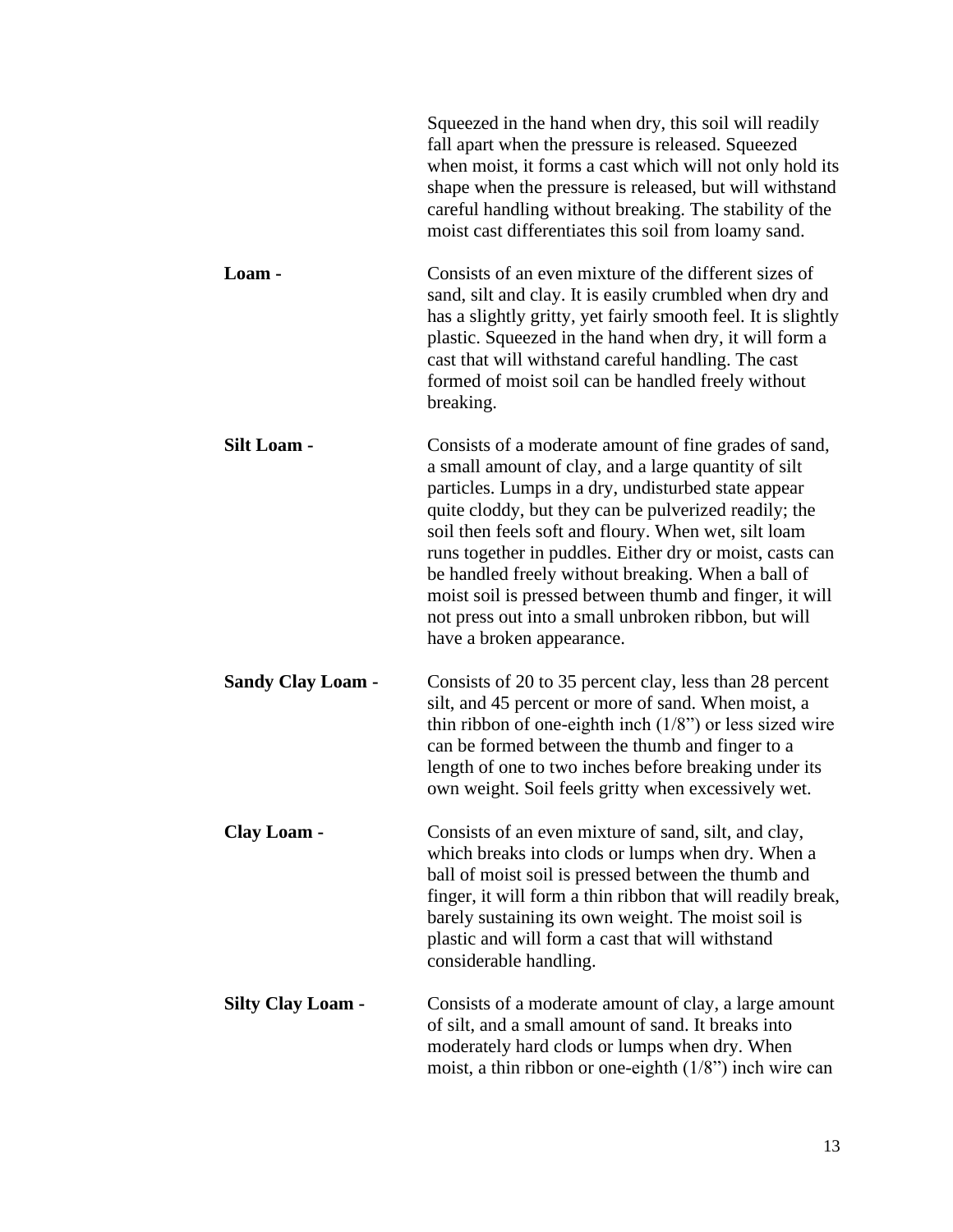|                           | be formed between thumb and finger that will sustain<br>its weight and will withstand gentle movement.                                                                                                                                                                                                                                 |  |
|---------------------------|----------------------------------------------------------------------------------------------------------------------------------------------------------------------------------------------------------------------------------------------------------------------------------------------------------------------------------------|--|
| <b>Silty Clay -</b>       | Consists of even amounts of silt and clay and very<br>small amounts of sand. It breaks into hard clods or<br>lumps when dry. When moist, a thin ribbon of one-<br>eighth $(1/8)$ inch or less sized wire can be formed<br>between thumb and finger that will withstand<br>considerable movement and deformation.                       |  |
| Clay -                    | Consists of large amounts of clay and moderate to<br>small amounts of sand. It breaks into very hard clods<br>or lumps when dry. When moist, a thin long ribbon of<br>one-sixteenth $(1/16)$ inch wire can be molded with<br>ease. Fingerprints will show on the soil, and a dull to<br>bright polish is made on the soil by a shovel. |  |
| Stream -                  | A river, watercourse, creek, gully, ravine, or ditch, natural or<br>manmade, which may or may not be serving as a drain,<br>having definite banks, a bed, and visible evidence of flow,<br>either continuous or intermittent, for a period of greater than<br>two months in any one year.                                              |  |
| <b>Surface Water -</b>    | Any natural or manmade body of water that exists on the<br>ground surface for greater than two months in any one year.                                                                                                                                                                                                                 |  |
| <b>Technical Manual -</b> | Guidelines, specifications and standard practices used to<br>implement this code.                                                                                                                                                                                                                                                      |  |
| <b>Test Pit -</b>         | An open pit of defined size and depth, to permit thorough<br>examination of the soil.                                                                                                                                                                                                                                                  |  |
| <b>Vaulted Privy -</b>    | A structure used for the disposal of human waste which is<br>discharged into a watertight receptacle designed and<br>constructed for the purpose of receiving sanitary sewage.                                                                                                                                                         |  |

## <span id="page-18-0"></span>**3-4 Premises Occupancy/Condemnation**

It shall be unlawful for any person to occupy, or permit to be occupied, any premises not equipped with an approved OSTDS for the disposal of sanitary sewage unless properly connected to a public sewer. Any premises constructed or maintained contrary to these regulations may be declared unfit for habitation, posted and ordered to be vacated by the Health Officer.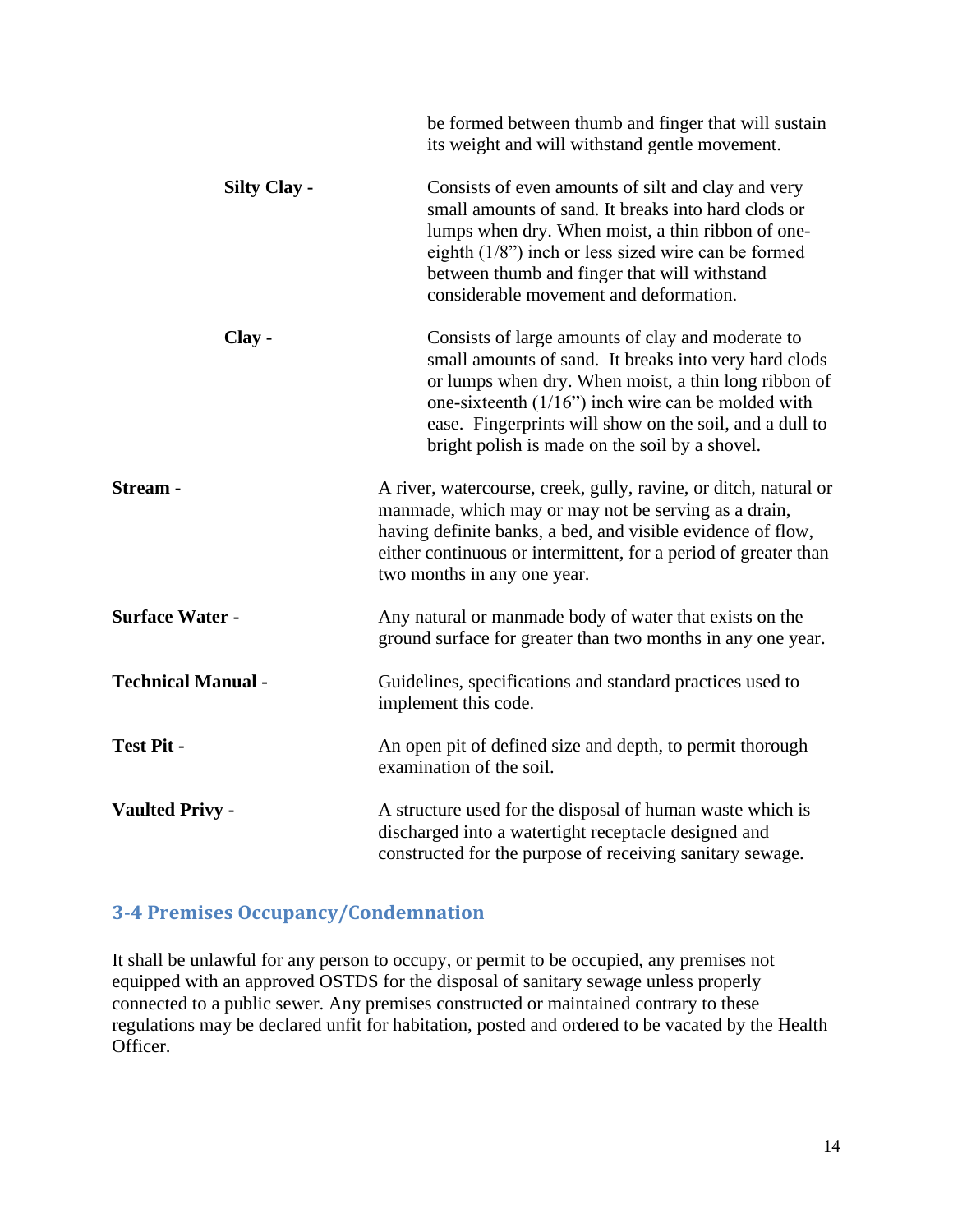#### <span id="page-19-0"></span>**3-5 Public Sewer Connection**

All facilities from which sanitary sewage flows shall be connected to an available sewer. When the Department has determined a lack of an available sewer, all facilities from which sanitary sewage flows shall be connected to an approved OSTDS.

#### <span id="page-19-1"></span>**3-6 Permits Required**

#### <span id="page-19-2"></span>**3-6.1 Permit Application**

- A. An application to construct, alter, extend or replace a residential or commercial OSTDS shall be provided by the Department.
- B. An application for a permit to construct, alter, extend or replace a residential or commercial OSTDS shall be submitted by the property owner or his authorized representative using the appropriate form provided by the Department.
- C. The Department shall not act upon any application unless the application is complete.

#### <span id="page-19-3"></span>**3-6.2 Construction Permits**

- A. No person shall construct, alter, extend, or replace a residential or commercial OSTDS without first having been issued a construction permit from the Department.
- B. Any permit issued pursuant to the requirements of this code shall be valid for the term of 24 months from the date of issuance unless declared void as provided in this code. After the expiration of the construction permit, a 30 day grace period shall exist for an extension request. A construction permit may be extended for a period of 24 months.
- C. A permit shall not be transferable from one person to another.
- D. A permit may be rescinded or declared void by the Department when one or more of the following conditions exist:
	- 1. The location of the OSTDS specified on the permit is altered.
	- 2. There is an increase in the scope of the project prior to, during, or following construction of the OSTDS.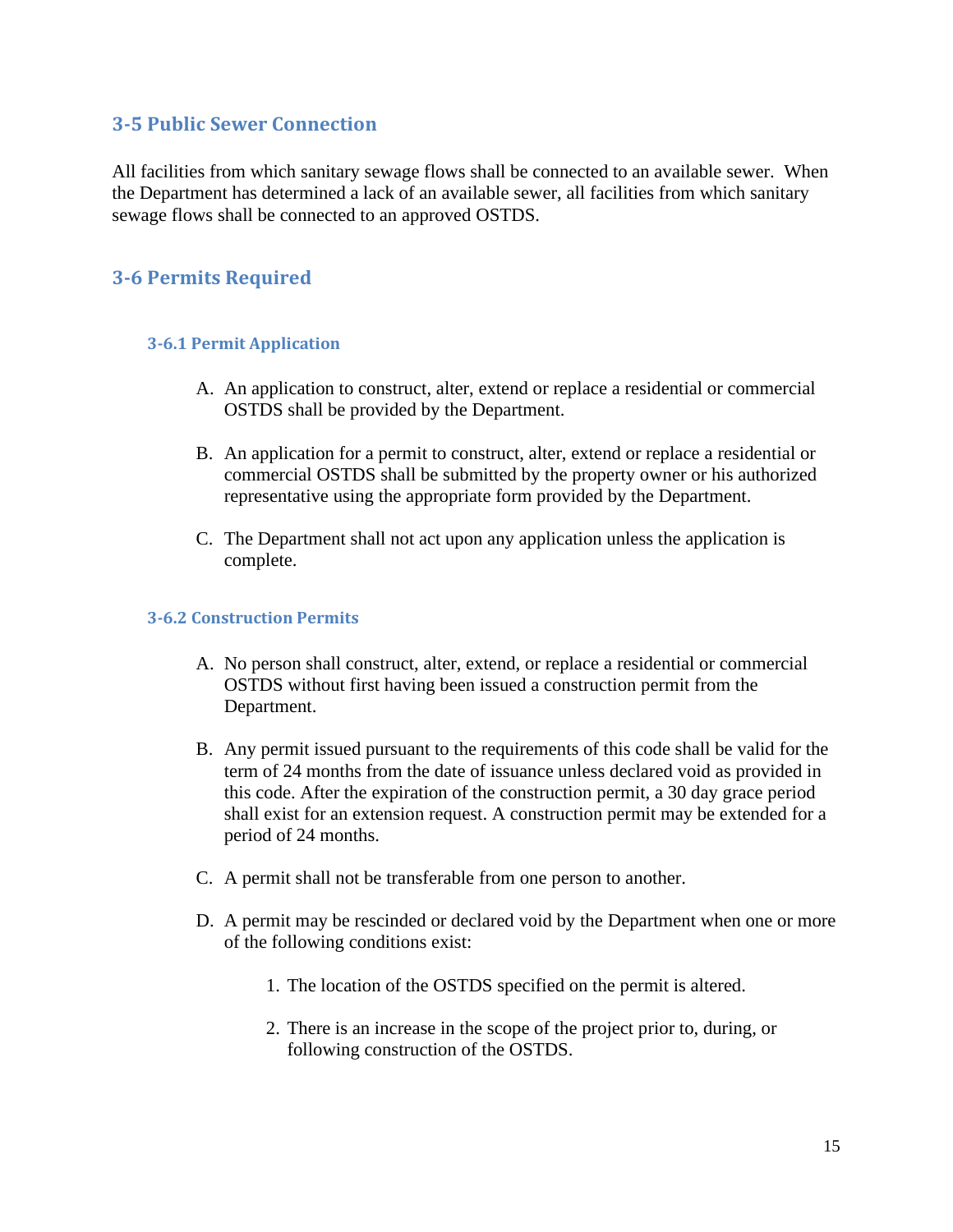- 3. The Department acquires new information indicating that the previous permit approval does not satisfy the requirements of this code.
- 4. The construction standards and prohibitions set forth in this code are violated before, during, or after construction.
- 5. The Department has reasonable cause to believe that an intentional misrepresentation has occurred, or continued operation of the OSTDS constitutes a nuisance.
- E. The Department shall not issue a construction permit for any residential OSTDS which does not meet the minimum criteria set forth in Section 3-14.1. The reasons for denial shall be furnished to the applicant in writing.
- F. The Department shall not issue a construction permit for any commercial OSTDS having a sewage flow rate of greater than 1,000 gallons per day, which does not meet the minimum criteria set forth in the Michigan Criteria for Subsurface Sewage Disposal, D48 Rev. 4/94, By authority of Act 368, P.A. 1978, as amended (Mich. Comp. Laws Ch 333) and Act 451, P.A. 1994, as amended (Mich. Comp. Laws  $§$  324.101 – 324.90106), or current State of Michigan requirement governing the installation of subsurface sewage disposal and treatment systems designed to handle sanitary sewage. The reasons for denial shall be furnished to the applicant in writing.
- G. The Department may require specific technologies, procedures, or construction practices as a condition of the permit.
- H. The Department may require a third-party operation and maintenance agreement. Operation and maintenance manuals for specific system designs may be required from manufacturers and contractors for homeowner and/or third-party use.
- I. Any variance to the requirements of these regulations shall be documented by the Health Officer.
- J. The Health Officer shall have the authority to issue a construction permit for an alternative OSTDS if the site does not meet the site requirements for a conventional OSTDS.
- K. The OSTDS installation contractor shall have a valid permit in possession on-site at the time of construction.

#### <span id="page-20-0"></span>**3-6.3 Priority Over Building Permits**

A. No municipality, township, county, or other governing body shall issue a building permit for, or otherwise allow commencement of construction or placement of,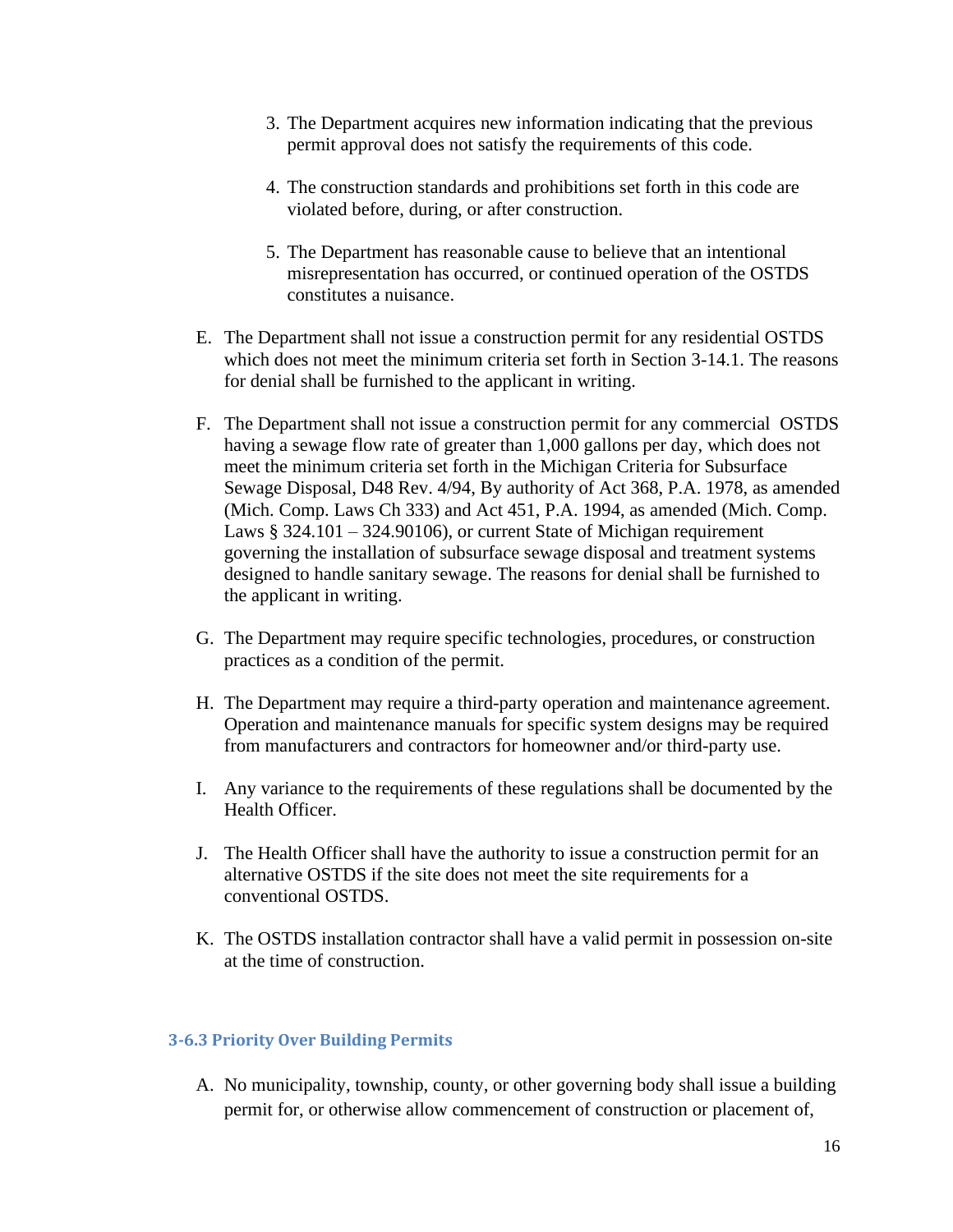any habitable building on any land not served by an available sewer until a permit has first been obtained from the Department for an OSTDS and proof of a permit has been received.

- B. No municipality, township, county, or other governing body shall issue a building permit for, or allow commencement of construction of, any addition to or alteration of any habitable building which would result in an increase in the number of bedrooms and/or additional sewage flows for any habitable building located on any land not served by an available sewer until a permit has first been obtained for construction of an OSTDS or acceptance of continued use of existing OSTDS has been obtained from the Department.
- C. A municipality, township, or other agency or an officer or employee thereof shall not issue an occupancy permit for any newly constructed or placed habitable structure until final approval of the structure's water supply and sanitary sewage connection has been granted by the Department.

#### <span id="page-21-1"></span><span id="page-21-0"></span>**3-7 Use of Existing Systems**

#### **3-7.1 Authorization to Use an Existing OSTDS**

- A. No person shall connect any habitable structure to an existing OSTDS except where allowed, in writing, by the Department.
- B. Sewage flow to an existing OSTDS shall not be increased beyond the original design capacity of the existing system except where permitted in writing by the Department.
- C. Approval of a new/increased use is not required for the following:
	- 1. A permit with a final inspection indicating OSTDS approval is on file and Department documentation indicates the water supply meets the required isolation distances and the proposed dwelling was not constructed and a new or increased use is not proposed.
	- 2. A permit with a final inspection indicating OSTDS approval was performed within the past five years and Department documentation indicates the water supply meets the required isolation distances, the proposed dwelling was constructed, and new or increased use does not occur.
	- 3. New or increased use was approved within the past two years, through the performance of an existing system evaluation, and an additional new or increased use has not occurred and is not proposed.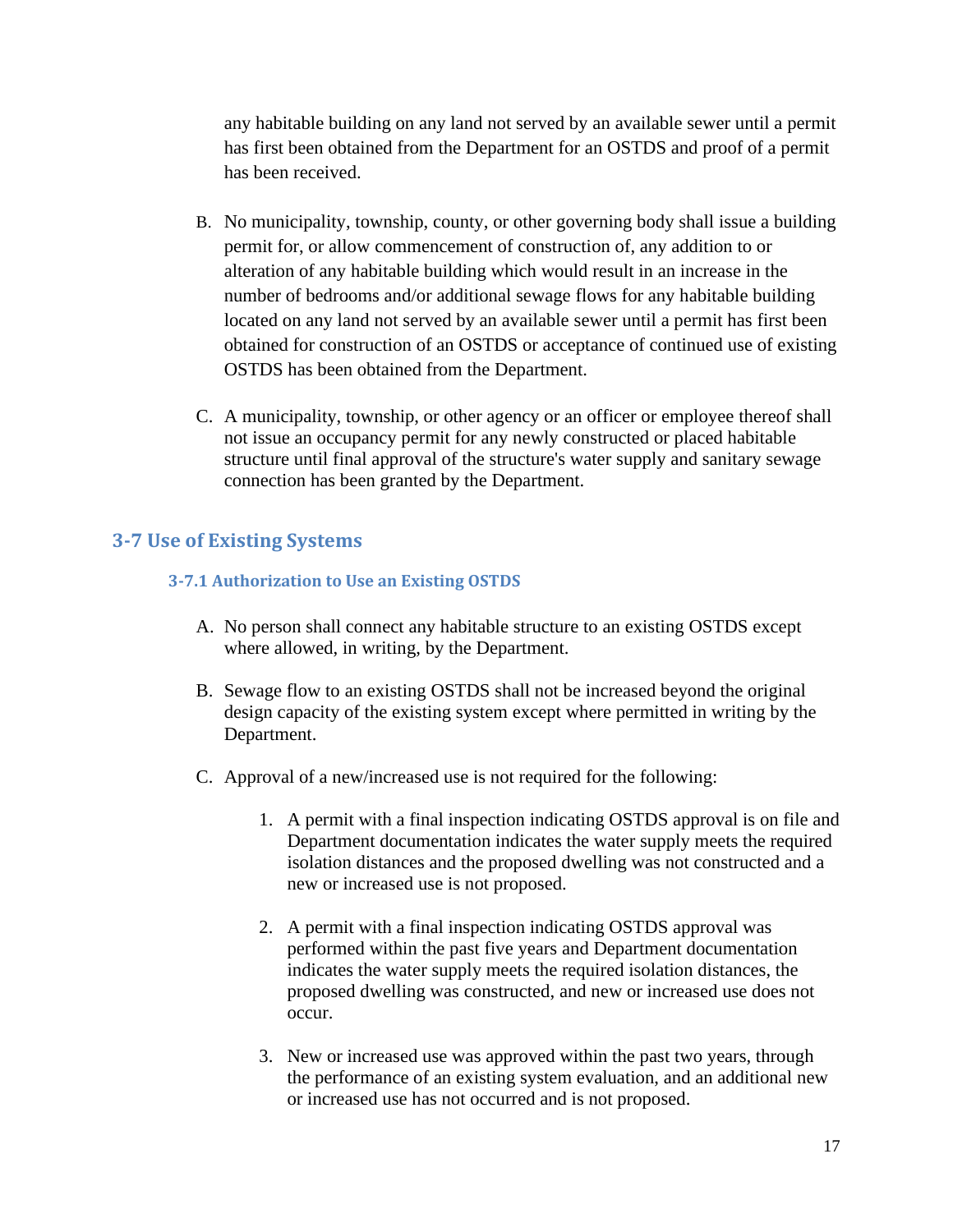#### <span id="page-22-0"></span>**3-7.2 Existing OSTDS of Permit Record**

When a permit record with a final inspection conducted by the Department is available for the existing OSTDS in question, the new or increased use of the system may be granted when the following conditions are met:

- A. A system evaluation, conducted by the Department or an authorized representative thereof, reveals no signs of system failure.
- B. The septic tank shall have been pumped and evaluated by a septage hauler within the last three years. A written report shall be provided by the septage hauler to the Department on forms provided. The report shall include information regarding the tank's materials and construction, condition, volume, and presence or absence of an outlet baffle.
- C. The proposed new/increased use is no greater than a one bedroom increase for residential structures or 150 gallons per day in the projected sanitary sewage flow for commercial structures.
- D. When the projected sanitary sewage flow is greater than 150 gallons per day or a one bedroom increase, the OSTDS shall be modified or replaced to meet the requirements of these regulations. Permits shall be obtained for any modification or replacement.

#### <span id="page-22-1"></span>**3-7.3 Existing OSTDS of No Record or Permitted Systems with No Record of a Final Inspection Performed by the Department.**

When a permit record is not available, or when no record of a final inspection conducted by the Department is available, for the existing OSTDS in question, the new or increased use of the OSTDS may be granted when the following conditions are met:

- A. When adequate site and soil information, including water table information, is not recorded in the permit file, or when no permit exists, a site and soils evaluation shall be performed in the area of the existing OSTDS by the Department or an authorized representative thereof. It shall be the applicant's responsibility to provide excavations for the purpose of evaluation of soil conditions.
- B. Minimum of twenty four inches (24") of soil exists between the limiting zone and the bottom of the absorption system.
- C. Isolation distances meet the requirements of this code as specified in Table 3- 14.2A.
- D. The septic tank shall be pumped and evaluated by a septage hauler, as part of the existing system evaluation process, with results reported to the Department on forms provided.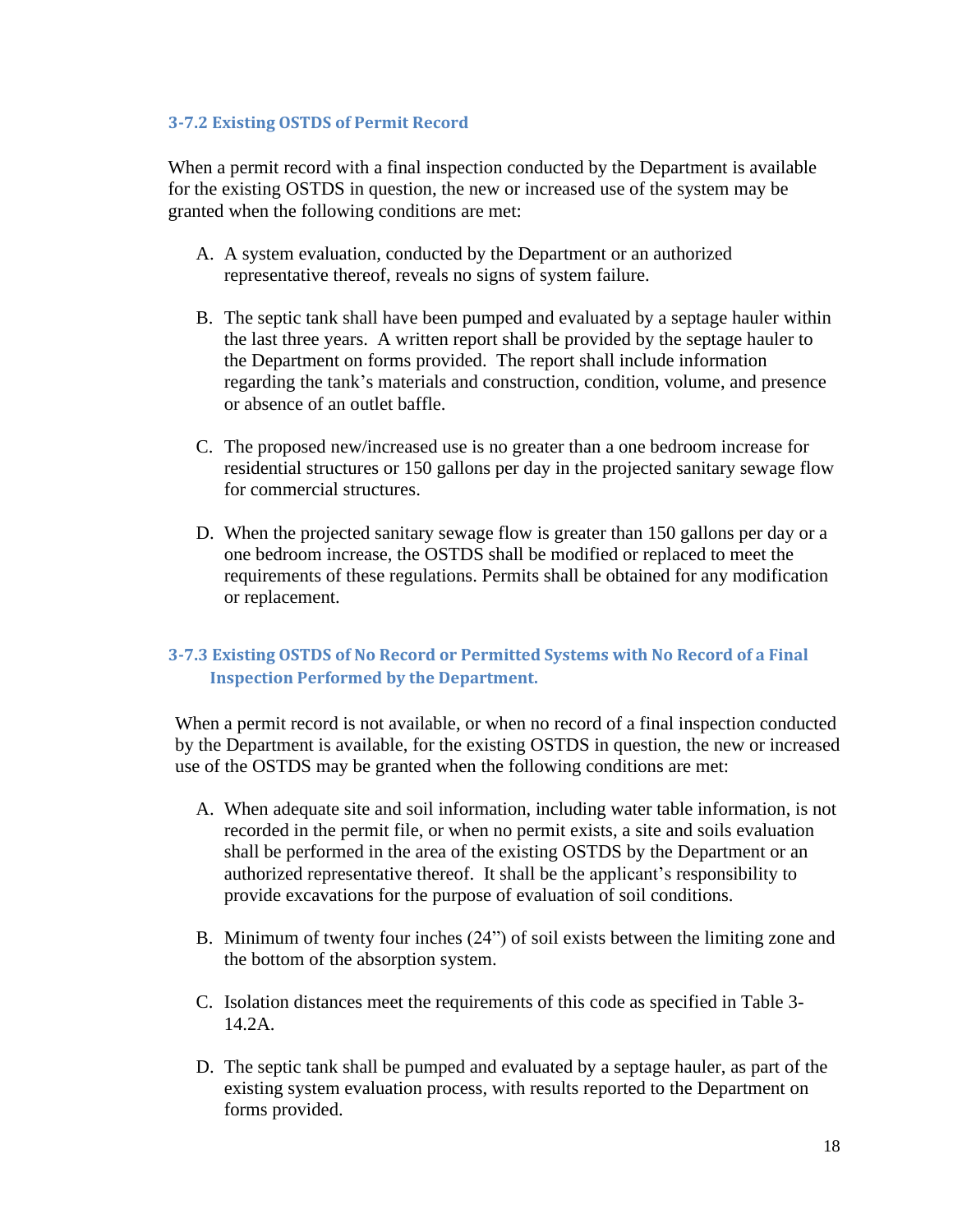- E. An OSTDS evaluation, conducted by the Department or an authorized representative thereof, reveals no signs of OSTDS failure.
- F. The proposed new or increased use is no greater than a one bedroom increase for residential structures or 150 gallons per day in the projected sanitary sewage flow for commercial structures.
- G. When the projected sanitary sewage flow is greater than 150 gallons per day or a one bedroom increase, the OSTDS shall be modified or replaced to meet the sizing requirements of this code. Permits shall be obtained for any modification or replacement.

#### <span id="page-23-0"></span>**3-7.4 Failing Existing System**

- A. The Department shall condemn any existing OSTDS meeting the definition of a failing system per these regulations.
- B. Any OSTDS so condemned shall be repaired, rebuilt or replaced by an OSTDS constructed according to the provisions of these regulations where possible, or by another method approved by the Department in order to abate a public health nuisance, within a specified period of time not to exceed 90 days after official notification from the Department, unless there is an imminent hazard to the public health, safety, and welfare by the continued improper drainage.

#### <span id="page-23-1"></span>**3-8 Connection of Discharges**

- A. All facilities such as flush toilets, urinals, lavatories, sinks, bathtubs, showers, laundry or any other facility from which sanitary sewage flows shall be connected to an OSTDS, except that any such facilities hereafter installed on a premise where public sewer is available, shall be connected to said sewer.
- B. The following shall not be connected to an OSTDS:
	- 1. Seepage water from footing drains or underground flows.
	- 2. Surface runoff or roof drainage from rainfall or snow melts.
	- 3. A swimming pool, hot tub (spa) or its appurtenances.
	- 4. Brine or recharge water from any water treatment system.
	- 5. Chemical solutions or other wastes which would interfere with biological action in the treatment facilities.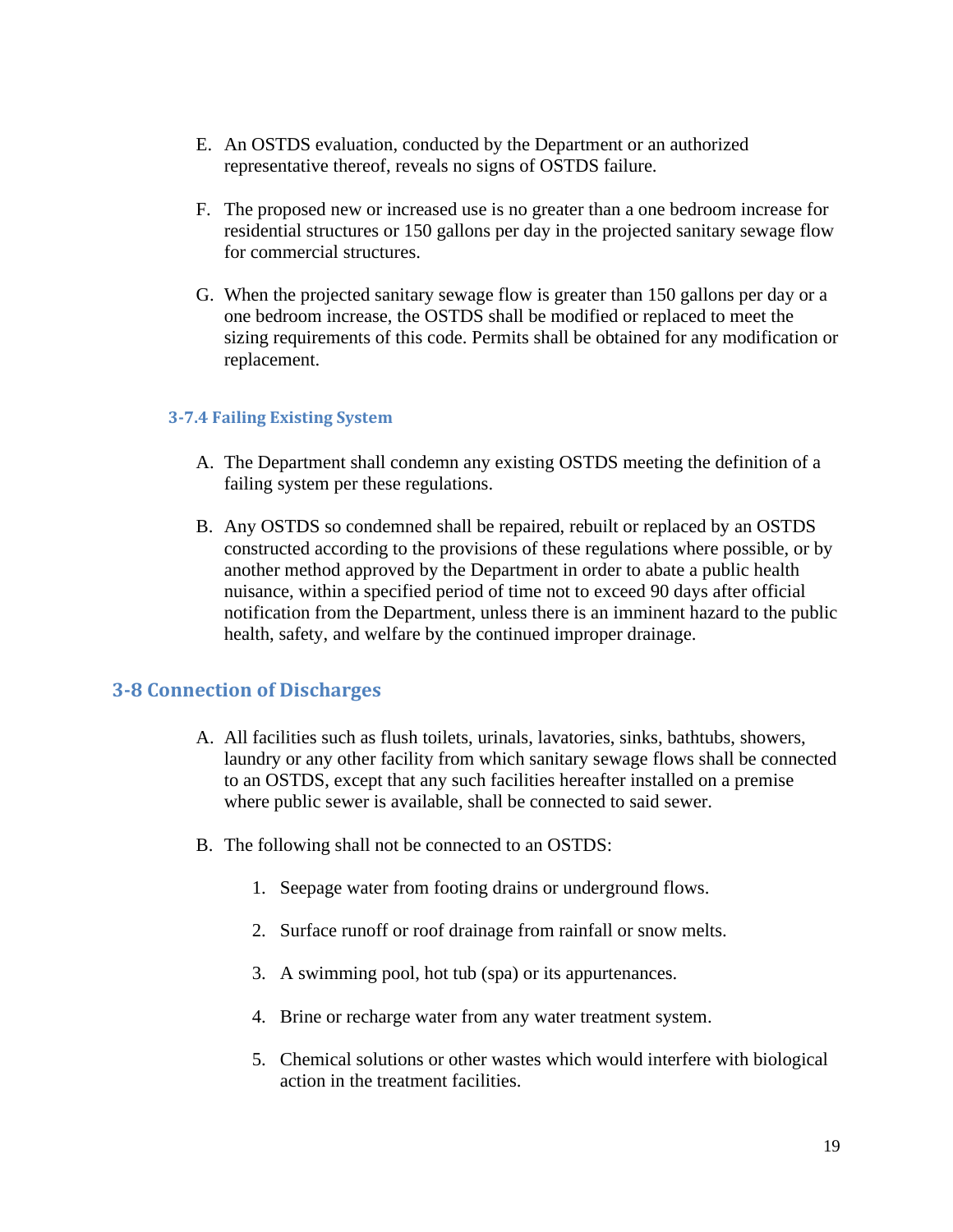C. The Department may require suitable provisions for the proper discharge or disposal of liquid wastes listed above.

#### <span id="page-24-0"></span>**3-9 Public or Private Drain of Unknown Course and Origin**

- A. Whenever the Department determines that improperly treated sanitary sewage is flowing from the outlet of any public or private drain, the Department shall notify in writing persons owning, leasing, or residing on the premises from which sanitary sewage originates to connect to a public sewer, an approved OSTDS, or to otherwise abate the discharge.
- B. The notice to the owners, leaseholder, or residents of such properties shall inform said persons of such unlawful discharge of improperly treated sanitary sewage into such drain and shall specify the maximum period of time not to exceed 90 days within which such unlawful discharge shall be terminated.
- C. If after the expiration of the minimum period of time specified in the notice, such unlawful discharge continues, the Department may plug or cause to be plugged the outlet(s) from the drain to render it incapable of discharge of improperly treated sanitary sewage.
- D. Where the Department is unable to plug the flow of sanitary sewage, the Department shall institute all necessary and proper legal remedies to abate the nuisance and threat to the public's health, safety, and welfare, which shall include restraining orders, temporary and permanent injunctions and summary proceedings to vacate the premises or condemnation until such time as the sources of pollution have been eliminated or the pollution properly controlled. Citation and proceedings shall be consistent with Article XIV and Article XVI of this code.

## <span id="page-24-1"></span>**3-10 Prohibitions**

- A. No person shall discharge sanitary sewage to the ground surface or surface water.
- B. Any substance not defined as sanitary sewage by this code shall not be discharged to the OSTDS without the approval from the Health Officer.
- C. Cesspools are prohibited.
- D. The disposal of sanitary sewage by facilities utilizing on-site storage, hauling and final disposal at an off-site receiving facility (pump and haul) is prohibited, except as follows: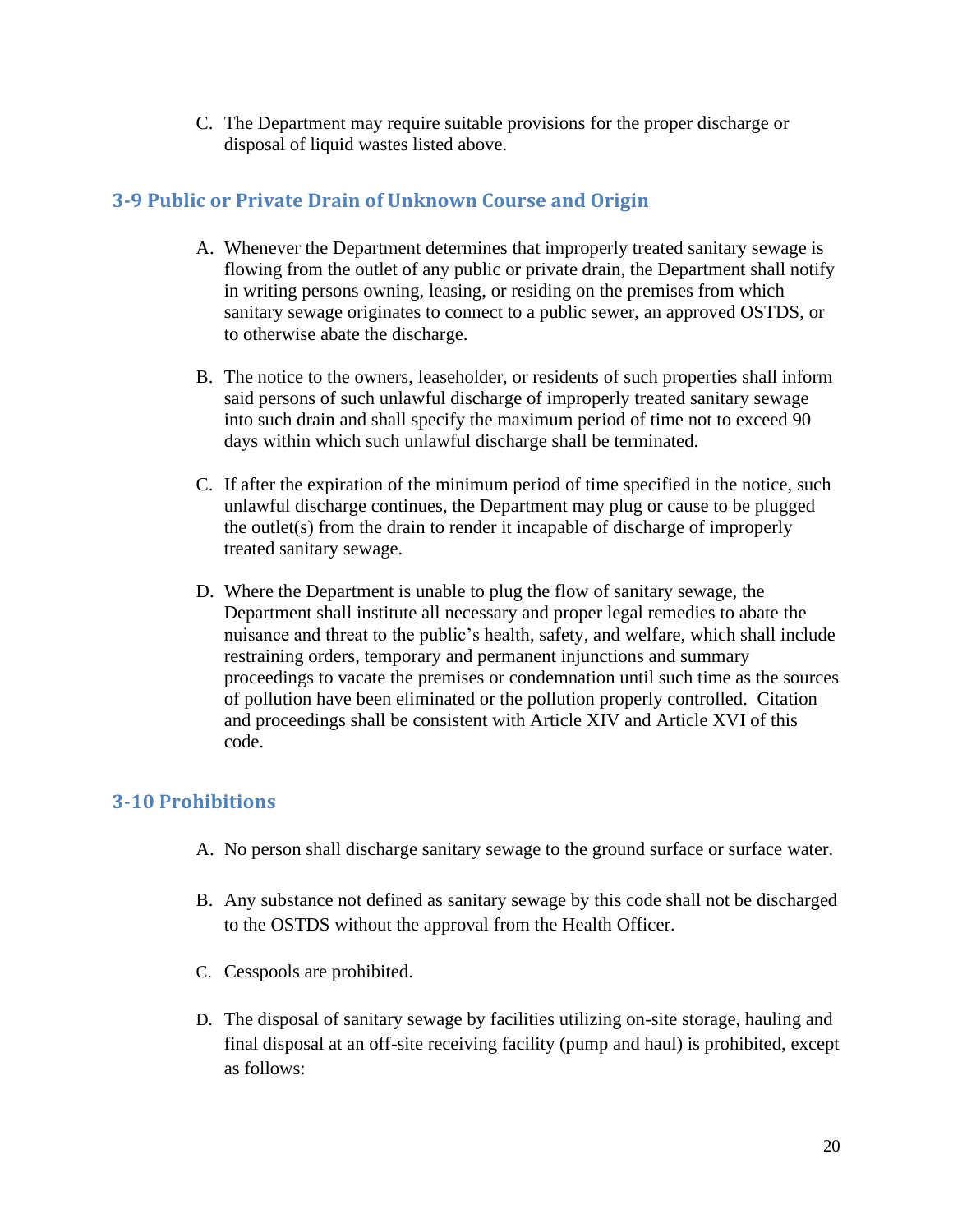- 1. During construction of a public sewer or approved sewage treatment facilities to serve the proposed development.
- 2. The installation of an approved OSTDS has been delayed by weather conditions or seasonal construction limitations.
- 3. The holding tank is serving a temporary construction site.
- 4. For existing development where previous OSTDS have failed and there are no other alternatives for on-site sewage disposal as determined by the Health Officer.
- 5. When an exception has been granted, the on-site storage, hauling and disposal methods and facilities shall be designed, constructed, and operated in accordance with the provisions of the technical manual.

#### <span id="page-25-1"></span><span id="page-25-0"></span>**3-11 Site and System Evaluations**

#### **3-11.1 Minimum Test Excavations**

- A. Prior to the issuance of a permit to install a commercial or residential OSTDS, the Department shall conduct a site and soils evaluation to determine the ability of the parcel to meet the minimum requirements of these regulations. Backhoe cut excavations may be required and shall be provided at the expense of the applicant.
- B. The depth, number, type and location of soil excavations required to evaluate site suitability for the installation of a permitted OSTDS shall be determined by the Department and shall be consistent with the contract requirements of the State.
- C. A complete site and soil evaluation shall include, but shall not be limited to, the following information:
	- 1. Soil permeability, based upon soil texture and structure in the native soil profile to a depth of at least three feet below the proposed infiltrative surface beneath the absorption system.
	- 2. A determination of the seasonal high water table elevation.
	- 3. Slope limitations.
	- 4. Location of the site in relationship to flooding or seasonal ponding of surface water.
	- 5. Availability of sufficient area to install an adequate compliant OSTDS and an area for a replacement OSTDS when required.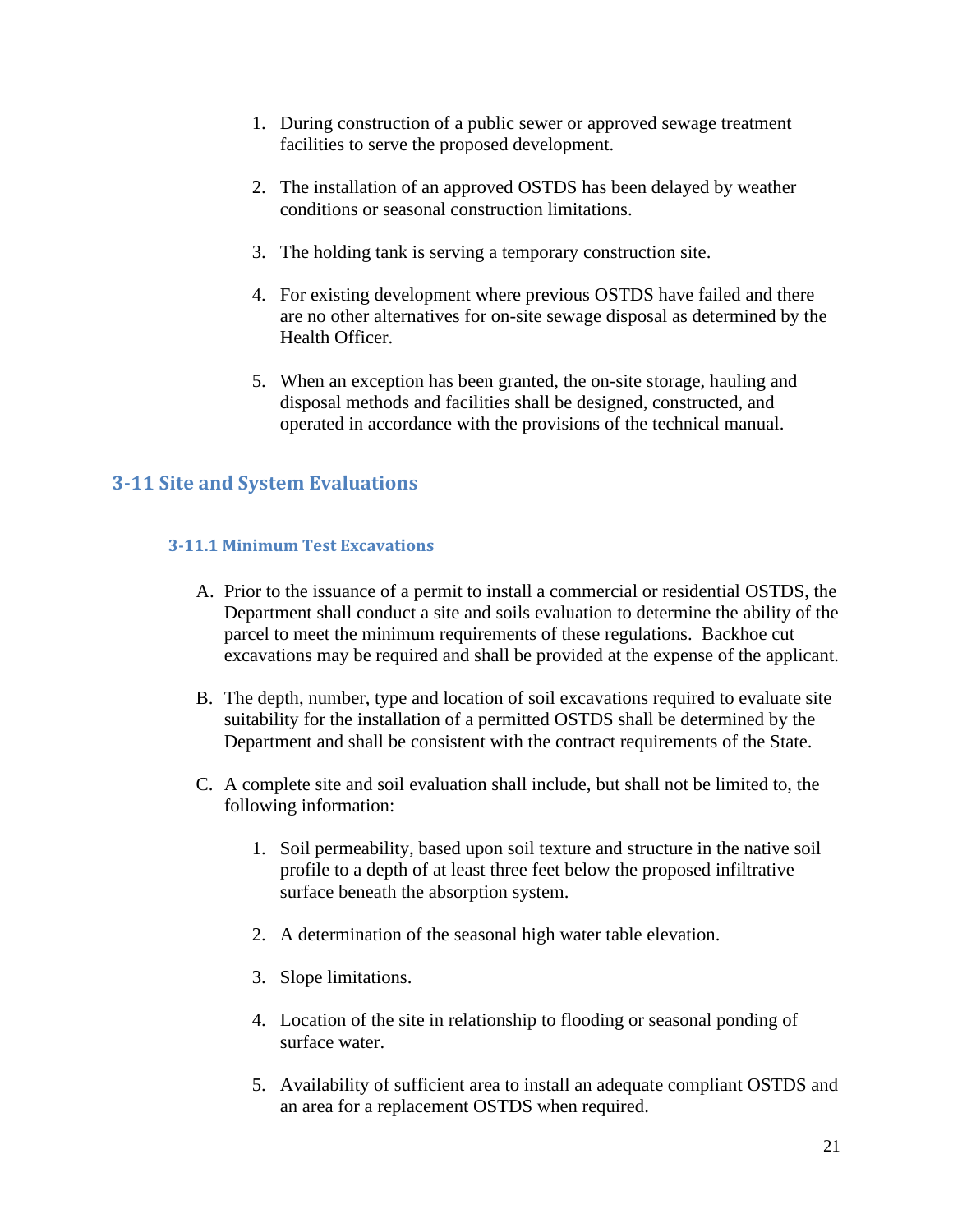- 6. Adequate area to maintain all required isolation distance.
- 7. A determination of any other limiting factor to the installation and performance of the proposed OSTDS.
- D. The Department may require as part of a soil evaluation, information including but not limited to engineering plans or drawings, topographic maps of a site indicating surface relief and/or grade elevations, soil analyses, additional soil test borings, groundwater elevations, flood elevations, information specific to easements, right-of-ways, parcel boundaries etc.
- E. A site and soil approval for the suitability of installation of an OSTDS shall be valid for not more than 24 months.
- F. Approval or denial of a site proposed for the installation of an OSTDS shall be provided in writing to the applicant.

#### <span id="page-26-0"></span>**3-11.2 Seasonal/Weather Restrictions**

- A. A site and soils evaluation shall not occur when depth of snow cover, frost, or other impeding condition prohibits adequate evaluation of a parcel of land to determine the suitability of a site proposed for the installation of an OSTDS.
- B. Installation of an OSTDS shall not occur when it is reasonable to assume that weather and site conditions will result in a compromise to the construction, installation, and/or long-term operation of the proposed system.

#### <span id="page-26-1"></span>**3-11.3 Final Construction Inspections**

- A. All permitted OSTDS installed shall receive a final construction inspection prior to being placed into use and prior to being approved by the Department.
- B. It shall be unlawful to backfill or cover any portion of a newly installed component of any OSTDS until a final construction inspection has been completed and/or approval to backfill has been granted by the Department.
- C. The Department shall deny final approval of any installation which does not comply with any permit condition, is of faulty workmanship and/or construction materials or otherwise does not meet requirements of these regulations.
- D. Installation contractors shall notify the Department 72 hours in advance of the date of completion of the OSTDS to schedule the final construction inspection. The Department shall perform the final inspection of the OSTDS within 72 hours of completion of installation, if advanced notification is provided as required.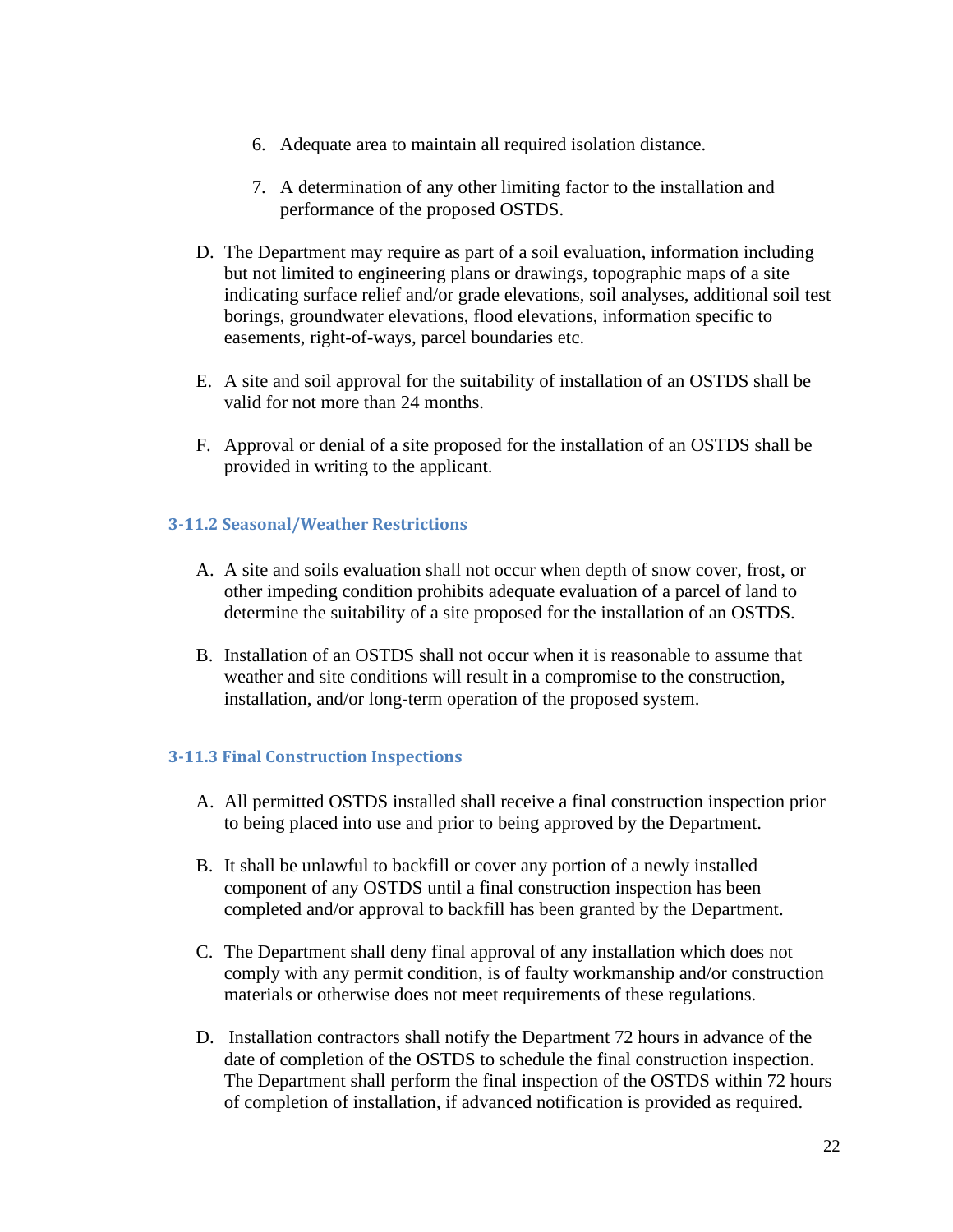- E. After Department final approval inspection of the construction of a newly installed OSTDS, or any newly installed component thereof, backfilling/covering shall be completed within 72 hours unless otherwise approved by the Health Officer.
- F. When a final construction inspection cannot be performed due to unforeseen circumstances, the Health Officer may allow submission of an affidavit of construction on a form provided by the Department in lieu of a final construction inspection.

### <span id="page-27-0"></span>**3-12 Commercial OSTDS**

- A. All OSTDS proposed to receive sanitary sewage from habitable buildings other than single and two-family residential structures shall comply with these regulations and the requirements of the Michigan Criteria for Subsurface Sewage Disposal, as written by the Division of Environmental Health, Bureau of Environmental and Occupational Health, Michigan Department of Public Health, April 1994, By authority of Act 368, P.A. 1978, as amended (Mich. Comp. Laws Ch 333) and Act 451, P.A. 1994, as amended (Mich. Comp. Laws § 324.101 – 324.90106), or current State requirements governing commercial OSTDS designed to receive sanitary sewage.
- B. The minimum site criteria for residential systems as specified in Section 3-14.1 of this code shall apply to those OSTDS which serve buildings other than single and two-family residences with peak daily flows of less than 1,000 gallons per day.
- C. The Department shall use the Michigan Criteria for Subsurface Sewage Disposal, as written by the Division of Environmental Health, Bureau of Environmental and Occupational Health, Michigan Department of Public Health, April 1994, By authority of Act 368, P.A. 1978, as amended (Mich. Comp. Laws Ch 333) and Act 451, P.A. 1994, as amended (Mich. Comp. Laws § 324.101 – 324.90106), or current State requirement, for sizing and design criteria for those systems less than 1,000 gallons per day serving a structure other than a single or two-family residence.
- D. The minimum size of any OSTDS proposed to receive sanitary sewage from habitable buildings other than single and two-family residential structures shall be a system of a 1,000 gallon septic tank connected to a 200 ft<sup>2</sup> absorption system or greater based upon estimated sewage flows and loading rates.
- E. OSTDS other than private single or two-family residences, which utilize septic tanks and absorption system for peak daily flows between 1,000 and 10,000 gallons per day flow, shall be sited and constructed in accordance with the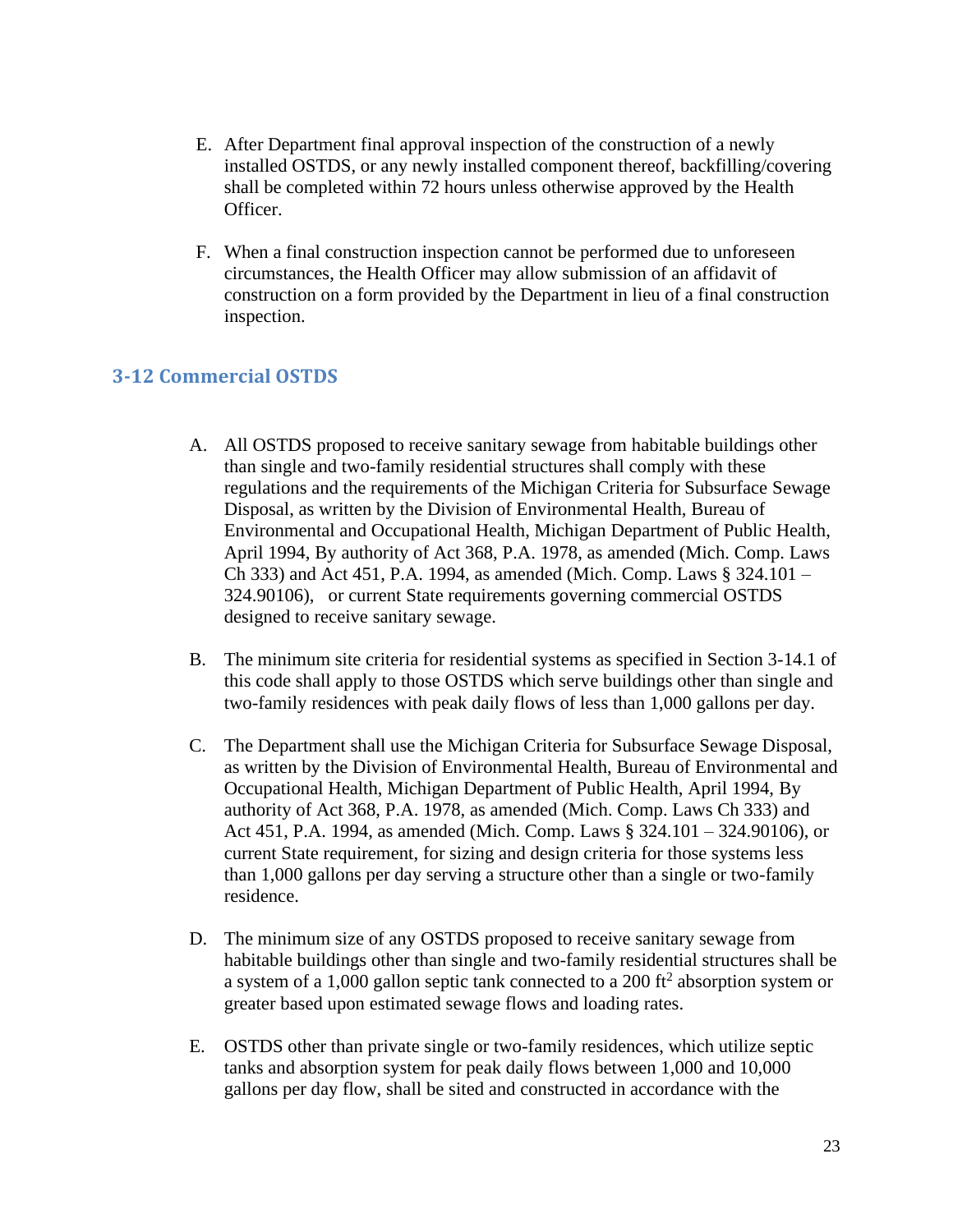guidelines set forth by the Michigan Department of Environment Great Lakes and Energy in the most current revision of the publication entitled Michigan Criteria for Subsurface Sewage Disposal, as written by the Division of Environmental Health, Bureau of Environmental and Occupational Health, Michigan Department of Public Health, April 1994, By authority of Act 368, P.A. 1978, as amended (Mich. Comp. Laws Ch 333) and Act 451, P.A. 1994, as amended (Mich. Comp. Laws § 324.101 – 324.90106), or current State statute.

- F. All OSTDS proposed to receive sanitary sewage from habitable buildings other than single and two-family residential structures shall be equipped with the following:
	- 1. A septic tank outfitted with an effluent filter designed for commercial applications.
	- 2. A septic tank equipped with a water-tight access riser installed to facilitate the pumping of the septic tank and the maintenance of the effluent filter, or other internal components, without the need to excavate the lid.

#### <span id="page-28-0"></span>**3-13 Lots less than 1 Acre, Subdivisions and Site Condominiums**

Site and soils evaluations for an OSTDS proposed to be located on a parcel of less than one acre as created after March 31, 1997, a parcel within a subdivision, a parcel which is classified as a site condominium, or a parcel that was otherwise created in excess of the allowable number of exempt parcel splits under the Land Division Act, Act 288, PA 1967, (Mich. Comp. Laws Section 560) shall comply with all aspects of the rules entitled Part 4. Department of Environmental Quality On-site Water Supply and Sewage Disposal for Land Divisions and Subdivisions, being R560.401-R560.428 of the Michigan Administrative Code, or current State statute, prior to permitting.

## <span id="page-28-1"></span>**3-14 Residential Single and Two-family On-site Sewage Treatment and Disposal System (OSTDS) Construction**

The following requirements shall apply to the construction and installation of all OSTDS.

#### <span id="page-28-2"></span>**3-14.1 Minimum Site Requirements**

A. Conventional Sewage System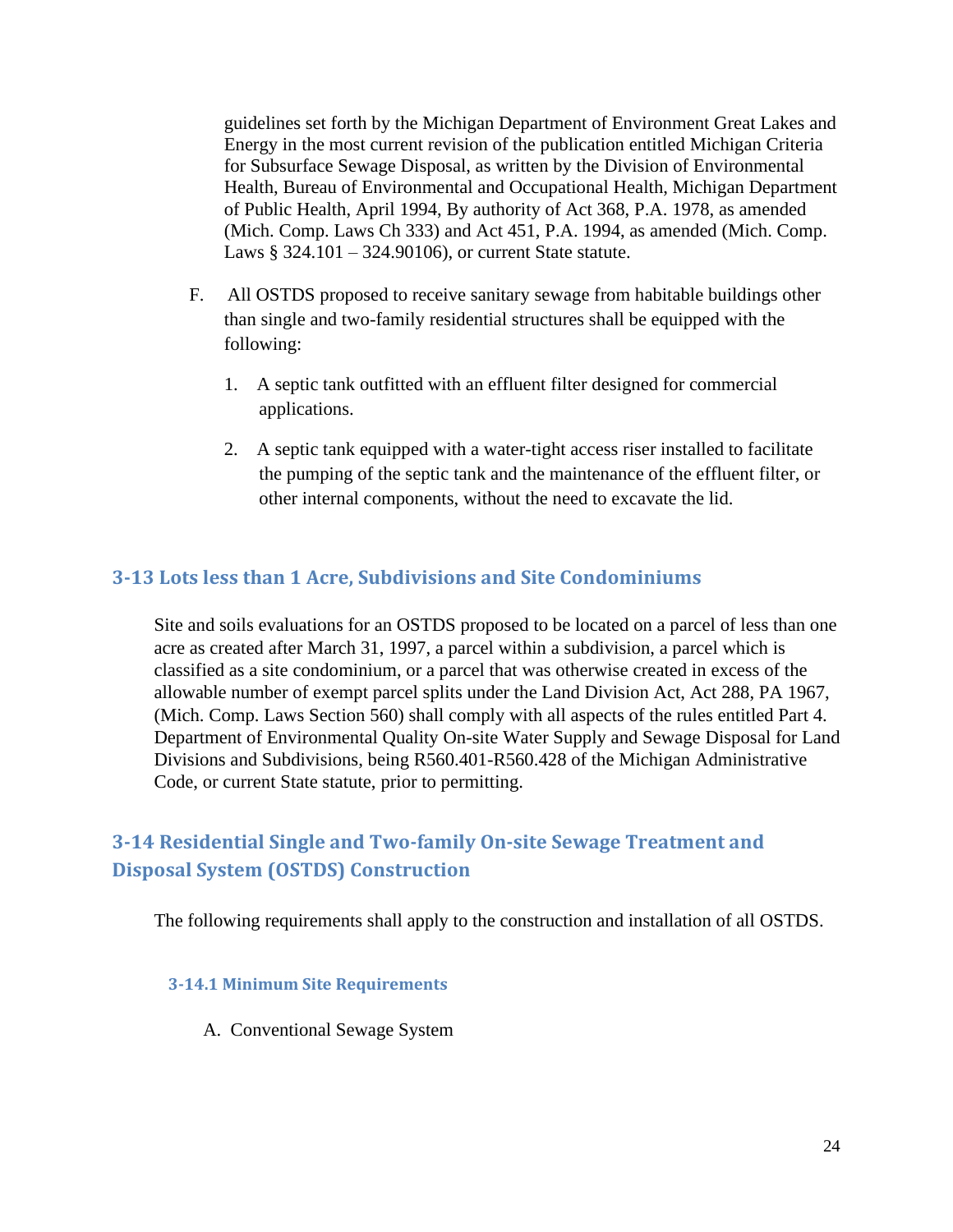- 1. Soil permeability rates of the native soil in the proposed infiltrative area of the absorption system shall be between 3 and 45 minutes per inch, as estimated by the USDA soil texture class.
- 2. The effective native soil depth or depth to seasonal high water table shall be a minimum of twenty-four inches (24") from natural grade in stratified sand and gravel, medium sand; eighteen inches (18") in fine sand, loamy sand; twelve inches (12") in sandy loam, loam, silt loam, sandy clay loam.
- 3. The natural slope in the proposed infiltrative area of the system shall not exceed twelve percent (12%). When natural slopes are greater than 12%, the Department may require a detailed development plan to be submitted for review and approval by the Department.

Development plans shall be drafted by a licensed professional engineer, a professional surveyor, a registered sanitarian, a registered environmental health specialist, or other professional approved by the health department.

Development plans shall be to scale with a maximum two foot  $(2')$ contour interval, with both the existing and proposed contours indicated. The development plan shall show the proposed design for the initial and replacement OSTDS, and shall indicate the location of the existing or proposed dwelling and water supply well. Locations of the OSTDS and the water supply well shall facilitate ease of access for future maintenance and/or replacement.

- 4. Deep cut excavations to remove undesirable soil horizons shall be made to a soil horizon meeting the requirements of Section 3.14.1.A.1 and 2.
- 5. The isolation distances shall meet the requirements set forth in Section 3- 14.2.A of this code.
- 6. The site of the proposed system shall not be located in a floodplain of 100 years or less, or in an area subject to seasonal flooding, runoff, or ponding of surface waters. It shall be the property owner's responsibility to document the 100 year flood plain as recognized by the Michigan Department of Environment Great Lakes and Energy (EGLE), or appropriate agency, at the request of the Department.
- 7. The system shall be located so that it is accessible for cleaning or inspection purposes.
- 8. The proposed site shall not have an available sewer by definition.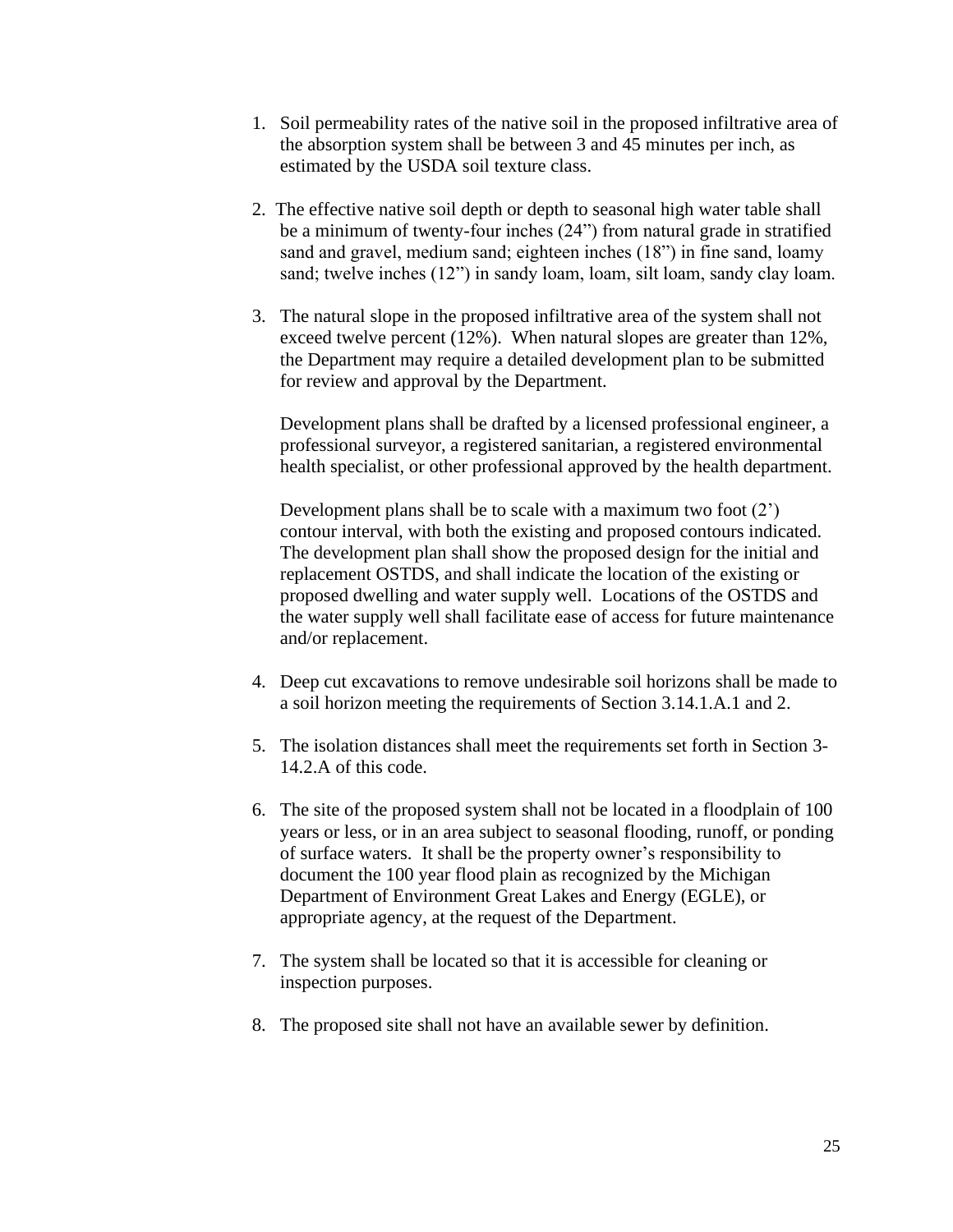B. Alternative OSTDS

Specific site requirements for the installation of an OSTDS employing alternative treatment technologies may be defined by the Health Officer on a case by case basis or may be defined in the technical manual.

C. Groundwater Control/Diversion

The Health Officer may consider the use of controls to modify surface runoff or groundwater elevation to permanently increase the effective soil depth by lowering the water table.

#### <span id="page-30-0"></span>**3-14.2 Construction Requirements**

- A. The proposed OSTDS shall satisfy the isolation requirements as summarized in Table 3-14.2.A.
- B. The soil depth between the limiting zone and the aggregate/soil interface shall not be less than thirty-six inches (36").
- C. Prior to entering the soil absorption system, all sewage shall first be treated by a septic tank.
- D. The absorption system selected for use in a specific soil shall meet the minimum application rates and required absorption area as determined by the native soil and Table 3-14.2B.
- E. The absorption system shall have a minimum absorption area of  $400 \text{ ft}^2$  for a bed system, or 300 ft<sup>2</sup> for a trench system.
- F. Alternative sewage systems shall be designed in accordance with the specifications of the technical manual.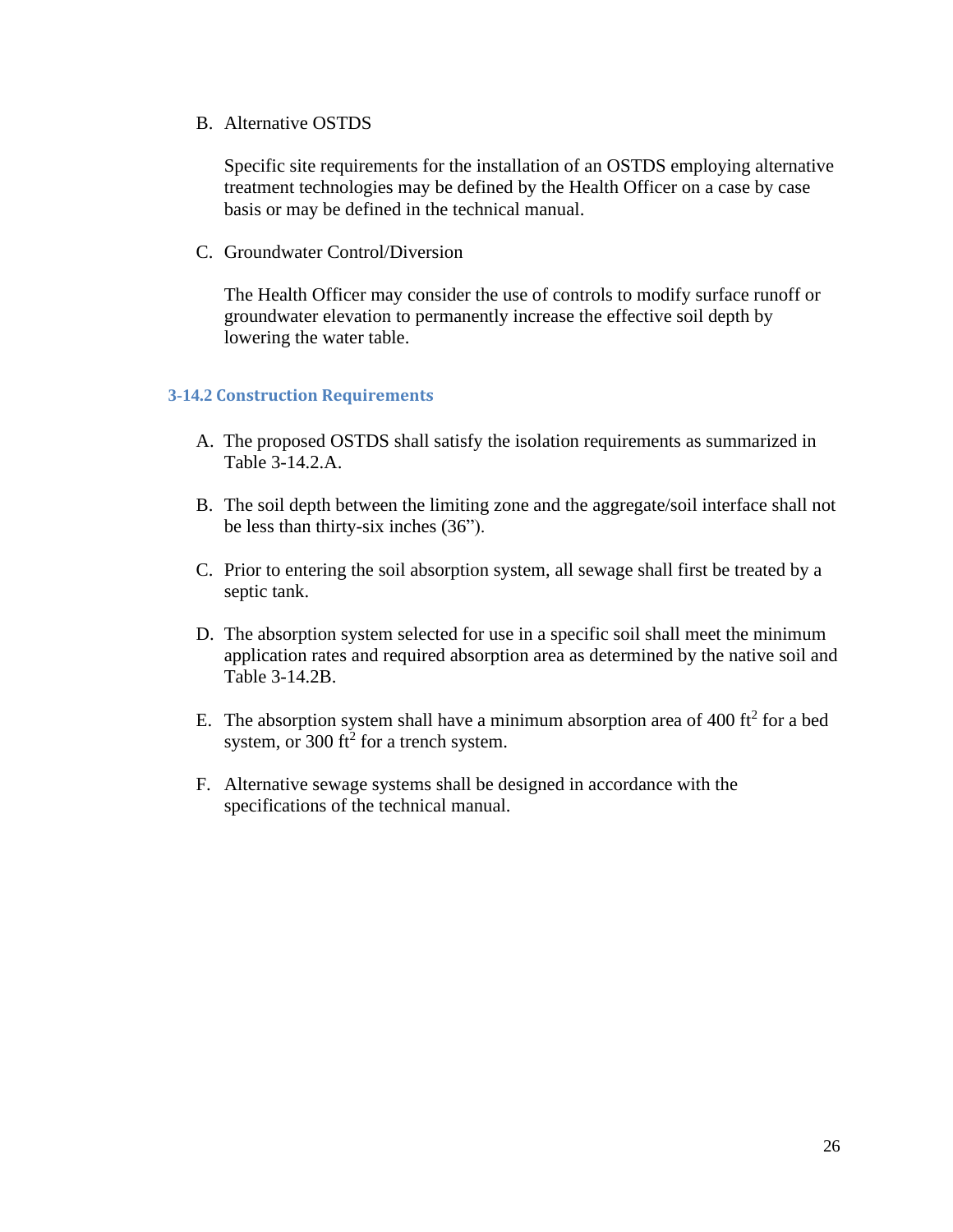## **TABLE 3-14.2 A - Isolation Distances In Feet**

| From                         | T <sub>0</sub>     |                     |                          |                          |                        |
|------------------------------|--------------------|---------------------|--------------------------|--------------------------|------------------------|
|                              |                    |                     |                          |                          |                        |
|                              | <b>Sewer Lines</b> | <b>Septic Tanks</b> | <b>Absorption System</b> | <b>Earth Pit Privies</b> | <b>Vaulted Privies</b> |
|                              |                    |                     |                          |                          |                        |
| <b>Residential Well</b>      | 10                 | 50                  | 50                       | 50                       | 50                     |
|                              |                    |                     |                          |                          |                        |
| <b>Type IIB and Type III</b> |                    |                     |                          |                          |                        |
| public water supply          | 10                 | 75                  | 75                       | 75                       | 75                     |
| wells                        |                    |                     |                          |                          |                        |
| Type IIA and Type I          |                    |                     |                          |                          |                        |
| public water                 | 10                 | 200                 | 200                      | 200                      | 200                    |
| supply wells                 |                    |                     |                          |                          |                        |
| <b>Property Lines</b>        | n/a                | 10                  | 10                       | 10                       | 10                     |
| <b>Foundation Wall/</b>      | n/a                | 5                   | 10                       | 10                       | 5                      |
| <b>Footing drains</b>        |                    |                     |                          |                          |                        |
| <b>Storm/Subsoil Drains</b>  | n/a                | 5                   | 25                       | 25                       | 5                      |
| <b>Water Lines</b>           | n/a                | 10                  | 10                       | 10                       | 10                     |
| <b>Embankments</b>           | n/a                | 10                  | 20                       | 20                       | 10                     |
| <b>Surface Water</b>         | n/a                | 75                  | 75                       | 75                       | 75                     |

|                                                      |                                    |              | <b>TABLE 3-14.2 B - Absorption System Sizing - Minimum Sizing 400 ft<sup>2</sup> bed 300 ft<sup>2</sup> trench</b> |        |                                                                   |        |
|------------------------------------------------------|------------------------------------|--------------|--------------------------------------------------------------------------------------------------------------------|--------|-------------------------------------------------------------------|--------|
| <b>Texture Class</b><br>of Native Soil               | <b>Estimated Permeability Rate</b> |              | Sewage Application Rate (gpd/ft <sup>2</sup> )                                                                     |        | Minimum Absorption Area Required<br>$({\rm ft}^2/\text{bedroom})$ |        |
|                                                      | inches/hour                        | minutes/inch | bed                                                                                                                | trench | bed                                                               | trench |
| Coarse Sand,<br>Gravel,<br>Gravelly Sand             | $>20$                              | $\leq$ 3     | Not Suitable – Infiltrates too quickly to provide adequate treatment to protect<br>groundwater/surface water.      |        |                                                                   |        |
| <b>Stratified Sand</b><br>and Gravel,<br>Medium Sand | $20 - 6.0$                         | $3-10$       | 0.75                                                                                                               | 1.0    | 200                                                               | 150    |
| Fine Sand,<br>Loamy Sand                             | $6.0 - 3.0$                        | $11-20$      | 0.5                                                                                                                | 0.75   | 300                                                               | 200    |
| Sandy Loam,<br>Loam                                  | $3.0 - 2.0$                        | 21-30        | 0.375                                                                                                              | 0.5    | 400                                                               | 300    |
| Silty Loam,<br>Sandy Clay<br>Loam                    | $2.0 - 1.35$                       | $31 - 45$    | 0.3                                                                                                                | 0.4    | 500                                                               | 375    |
| Clay Loam,<br>Silty Clay<br>Loam<br>Silty Clay,      |                                    |              | Not Suitable – Infiltrates too slowly to accept sewage at rates applied.                                           |        |                                                                   |        |

#### <span id="page-31-0"></span>**3-14.3 Aggregate/Stone**

- A. Aggregate/Stone Material
	- 1. Aggregate shall be washed stone ranging in size from three-eighths inch  $(3/8)$  to two and one-half inches  $(2\frac{1}{2})$  with a total fines content not exceeding five-tenths percent (0.5%) loss by washing. Stone aggregate shall rate three or more on Moh's scale of hardness. Sizing and hardness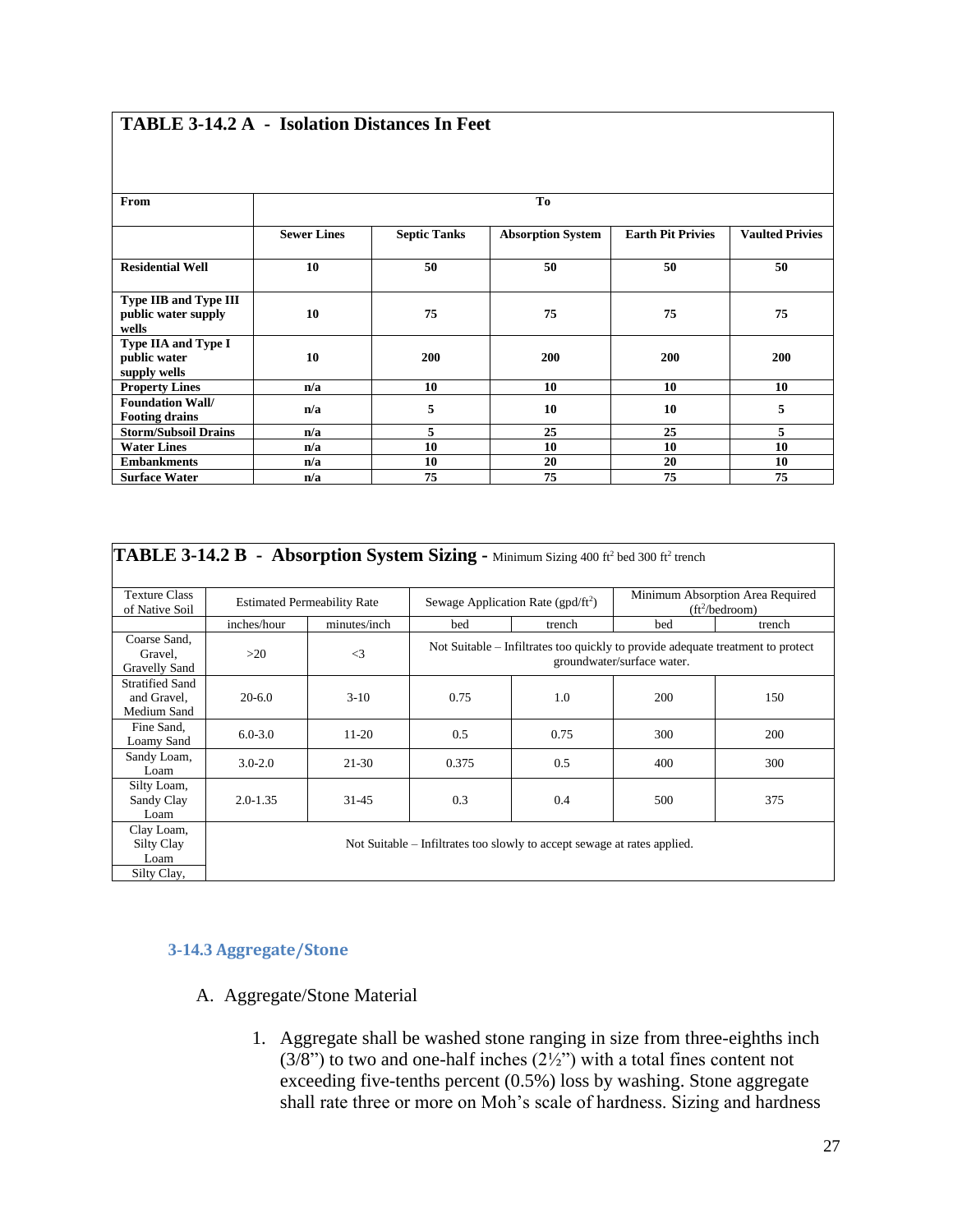specifications and testing methodology shall be defined in the technical manual.

- 2. Alternative aggregate may be approved by the Department.
- 3. Documentation shall be provided to the Department upon request that all aggregate used in sewage systems complies with above size and fines requirements.
- B. Aggregate/Stone Installation
	- 1. The aggregate in an absorption system shall be a minimum of twelve inches (12") in depth. There shall be a minimum of six inches (6") of aggregate below the distribution pipe. The aggregate in an absorption bed system shall extend a minimum of two feet (2') beyond the header, footer, and laterals.
	- 2. The aggregate shall be continuous throughout the full width and length of the absorption bed or trench.
	- 3. Aggregate shall not be mounded around the distribution pipe and shall be uniform in depth throughout the absorption bed or trench.
- C. Aggregate Cover
	- 1. Prior to backfilling the absorption system, the aggregate shall be covered with an approved filter fabric.
	- 2. Other materials used as aggregate cover shall be approved by the Department or shall be consistent with the current technical manual.
	- 3. The septic system shall be backfilled with a minimum of six inches (6") and a maximum of thirty inches (30") of soil cover.

#### <span id="page-32-0"></span>**3-14.4 Absorption System Distribution**

- A. Piping within a gravity distribution network of an absorption system shall meet the following conditions:
	- 1. The septic tank effluent line shall be solid schedule 40 PVC and connect to the header at a ninety (90°) degree angle between the centermost laterals.
	- 2. A double header or wye (Y) shall be required when seven or more laterals are used.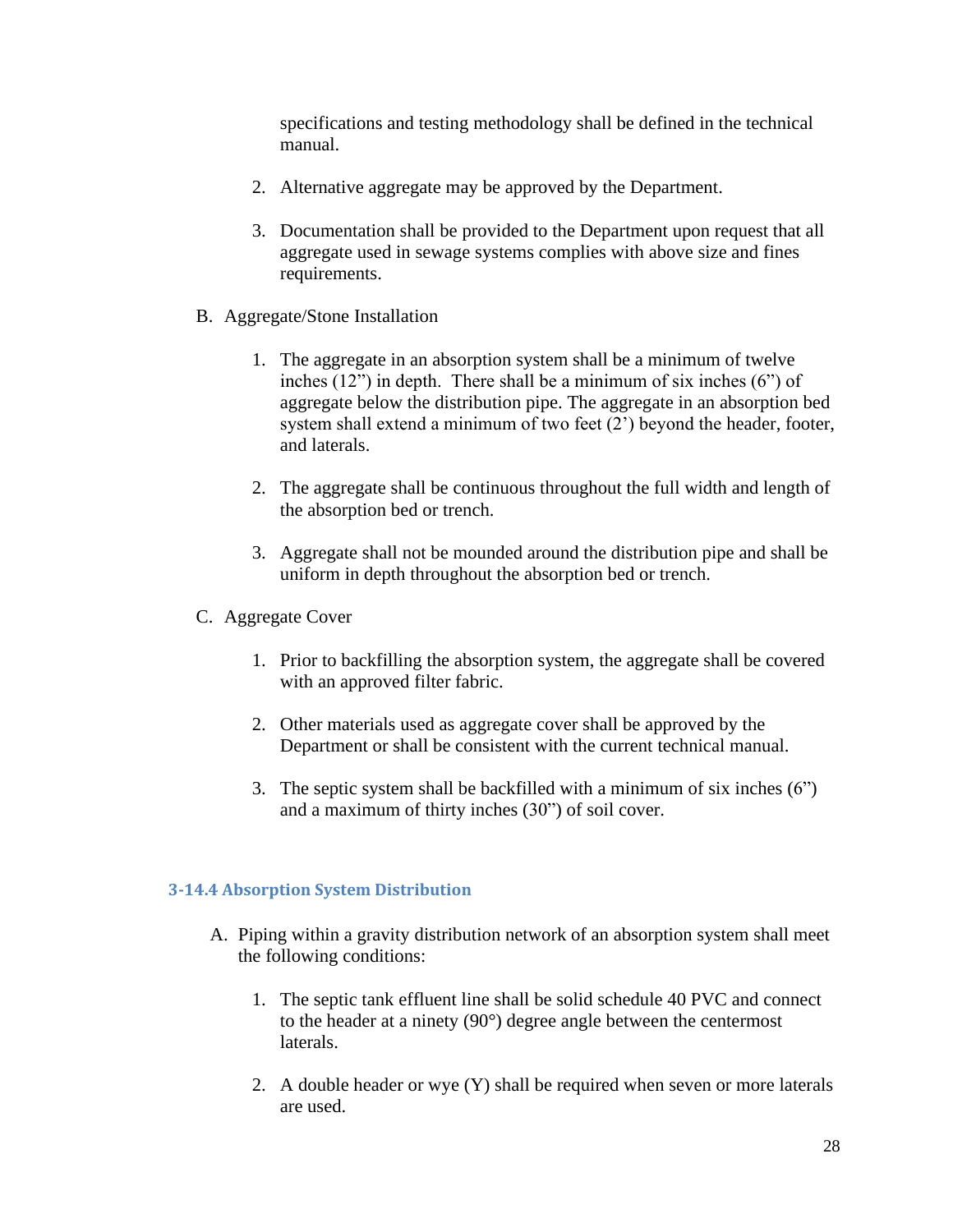- 3. The header shall be solid piping installed to be level to allow even distribution of effluent throughout its length. The header shall connect all lateral distribution pipes within the absorption system.
- 4. The footer shall connect to all distribution line laterals within the absorption system.
- 5. Distribution line laterals for absorption bed installations shall be placed a minimum of three feet  $(3')$  and a maximum of four feet  $(4')$  on center unless otherwise approved by the Department.
- 6. The slope of the distribution lines shall not exceed four inches (4") in one hundred feet (100<sup>°</sup>).
- 7. Trenches shall be installed so that a minimum of thirty-six inches (36") of undisturbed soil remains between each trench.
- 8. All piping and distribution products shall be approved by the Department.
- B. All perforated pipe shall be installed with centerline markings facing up to allow for proper drainage.
- C. Installation of technologies not comprising a conventional stone aggregate and perforated pipe design shall obtain approval of the Department prior to permitting and installation, or shall be designed specifically in accordance with the Department's technical manual.

#### <span id="page-33-0"></span>**3-14.5 Septic Tanks**

- A. Septic tanks shall be watertight and constructed of concrete or other materials approved by the Department.
- B. Septic tanks shall have a liquid capacit**y** of at least the average volume of sewage flowing into it during any 24-hour period, but in no case shall the liquid capacity of the first septic tank be less than 1,000 gallons.
- C. The minimum capacity for septic tanks for a one, two, or three-bedroom dwelling shall be 1,000 gallons, except where in the opinion of the Department, increased capacities may be required. Each additional bedroom shall require an additional 250 gallons. Each garbage grinder shall require an additional 250 gallons.
- D. Septic tanks shall be equipped with an approved effluent filter installed in the outlet baffle, or other approved location.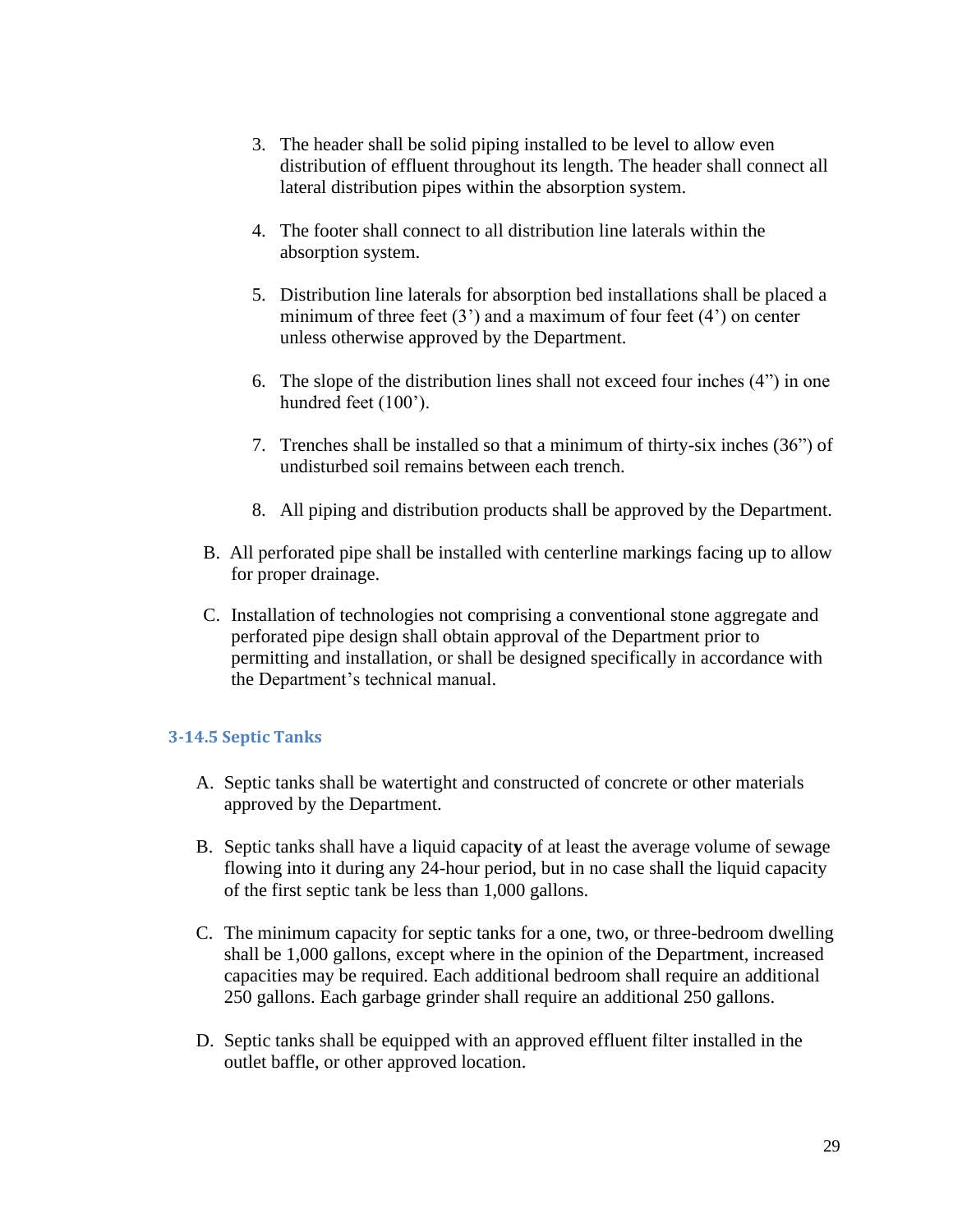- E. Septic tanks shall be equipped with a water tight access riser installed to grade to facilitate maintenance. Risers shall be installed with dual lids, leaving the concrete lid in place, or shall be equipped with other Department approved safety device to preclude accidental tank entry.
- F. The Department may require septic tank vendors delivering septic tanks to construction sites to record addresses and names of locations and individuals receiving tanks. These records may be required to be made available to the Department for a running 24-month period.
- G. All septic tanks shall be installed to be level and to flow in accordance with the manufacturer's design intent.
- H. All systems receiving sewage from a grinder pump shall be equipped with a minimum of two 1,000 gallon septic tanks. The first septic tank shall be installed in series to allow the settling of sewage discharged by the pump and shall be equipped with an outlet baffle.
- I. When septic tanks, privies, temporary privies, or portable toilets are cleaned or serviced, the agency performing such service shall comply with Part 117 P.A. 451 of 1994 (Mich. Comp. Laws § 324.11701 et seq.), as amended, or current State of Michigan requirement, and 40 CFR, Part 503 or current Federal requirements.

#### <span id="page-34-0"></span>**3-14.6 Experimental Systems**

The use of experimental systems may be authorized at the discretion of the Health Officer. This authorization shall be for the purpose of testing new technologies.

#### <span id="page-34-1"></span>**3-15 Privies/Outhouses**

- A. Permitting of Privies
	- 1. Privies may be permitted for public or private use.
	- 2. Privies shall not be installed where not compliant with State of Michigan construction codes, associated Technical bulletins, policies, and advisories.
	- 3. Privies shall not be permitted in lieu of the installation of a septic system for structures served by pressurized plumbing, or otherwise generating water carried sewage.
	- 4. Vaulted or earth pit privies may be permitted if there is no available sewer for connection.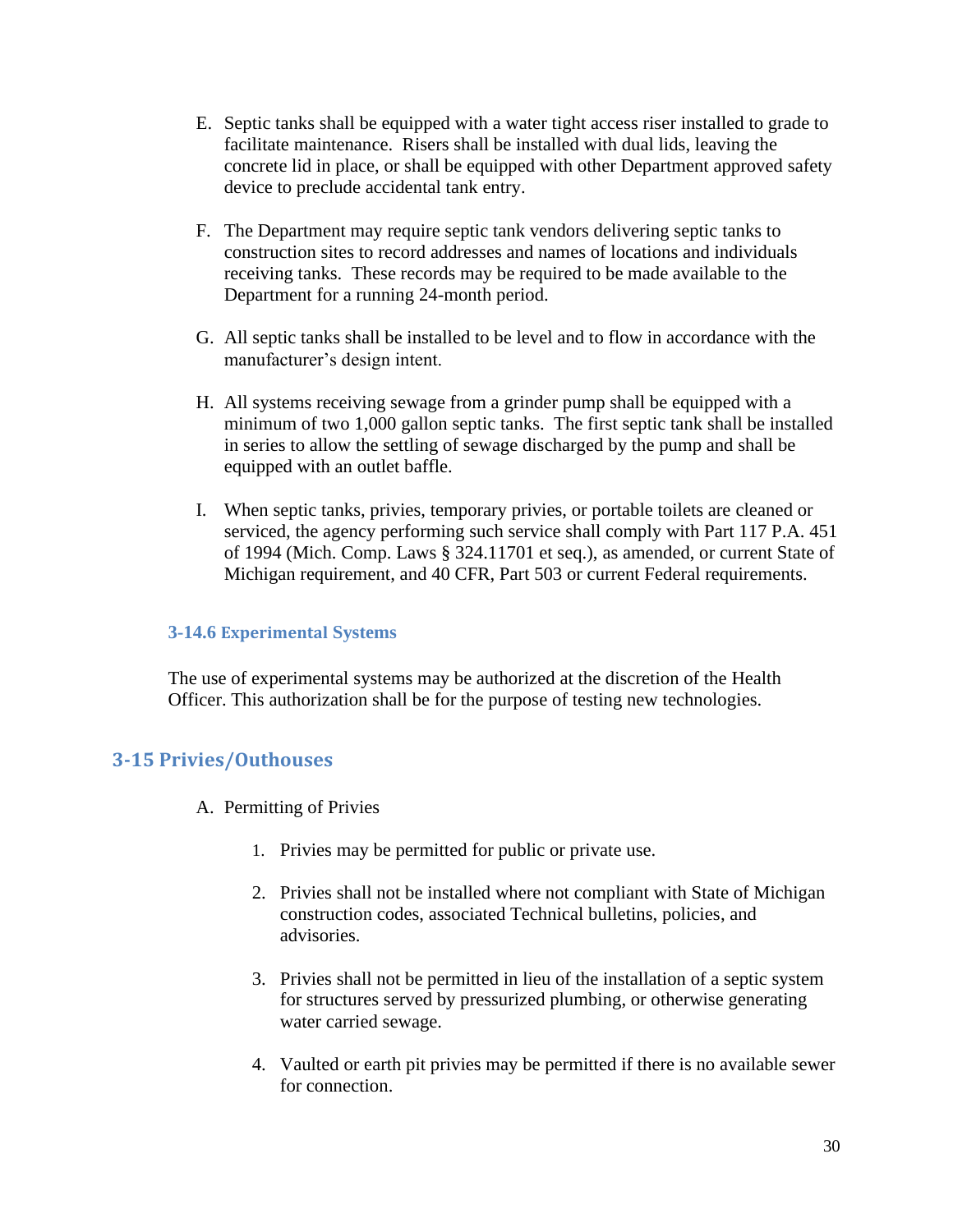- 5. Privies shall not be permitted within a 100 year floodplain boundary. The property owner shall be responsible for documenting the 100 year floodplain elevation as recognized by the Michigan Department of Environment Great Lakes and Energy upon the Department's request.
- B. Earth Pit Privies

Prior to an earth pit privy construction permit being issued the proposed location shall meet the following site requirements:

- 1. Soil permeability rates of the native soil in the proposed infiltrative area of the absorption system shall be between 3 and 45 minutes per inch, as estimated by the USDA soil texture class.
- 2. The effective soil depth shall be a minimum of sixty inches (60") from natural grade.
- C. Privy Construction
	- 1. All privies shall be constructed and maintained in accordance with Section 12771 of Act 368, P.A. of 1978 (Mich. Comp. Laws § 333.12771) and R 325.421 et seq. of the Michigan Administrative Code promulgated there under, or current State requirement.
	- 2. The bottom of the pit of an earth pit privy shall terminate a minimum of thirty six inches (36") above the limiting zone.
	- 3. Vault privies shall have a minimum tank capacity of 1,000 gallons, shall be of water tight construction, and shall be located to facilitate pumping of waste.
	- 4. Privies shall be located at least fifty feet (50') from all habitable buildings other than that which they serve.
	- 5. Privies shall be located as prescribed in Table 3-14.2.A of these regulations.

#### <span id="page-35-0"></span>**3-16 Abandonment of OSTDS**

When an OSTDS is abandoned, it shall be rendered to prevent a potential safety hazard. Abandoned septic tanks shall be pumped and the contents disposed of by a licensed septage waste hauler according to law. The septic tank shall then be collapsed and filled with an approved material or shall be removed and transported and disposed of at a Type II landfill in accordance with law.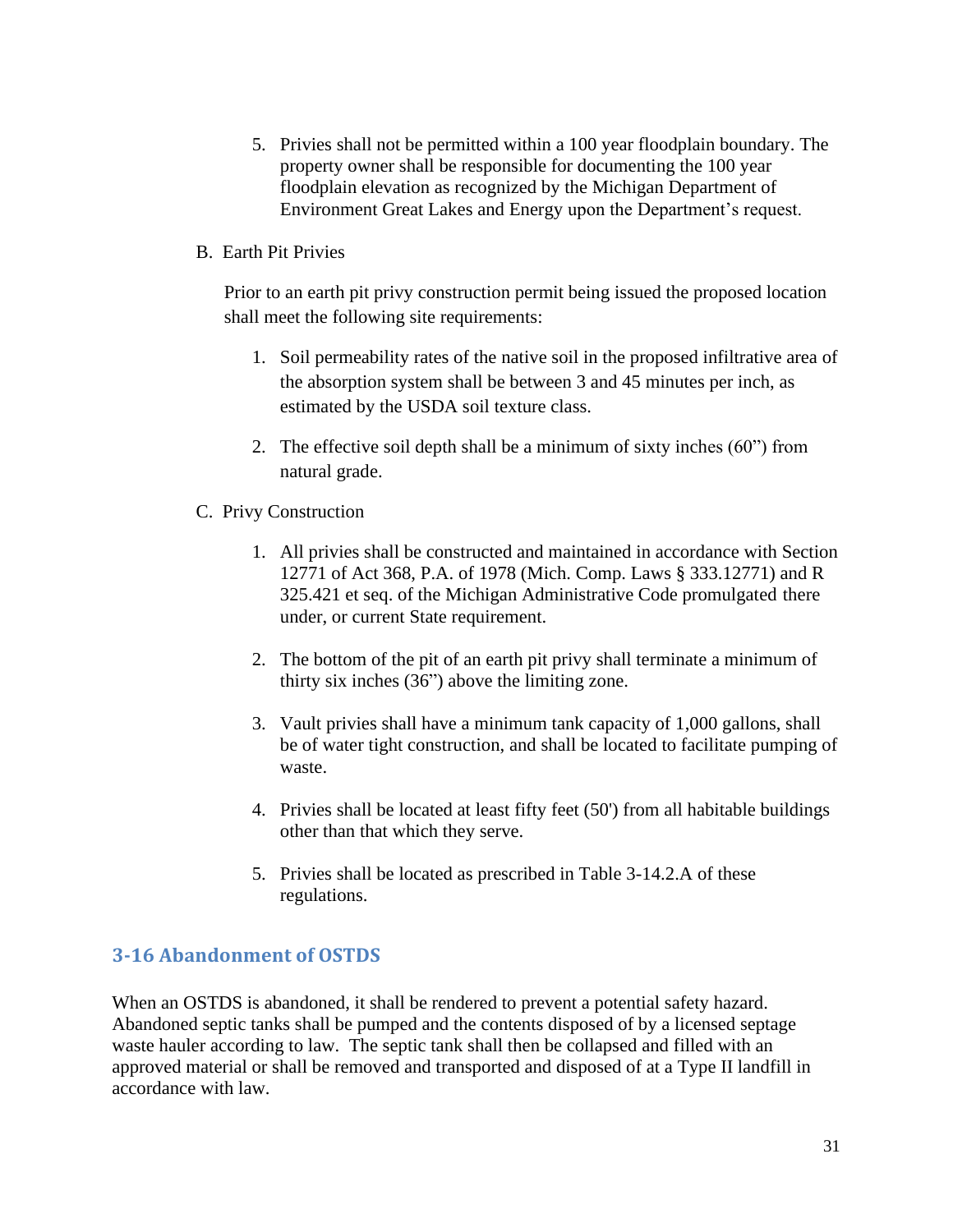## <span id="page-36-0"></span>**Article IV – Commercial OSTDS 1,000 gallons/day to 10,000 gallons/day**

## <span id="page-36-1"></span>**4-1 Applicability**

This article shall apply to OSTDS other than private single or two-family residences, which utilize septic tanks and absorption system for peak daily flows greater than 1,000 gallons per day flow and less than 10,000 gallons per day flow.

Appeals on all sites which serve buildings other than single and two-family residences, including those with peak daily flows of less than 1,000 gallons per day evaluated under these regulations, shall be made to the Michigan Department of Environment Great Lakes and Energy or current State agency responsible under the Michigan Criteria for Subsurface Sewage Disposal, as written by the Division of Environmental Health, Bureau of Environmental and Occupational Health, Michigan Department of Public Health, April 1994, By authority of Act 368, P.A. 1978, as amended (Mich. Comp. Laws Ch 333) and Act 451, P.A. 1994, as amended (Mich. Comp. Laws § 324.101 – 324.90106), or current State requirement.

#### <span id="page-36-2"></span>**4-2 Requirements**

A. All OSTDS proposed to receive sanitary sewage from habitable buildings other than single and two-family residential structures shall comply with these regulations and the requirements of the Michigan Criteria for Subsurface Sewage Disposal, as written by the Division of Environmental Health, Bureau of Environmental and Occupational Health, Michigan Department of Public Health, April 1994, By authority of Act 368, P.A. 1978, as amended (Mich. Comp. Laws Ch 333) and Act 451, P.A. 1994, as amended (Mich. Comp. Laws  $§$  324.101 – 324.90106), or current State requirements governing commercial OSTDS designed to receive sanitary sewage.

## <span id="page-36-3"></span>**Article V – Water Wells**

## <span id="page-36-4"></span>**5-1 Applicability**

This Article is intended to regulate the installation of water wells and water supply systems. Installation, operation, alteration, and maintenance shall be consistent with, and complementary to the Administrative Rules, as amended, of the Michigan Public Health Code, 1978 PA 368, Part 127 (Mich. Comp. Laws §333.12701), the Michigan Safe Drinking Water Act, 1976 PA 399 (Mich. Comp. Law Section 325), or current State requirement. This Article does not apply to the installation of wells, water mains, service lines, etc., which are part of a Community water supply as defined by the Michigan Safe Drinking Water Act.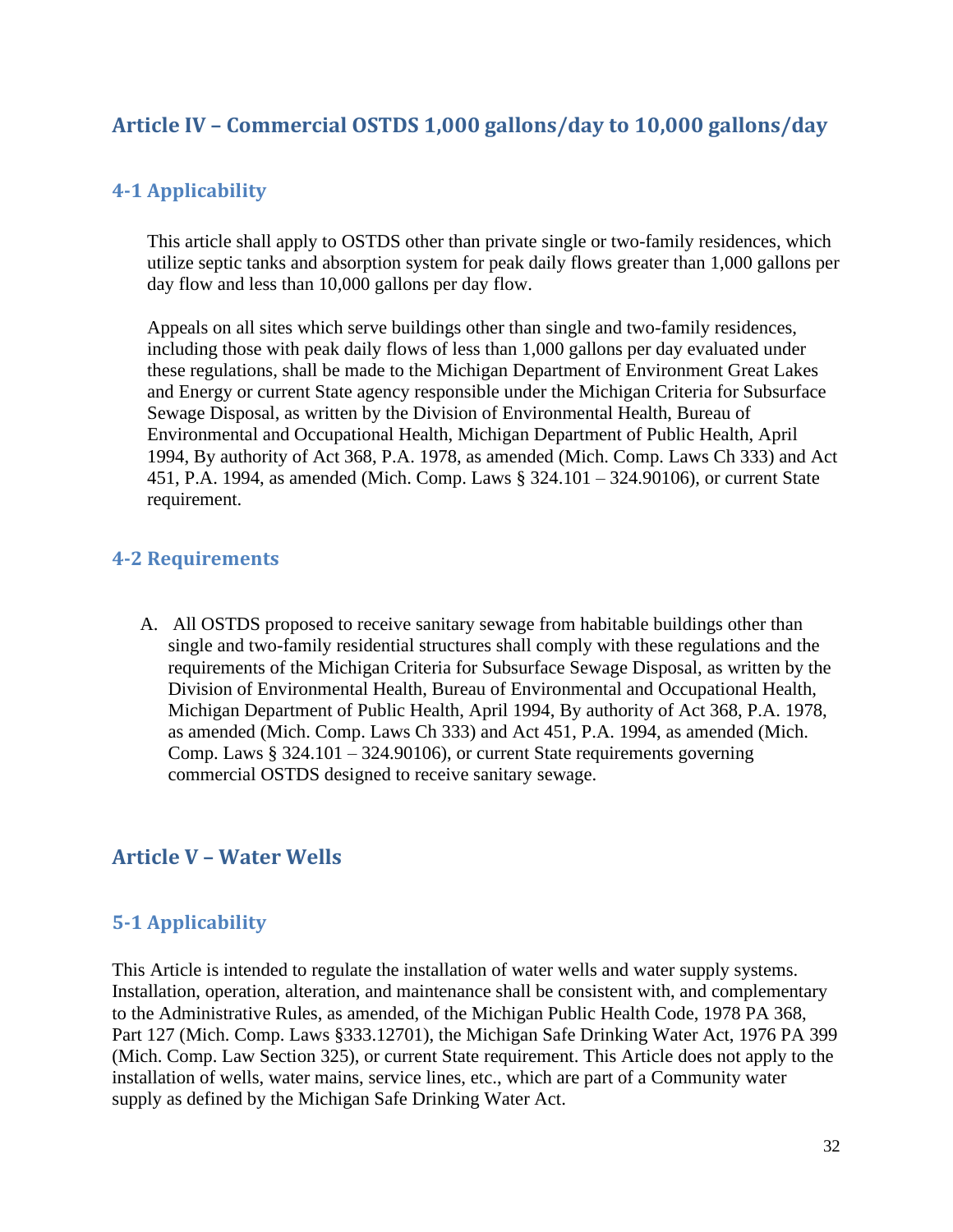## <span id="page-37-0"></span>**5-2 Technical Definitions**

| <b>Abandoned Well -</b>       | A well which has its use discontinued, has been left uncompleted,<br>is a threat to the groundwater resource, is or may be a health or<br>safety hazard, or that is in such disrepair, or its construction is<br>such, that its use for the purpose of obtaining groundwater is<br>impractical.                                                                                   |
|-------------------------------|-----------------------------------------------------------------------------------------------------------------------------------------------------------------------------------------------------------------------------------------------------------------------------------------------------------------------------------------------------------------------------------|
| <b>Bedrock-</b>               | Consolidated and continuous geologic material, such as limestone,<br>dolomite, shale, sandstone, basalt, or granite.                                                                                                                                                                                                                                                              |
| <b>Bentonite -</b>            | A plastic, colloidal clay which has extensive ability to absorb fresh<br>water and swell in volume and which is composed predominantly<br>of the mineral Montmorillonite.                                                                                                                                                                                                         |
| <b>Concrete Grout -</b>       | A mixture of Portland cement, sand, and water in the proportion of<br>one bag of cement (94 pounds), an equal volume (one cubic foot)<br>of dry sand or gravel aggregate, and not more than six gallons of<br>clean water.                                                                                                                                                        |
| <b>Extensive Change -</b>     | Includes, but is not limited to, replacing the entire well casing,<br>removing a well casing from the ground, changing aquifers, or<br>increasing well capacity by more than 10 gpm.                                                                                                                                                                                              |
| <b>Hydraulic Fracturing -</b> | The application of liquids or gasses exceeding 250 pounds per<br>square inch via confinement in a predetermined portion of<br>borehole for the purpose of parting the rock matrix or opening<br>existing rock fractures to increase permeability. The pressure is<br>pump pressure, measured at the ground surface.                                                               |
| <b>Neat Cement -</b>          | A mixture of one bag of Portland cement (94 pounds) and not more<br>than six gallons of freshwater. Drilling fluid bentonite that is not<br>more than 5% by weight of cement and additional water that is not<br>more than 0.6 gallons for each 1% of bentonite may be added to<br>neat cement. Other additives and admixtures shall be approved by<br>the Department before use. |
| <b>Pump Installer -</b>       | A person qualified to engage in the installation, removal,<br>alteration, or repair of water well pumping equipment.                                                                                                                                                                                                                                                              |
| <b>Rental Property -</b>      | A tract of land or dwelling offered for lease to the public for<br>human living purposes which may consist of short or long-term<br>use.                                                                                                                                                                                                                                          |
| <b>Water Supply System -</b>  | A system of pipes and structures through which water is obtained<br>including, but not limited to, the source of water such as wells,                                                                                                                                                                                                                                             |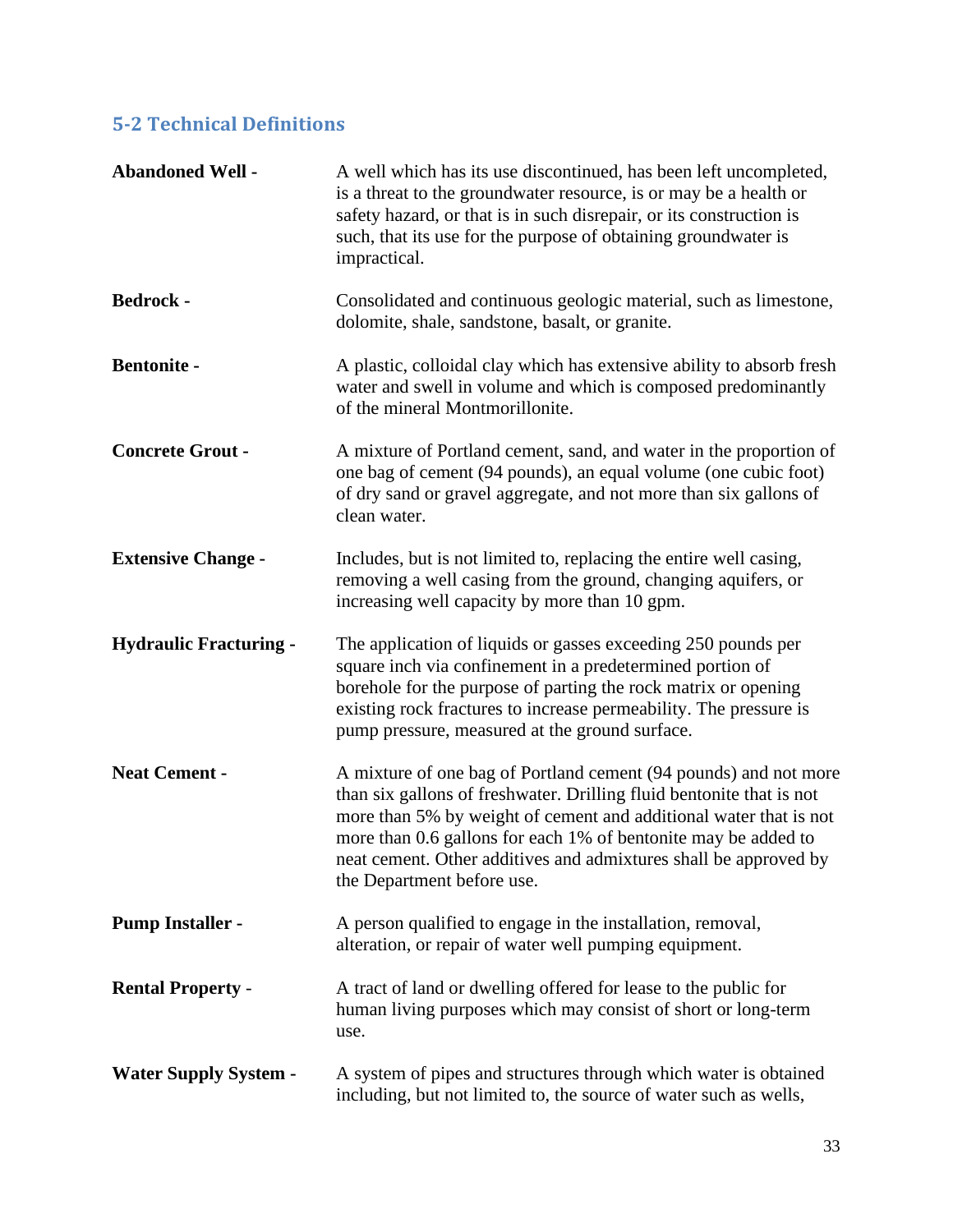|                       | surface water intakes, and hauled water; pumping and treatment<br>equipment; storage tanks; pipes, and appurtenances, or a<br>combination thereof, used or intended to furnish water for<br>domestic or commercial use.                                                                                                                                                                                     |  |  |
|-----------------------|-------------------------------------------------------------------------------------------------------------------------------------------------------------------------------------------------------------------------------------------------------------------------------------------------------------------------------------------------------------------------------------------------------------|--|--|
| Well -                | An opening in the surface of the earth for the purpose of obtaining<br>groundwater, monitoring the quality and quantity of groundwater,<br>obtaining geologic information on aquifers, recharging aquifers,<br>purging aquifers, utilizing the geothermal properties of earth<br>formations, or removing groundwater for any purpose. Wells, as<br>defined in this Section, include but are not limited to: |  |  |
|                       | 1. A water supply well used to obtain water for drinking or<br>domestic purposes.                                                                                                                                                                                                                                                                                                                           |  |  |
|                       | 2. A test well/monitoring well used to obtain information on<br>groundwater quality, quantity, or aquifer characteristics for the<br>purpose of designing or operating a water supply system.                                                                                                                                                                                                               |  |  |
|                       | 3. A recharge well used to discharge water into an aquifer.                                                                                                                                                                                                                                                                                                                                                 |  |  |
|                       | 4. A heat exchange well used for the purpose of utilizing the<br>geothermal properties of the earth formations for heating or air<br>conditioning. This includes both supply and return wells and<br>vertical bore holes for closed-loop systems.                                                                                                                                                           |  |  |
|                       | 5. An industrial well used to supply water for non-potable uses.                                                                                                                                                                                                                                                                                                                                            |  |  |
|                       | 6. An irrigation well used to provide water for plants, livestock,<br>or other agricultural processes.                                                                                                                                                                                                                                                                                                      |  |  |
| <b>Well Driller -</b> | A person qualified to engage in well construction, well alteration,<br>or well repair and pump installation, who supervises the<br>construction of water wells and the installation of pumps, and who<br>owns, rents, or leases equipment used in the construction of water<br>wells.                                                                                                                       |  |  |

## <span id="page-38-1"></span><span id="page-38-0"></span>**5-3 – Well Permits**

#### **5-3.1 Application for Permit**

A. An application for a water supply construction permit shall be provided by the Department.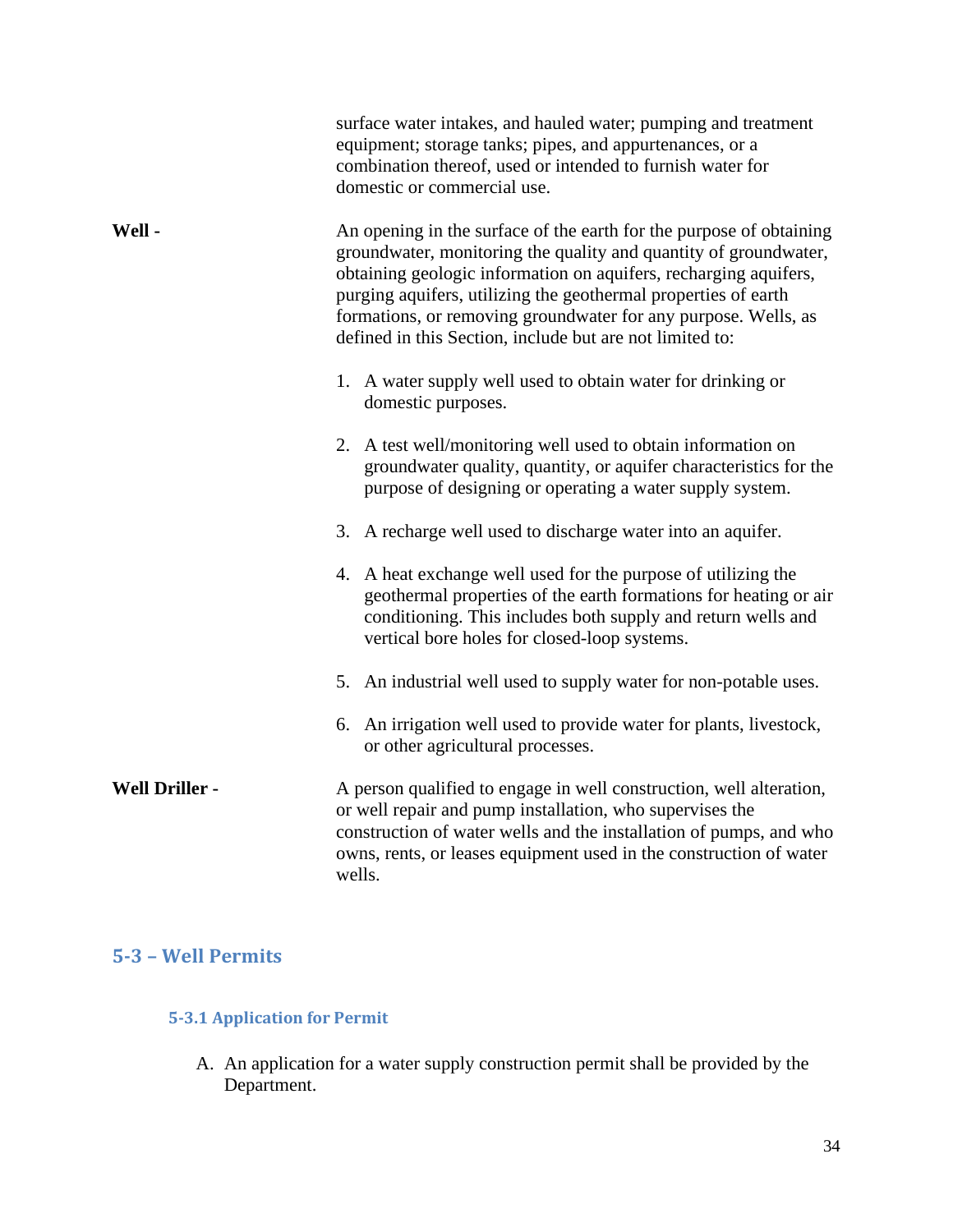- B. An application for a water supply construction permit shall be made by the property owner or his authorized representative.
- C. The Department shall not act upon an application unless the application is complete.

#### <span id="page-39-0"></span>**5-3.2 Construction Permits**

- A. No person shall begin construction of a well or water supply or make an extensive change to an existing water supply without first obtaining a water supply construction permit from the Department.
- B. Any construction permit issued pursuant to the requirements of this code shall be valid for a term of 24 months from the date of issuance unless declared void as provided in this code. After the expiration of the construction permit, a 30 day grace period shall exist for an extension request. A permit may be renewed (extended) one time for a period of 24 months.
- C. A permit shall not be transferable from one person to another.
- D. The Department may deny a water supply construction permit when incomplete, inaccurate, or false information has been supplied or when determined that the requirements of this code and/or applicable state statutes have not or cannot be met. The reasons for denial shall be furnished to the applicant in writing.
- E. The Department may allow a change in the proposed well location for a permitted supply without additional application fees. The Department may require a site plan signed by the property owner(s) or their authorized representative.
- F. A permit may be rescinded or declared void by the Department when one or more of the following conditions exist:
	- 1. A change in the plans of the permit holder affecting circumstances relative to the water supply design, location, or use.
	- 2. Misrepresentation, omission, or withholding pertinent information upon which compliance with the minimum requirements contained within this code are based.
	- 3. Issuance of the permit, and/or the construction of facilities thereunder, may create a condition that constitutes a nuisance, or a threat to public health or the environment.
- G. The Department shall issue a water supply construction permit when an application containing all of the requested information has been received and the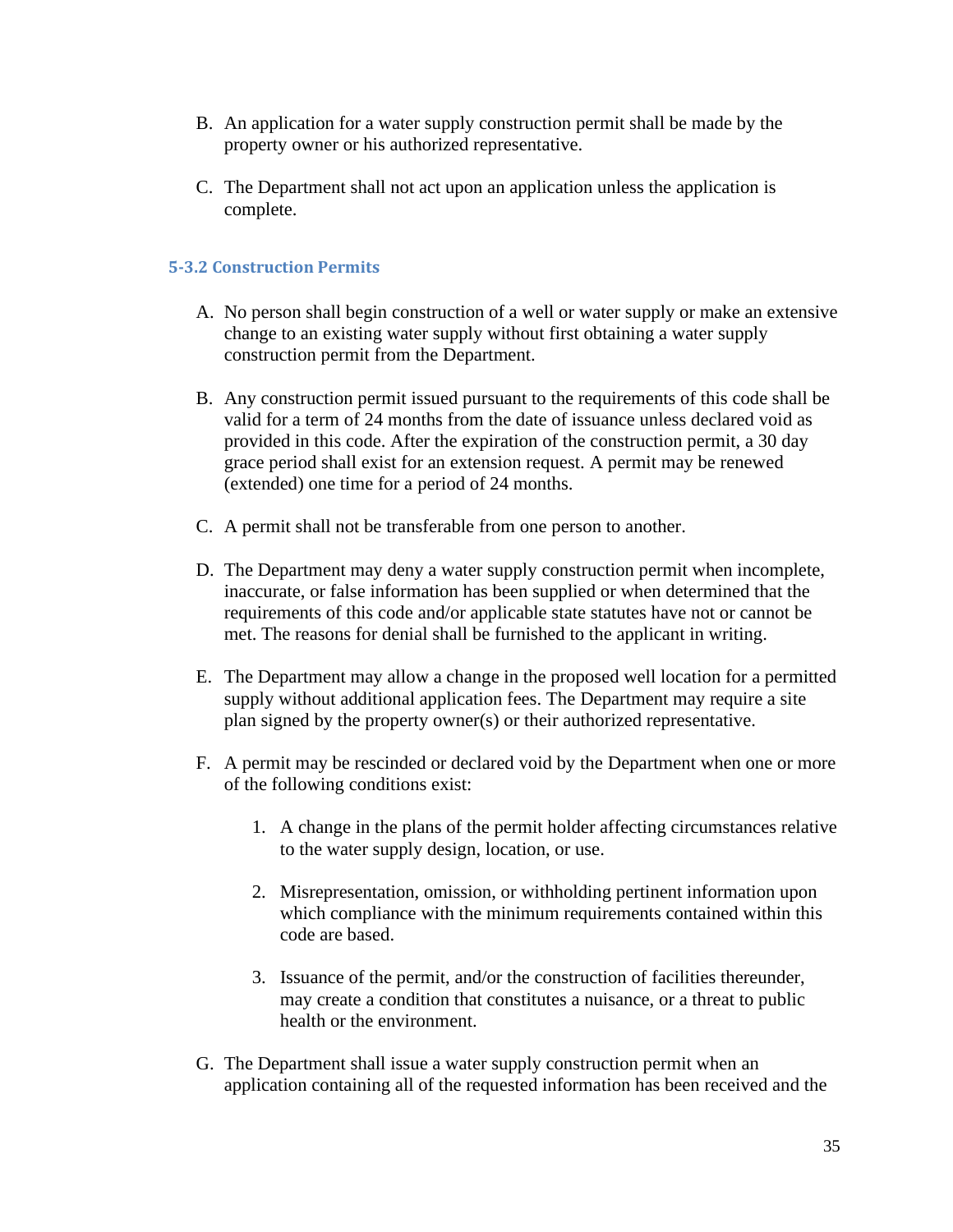proposal satisfies all the requirements of this code. An onsite evaluation may be required prior to issuance of the permit.

- H. The permit may impose limitations or require special construction practices which the Department deems necessary to protect public health or groundwater quality. An on-site inspection conducted by the Department during construction or portions thereof may be required as part of the water supply construction permit.
- I. The well driller/contractor shall have a valid permit in possession and on-site at the time of construction, unless operating under emergency conditions per Section 5-11.
- J. A separate water supply construction permit for each well on the premises may be required by the Department.
- K. Pressurized water shall not be plumbed to a building without an approved connection to an OSTDS, or available sewer.

#### <span id="page-40-0"></span>**5-3.3 Construction Permit Not Required**

- A. A permit is not required for minor repairs to the water supply system such as replacing a telescoped well screen, changing a screen elevation, deepening or plugging back a bedrock well, installing a liner pipe, replacing a pump, pump controls, pump drop pipe or pressure tank, or chemical treatment or disinfection of the well.
- B. A permit is not required from the Department for the installation of any wells under the jurisdiction of Michigan's *Mineral Well Act*, Part 625, 1994 P.A. 451, (Mich. Comp. Laws Section 324) amended, or current State statute regulating mineral exploration.
- C. If the owner, owner's agent, well driller, or pump installer is required to obtain a permit directly from the Michigan Department of Environment Great Lakes and Energy in accordance with the requirements established under the provisions of the 1976 PA 399, Michigan's Safe Drinking Water Act (Mich. Comp. Laws Section 325), they shall not be required to obtain a permit from the local health department. When the Department issues a permit for the installation or extensive change of a public water supply system under agreement, contract or cooperative arrangement as stated in Act 399 (Mich. Comp. Laws Section 325), the permit shall be issued in accordance with Section 5-3 of this Article.

#### <span id="page-40-1"></span>**5-4 Availability of Public Water Supply**

A. The existence or availability of a public water supply shall not preclude the issuance of an individual water supply construction permit under this code unless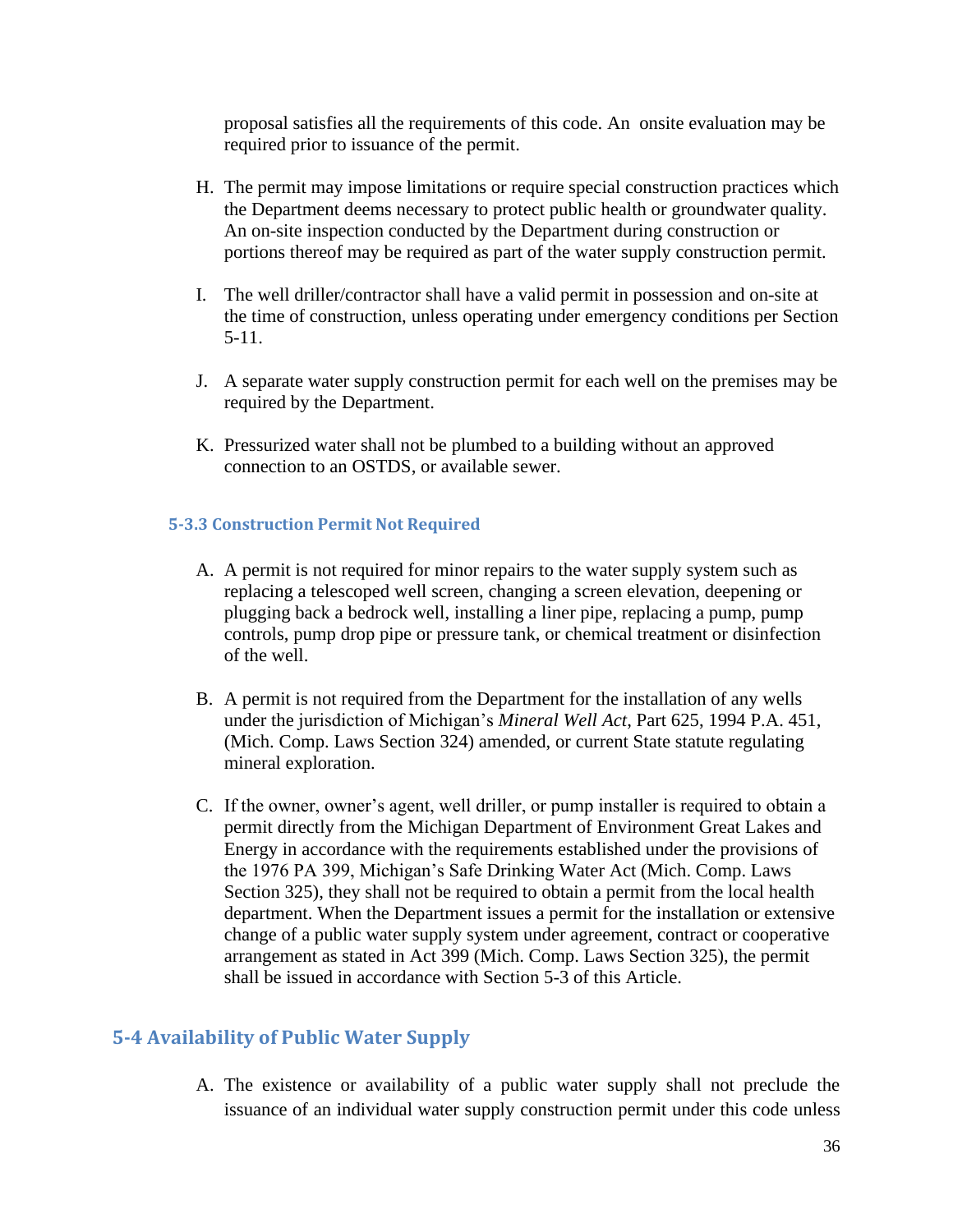prohibited by other regulations.

B. When a public water supply is available the Department will contact the municipal water supplier prior to issuing a permit.

#### <span id="page-41-0"></span>**5-5 Water Well and Pump Record**

A water well and pump record shall be submitted to the Department in accordance with Administrative Rule 325.175 adopted under authority of Part 127, of Act 368 (Mich. Comp. Laws Section 333), Michigan's Public Health Code, or current State requirement, and when any of the following conditions apply:

- A. A well is deepened after completion.
- B. A liner pipe is installed.
- C. The capacity of the well is increased by 10 gpm or more.
- D. A well screen is replaced.
- E. A different aquifer is utilized.
- F. A bedrock well is plugged back.
- G. A pump is replaced.
- H. An underground pressure tank is installed.
- I. A pitless adapter is installed.
- J. A well is hydraulically fractured.
- K. A water well and pump record is requested by the Department.

#### <span id="page-41-1"></span>**5-6 Priority Over Building and Occupancy Permits**

Where a municipal water supply is not available, a municipality, township, or other agency shall not issue a building permit or otherwise allow construction to commence for any dwelling unless one of the following conditions exists: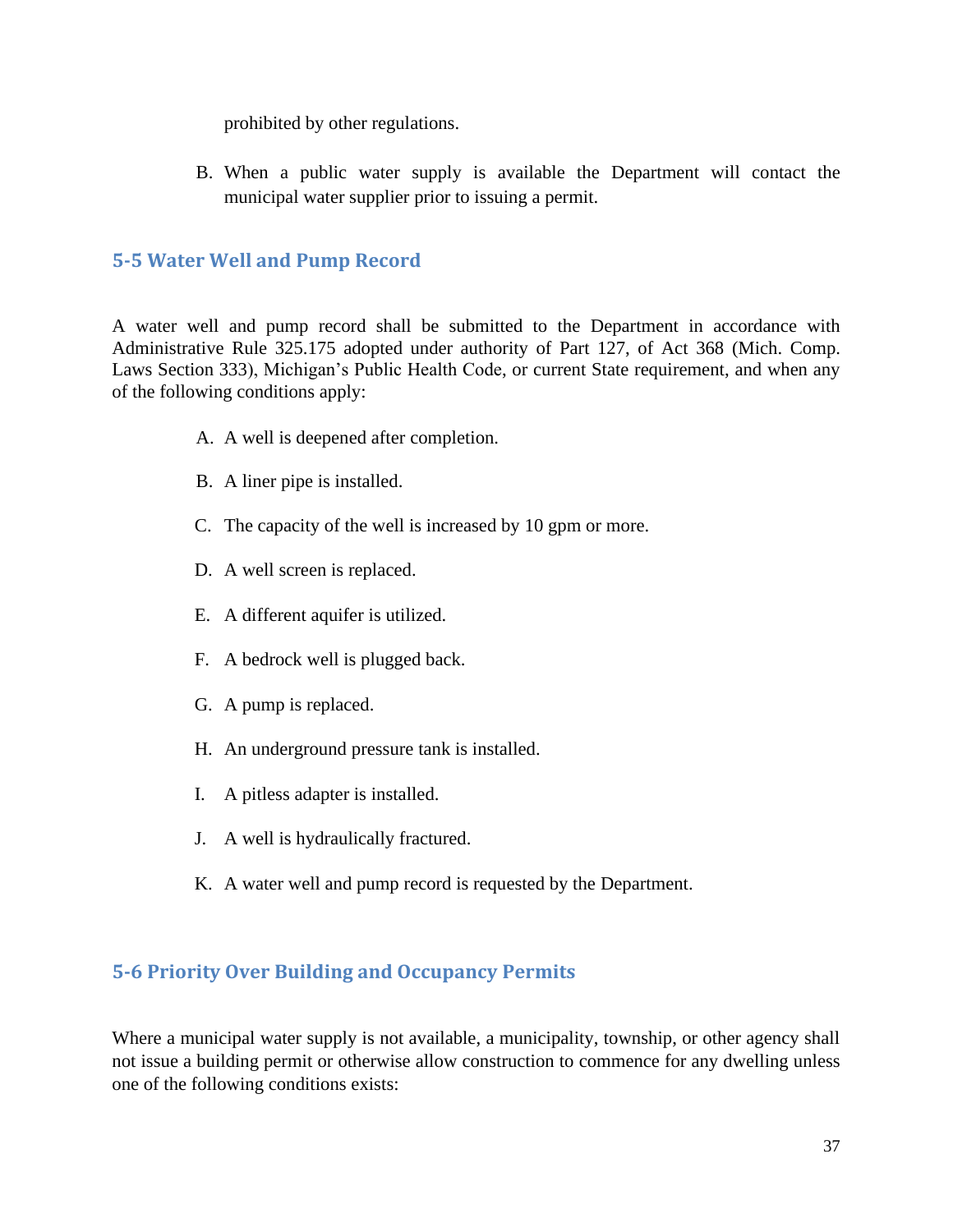- A. A water supply construction permit has first been issued.
- B. Provisions for a water supply system have been accepted by the Department.
- C. The Department does not require a water supply system.

#### <span id="page-42-0"></span>**5-7 Stop Work Order**

The Health Officer may issue a stop-work order when the water supply under construction does not comply with the requirements of this code and all applicable laws, regulations and ordinances. Work shall not resume until the owner and/or authorized agent has agreed to comply and the Health Officer rescinds the stop-work order.

#### <span id="page-42-1"></span>**5-8 Notification**

The Department may require the well driller to notify the Department prior to or during construction of the water supply.

#### <span id="page-42-3"></span><span id="page-42-2"></span>**5-9 Well Inspection and Approval**

#### **5-9.1 Inspection**

- A. The Department may inspect the water supply system construction or well drilling process.
- B. An inspection of a new or extensively changed water supply system may be required by the Department before the system is put into use.

#### <span id="page-42-4"></span>**5-9.2 Approval**

A. The final approval of a water supply system shall not be granted until all of the following conditions have been met: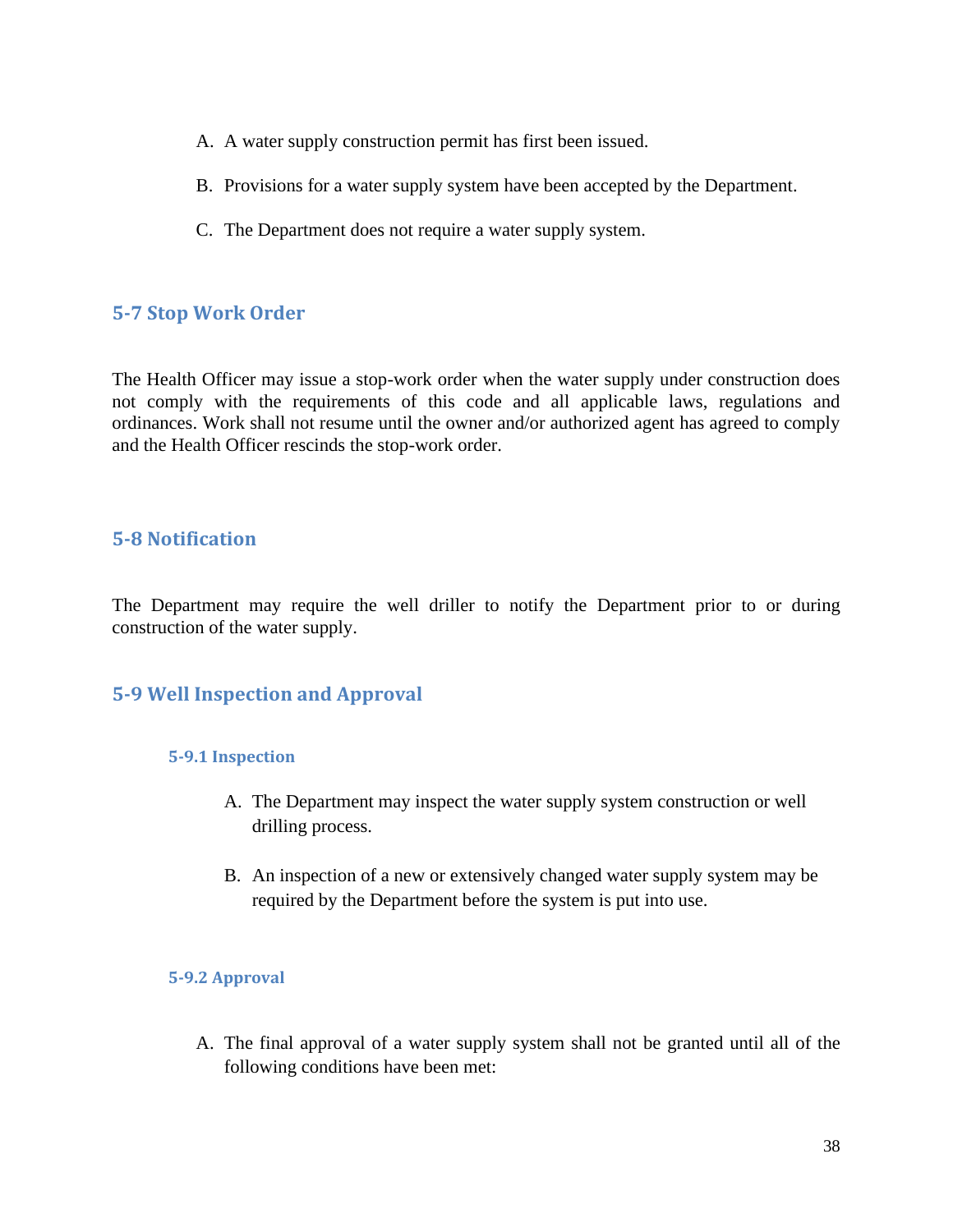- 1. The water supply system is found to be in compliance with this code, other applicable codes, and the permit requirements.
- 2. A completed "Water Well and Pump Record", and the associated abandoned well pluging record if applicable, has been submitted, reviewed, and approved.
- 3. The Department, upon review of the required water sample analysis results, has determined that the water quality meets safe drinking water standards for the parameters tested.

### <span id="page-43-0"></span>**5-10 Rental Properties**

- A. Water supplies serving rental properties may be condemned and ordered corrected by the Department when any one of the following conditions exists:
	- 1. The water quality from the well does not meet safe drinking water standards.
	- 2. The Department determines that continued use of a well represents a potential health hazard.
	- 3. A well is found to be in violation of previous applicable rules which were in effect at the time of construction.
- B. A condemnation order shall be provided by the Health Officer in writing to the owner of the water supply. The order shall specify the conditions and methods of correction and establish a compliance date not to exceed 90 days.
- C. The owner, upon receiving an order of condemnation, shall notify all tenants that continued use of the water supply represents a potential health hazard, and that precautionary measures should be taken to protect their health.

#### <span id="page-43-1"></span>**5-11 Emergency Conditions**

When a lack of water results in undue hardship and the Department is closed, a well driller or property owner may initiate repair work or construction of a new well or water supply without prior notification or permit. The well driller or property owner shall contact the Department on the next working day to obtain a permit. The well driller or property owner shall be responsible for complying with all other provisions of this code.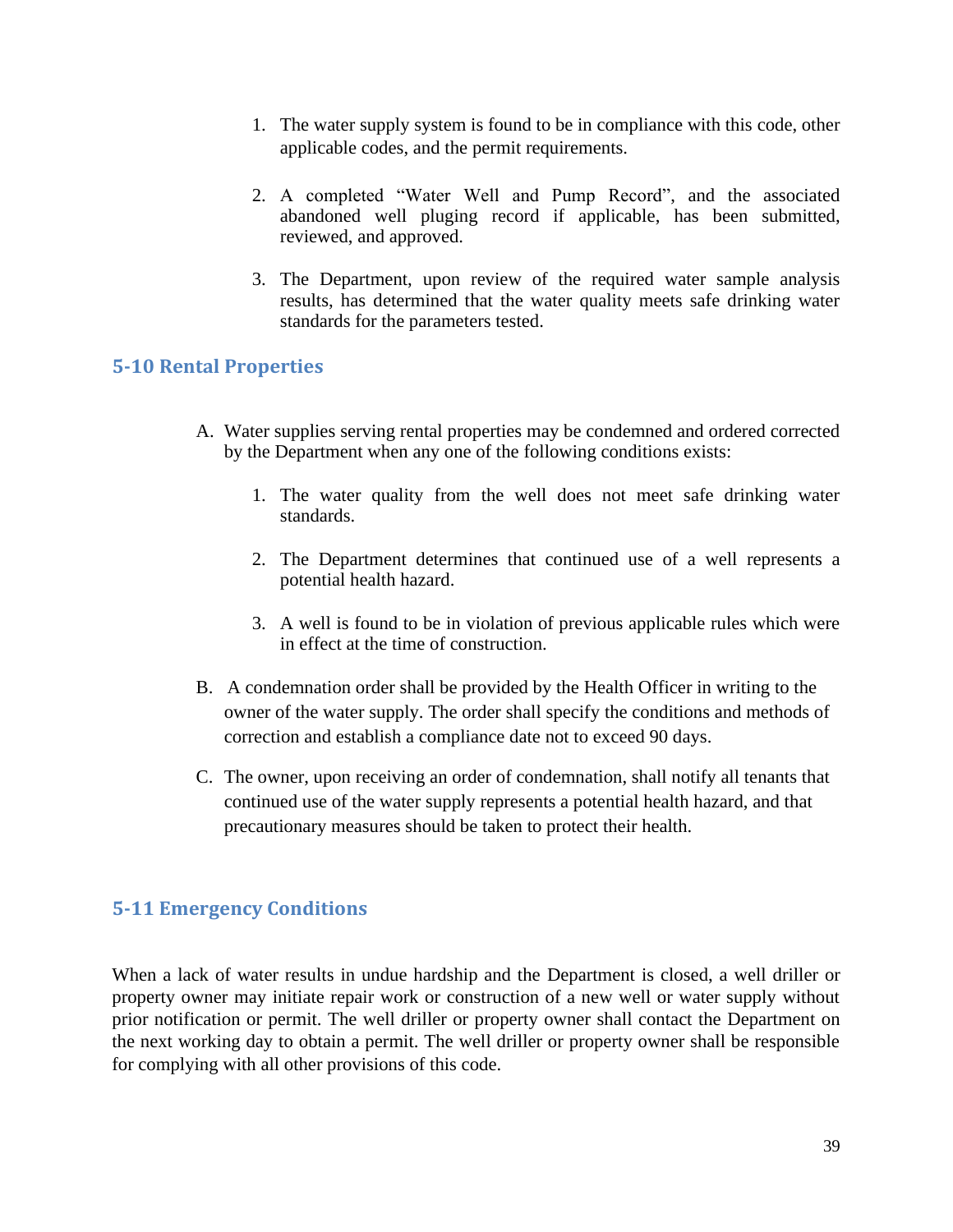### <span id="page-44-0"></span>**5-12 Grouting Requirements for Bedrock Wells**

Where bedrock is encountered within twenty five feet (25') of ground surface, an oversized borehole shall be drilled and the entire length of casing grouted with neat cement or concrete grout.

## <span id="page-44-1"></span>**5-13 Hydraulic Fracturing**

- A. Hydraulic fracturing to improve water well capacity shall be in accordance with the Michigan Department of Environment Great Lakes and Energy, Office of Drinking Water and Municipal Assistance, Policy and Procedure #ODWMA-368- 127-005 (original effective date October 10, 1996, reformatted date April 3, 2013) which was developed to assist in the application of Administrative Rule 325.16137 adopted under authority of Part 127, 1978 PA 368 (Mich. Comp. Laws Section 333, Michigan's Public Health Code, or current State requirement.
- B. All wells that have been hydraulically fractured shall be tested for the presence of coliform bacteria after completion of the hydraulic fracturing process and the disinfection/chlorination of the well.

#### <span id="page-44-2"></span>**5-14 Geothermal Wells**

Vertical closed-loop geothermal wells shall be permitted as a water well and shall be constructed in accordance with Michigan Water Well Construction and Pump Installation Code, Ground Water Quality Control (R325.1601 et seq.), by authority provided in Part 127, Act 368, PA 1978 as amended(Mich. Comp. Laws § 333.12714) and rules, the Michigan Department of Natural Resources and Environment, Best Practices for Geothermal Closed-Loop Installations, April 2010, and the Upper Peninsula of Michigan Geothermal Technical Guidance document, or current State and regional technical guidance and/or statute.

#### <span id="page-44-3"></span>**5-15 Lots Less than 1 acre, Subdivisions, and Site Condominiums**

Permit evaluations for wells proposed to be located on a parcel of less than one acre as created after March 31, 1997, a parcel within a subdivision, a parcel which is classified as a site condominium, or a parcel that was otherwise created in excess of the allowable number of exempt parcel splits under the Land Division Act, Act 288, PA 1967 (Mich. Comp. Laws Section 560), shall comply with all aspects of the rules entitled Part 4. Department of Environmental Quality On-site Water Supply and Sewage Disposal for Land Divisions and Subdivisions, being R560.401-R560.428 of the Michigan Administrative Code, or current State statute, prior to permitting.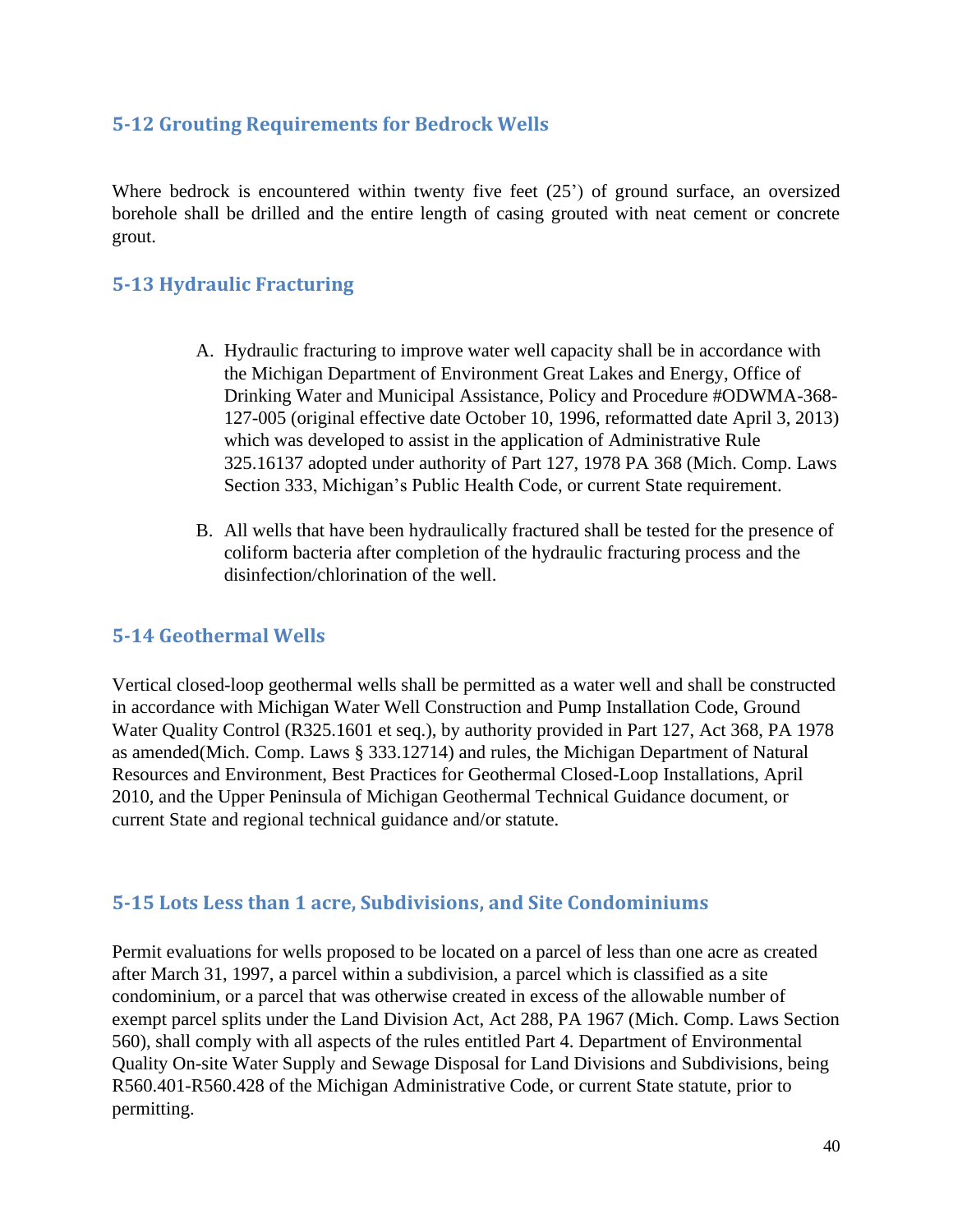#### <span id="page-45-0"></span>**5-16 Well Abandonment and Plugging**

- A. Any abandoned well, dry hole, or well that has been determined to be contaminated or to be a safety hazard shall be plugged in accordance with Part 127 of Act 368, P.A. 1978 (Mich. Comp. Laws 333.12701 et seq.), as amended, or current State requirement.
- B. The plugging of any well or dry hole on a parcel containing a well that serves the public, or a residence other than that of the owner, shall be plugged by a State of Michigan registered well-drilling contractor.
- C. When a replacement well has been permitted and constructed, the existing well previously in service shall be abandoned and plugged unless remaining active and serving a beneficial use, or unless placed in a temporarily abandoned status in accordance with Part 127 of Act 368, P.A. 1978 (Mich. Comp. Laws 333.12701 et seq.), as amended, or current State requirement.

## <span id="page-45-1"></span>**Article VI – Public Health Nuisance/Imminent Danger**

## <span id="page-45-2"></span>**6-1 Technical Definitions**

| <b>Imminent Danger -</b> | An environmental health-related condition or practice which could<br>reasonably be expected to cause death, disease, or serious physical<br>harm immediately or before the imminence of the danger can be<br>eliminated through enforcement procedures otherwise provided. |
|--------------------------|----------------------------------------------------------------------------------------------------------------------------------------------------------------------------------------------------------------------------------------------------------------------------|
|                          | <b>Public Health Nuisance</b> - An environmental health-related activity, or failure to act, resulting in<br>a condition known to, or reasonably expected to be capable of,<br>significantly adversely affecting the health of the general public.                         |

#### <span id="page-45-3"></span>**6-2 Public Health Nuisances Prohibited**

A person shall not engage in an activity or create or permit a condition to exist, which is or may become a public health nuisance.

#### <span id="page-45-4"></span>**6-3 Public Health Nuisance Investigation**

The Department may initiate investigations of public health nuisances and take all necessary action to abate the same. The Department may also investigate complaints concerning alleged public health nuisances as hereafter provided.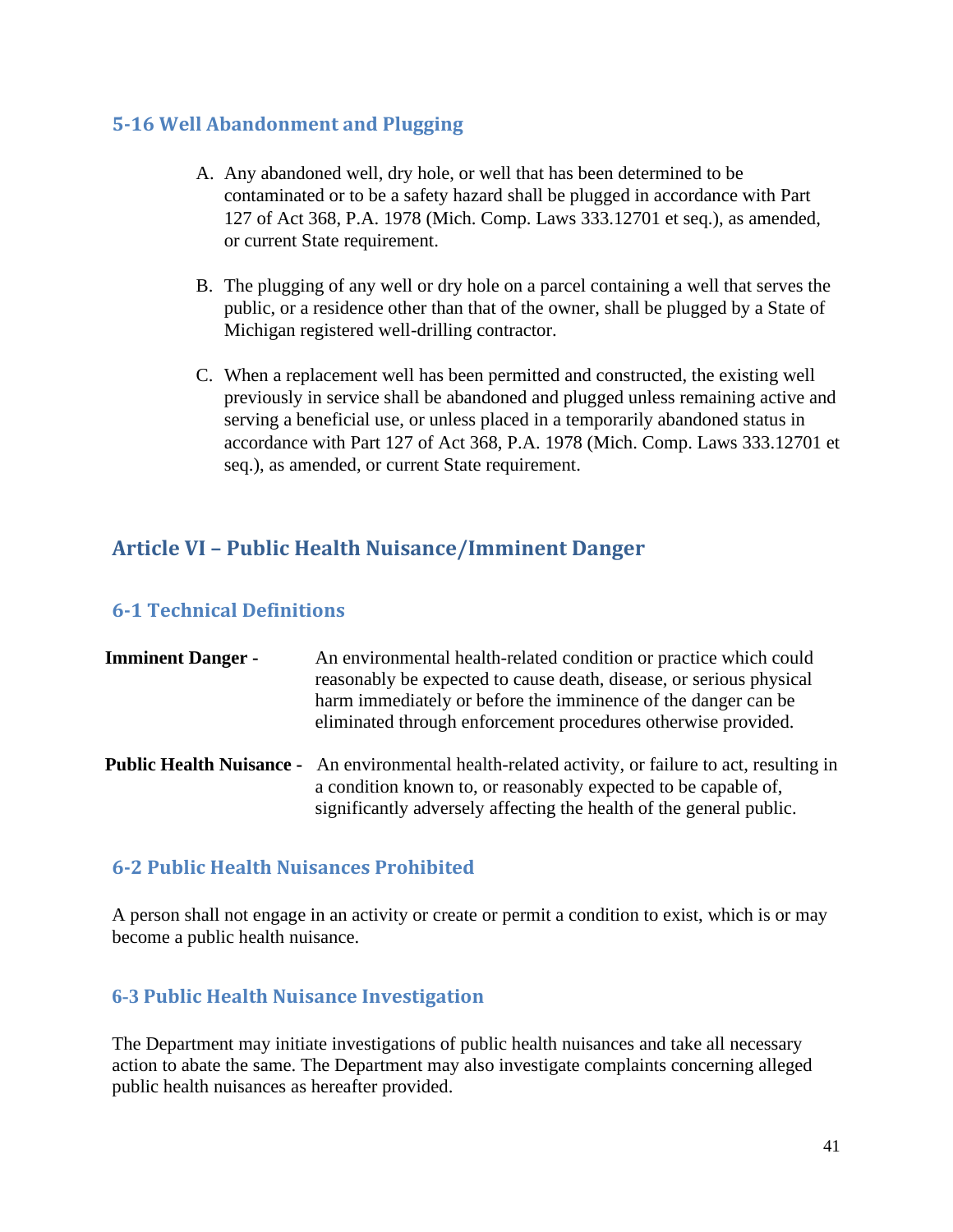#### <span id="page-46-0"></span>**6-4 Complaints Concerning Public Health Nuisance**

Complaints shall include specific details regarding the situation, including the nature and location of the alleged nuisance condition, the date and time of occurrence, the person responsible, the names of witnesses, and the contact information of the complainant. The Department may require such complaints to be submitted in writing and signed.

### <span id="page-46-1"></span>**6-5 Investigation of Complaints**

The Department, upon receipt of a complaint concerning a public health nuisance, may consider the information provided and may conduct such investigations, as deems necessary. If the investigation by the Department discloses that the alleged public health nuisance no longer exists or does not represent a threat to the health and safety of the public, the complainant may be notified of such findings.

If the investigation of the Department reveals that the complaint pertains to an activity or condition subject to the statutory regulation of an official agency, bureau, or department other than the Local Health Department, the Department may notify the appropriate agency, bureau, or department of the complaint, or otherwise refer the complaint to the appropriate authority.

#### <span id="page-46-2"></span>**6-6 Abatement of Public Health Nuisance**

- A. The Department may issue an order to avoid, correct, or remove any condition the Department reasonably believes to be a public health nuisance.
- B. Upon issuance of an order by the Department to avoid, correct, or remove a public health nuisance, the person so named in the order shall immediately abate, mitigate, remove, or otherwise control the public health nuisance.
- C. All costs incurred as a result of the abatement of a public health nuisance shall be at the expense of the owner of the parcel and/or property from which the nuisance emanates.

#### <span id="page-46-3"></span>**6-7 Imminent Danger**

- A. Upon determination that an imminent danger to the health or lives of individuals exists, the Department shall immediately inform the individuals affected by the imminent danger.
- B. Where imminent danger has been determined to exist, the Department shall issue an order to the person authorized to avoid, correct, or remove the condition creating the imminent danger. The order may be posted by the Department at or near the imminent danger. The order may specify actions to be taken, or prohibit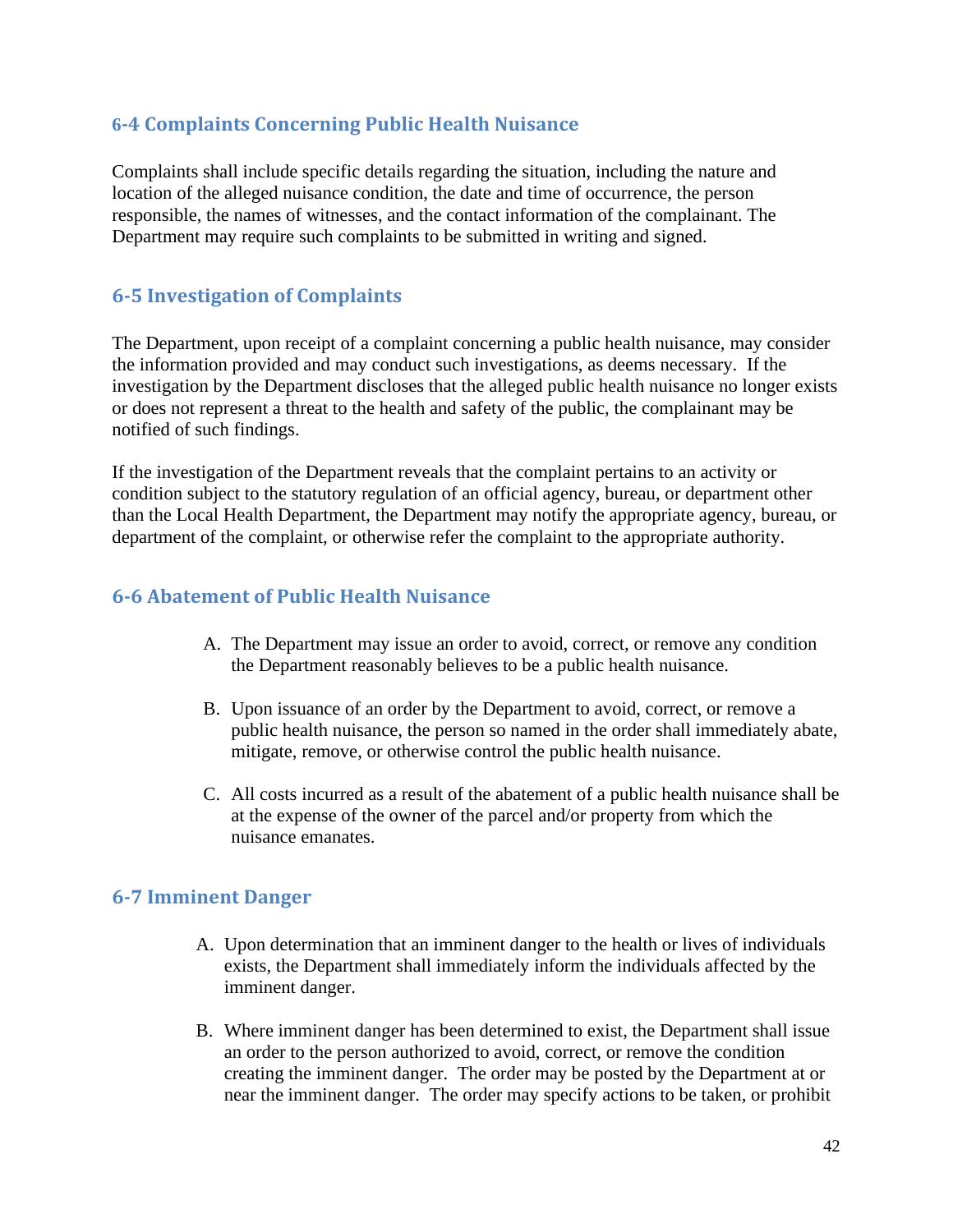the presence of individuals in locations or under conditions where the imminent danger exists. Authorization for presence or access may be given to individuals whose presence is necessary to avoid, correct, or remove the imminent danger.

- C. Upon issuance of an order by the Department to avoid, correct or remove an imminent danger, the person so named in the order shall immediately abate, mitigate, remove, or otherwise control the imminent danger.
- D. The owner of the parcel or property from which the imminent danger emanates, or the person otherwise responsible for the creation or control of the imminent danger shall be responsible for all costs and expenses associated with the abatement, mitigation, removal, or control of the imminent danger.
- E. In accordance with Mich. Comp. Laws § 333.2451, the Department may petition the court to restrain the condition or practice or require action to avoid, correct or remove the imminent danger. Upon failure of the person to comply promptly with an order issued under this section, the Department may petition a circuit court or district court having jurisdiction to restrain a condition or practice which the Department determines causes the imminent danger or to require action to avoid, correct, or remove the imminent danger. Any action taken to correct, abate, or mitigate an imminent danger shall be at the expense of the owner of the parcel or property from which the imminent danger emanates.

## <span id="page-47-0"></span>**Article VII – Food Service**

#### <span id="page-47-1"></span>**7-1 Compliance with State Law**

All operations, establishments, individuals, and entities providing food to the public shall fully comply with Michigan Food Law, Act 92 of 2000, as amended, (Mich Comp Laws §§ 289.1101- 289.8111), and the regulations adopted pursuant to this act, or current State requirement.

#### <span id="page-47-2"></span>**7-2 Plan review for New Construction**

No jurisdiction of authority shall issue a construction permit or building permit for a structure proposed to be used as a food service establishment without prior approval from the Department. Commencement of construction without Department approval will result in the issuance of a stop work order by the Department.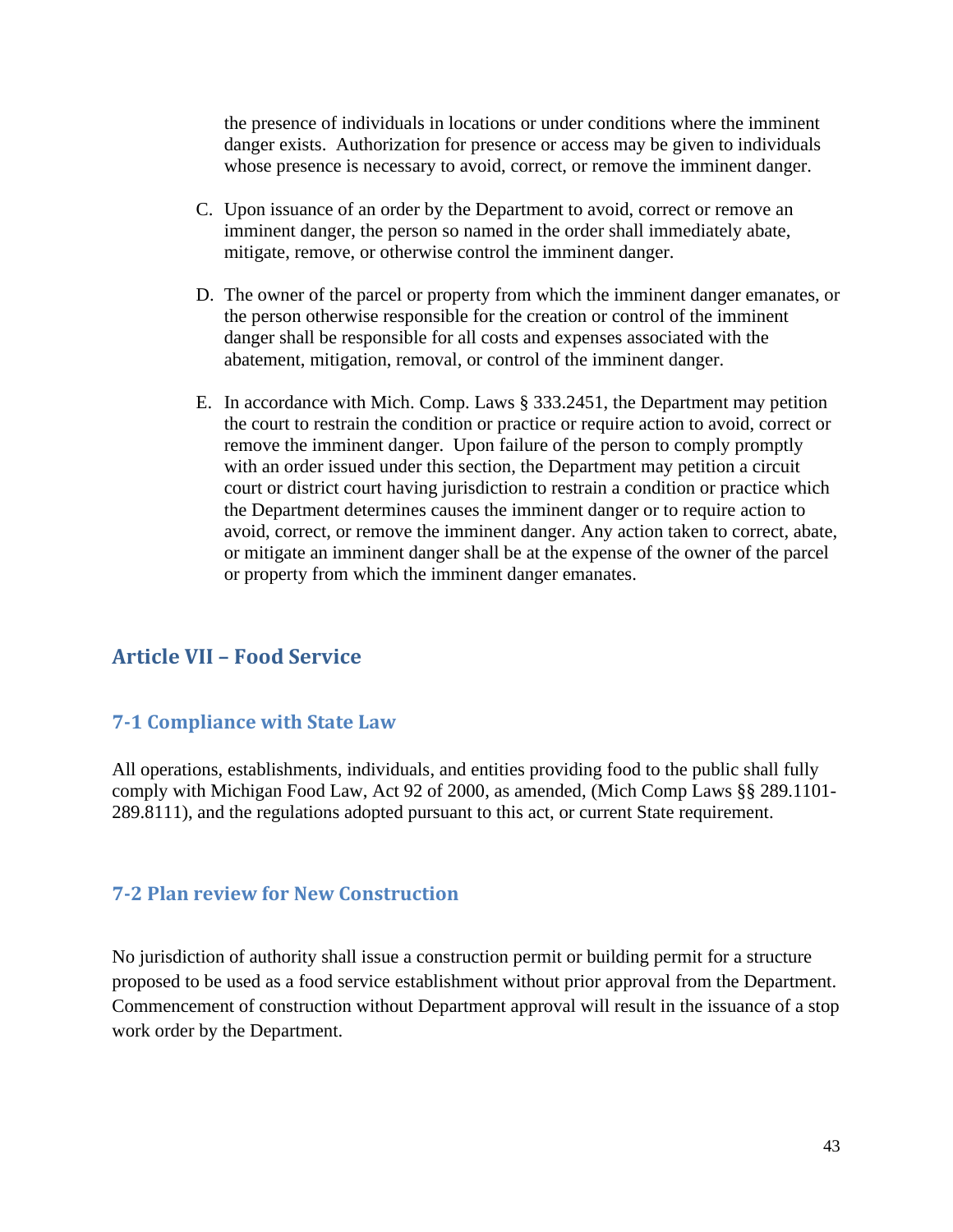## <span id="page-48-0"></span>**Article VIII - Public Swimming Pools and Hot Tubs**

#### <span id="page-48-1"></span>**8-1 Compliance with State Law**

All public swimming pools and hot tubs shall be fully compliant with the requirements of Part 125 of Article 12, Act 368, PA 1978, (Mich. Comp. Laws §§ 333.12521-333.12534) and the regulations adopted pursuant to this authority, or current State requirement.

#### <span id="page-48-2"></span>**8-2 Certified Pool Operator**

All facilities operating and/or housing a public swimming pool or hot tub shall employee an operator possessing the National Swimming Pool Foundation (NSPF) Certified Pool Operator (CPO) credential or equivalent. The certified swimming pool operator shall be available for immediate response to the facility within 15 minutes.

## <span id="page-48-3"></span>**Article IX - Campgrounds**

#### <span id="page-48-4"></span>**9-1 Compliance with State Law**

All permanent and temporary campgrounds, except children's camps that are licensed by the Michigan Department of Health and Human Services, shall be fully compliant with the requirements of Part 125 of Article 12, Act 368, PA 1978 (Mich. Comp. Laws §§ 333.12501- 333.12515) and the regulations adopted pursuant to this authority, or current State requirement.

## <span id="page-48-5"></span>**Article X - Septic Tank Pumping and Land Application of Septage**

#### <span id="page-48-6"></span>**10-1 Compliance with State Law**

All entities providing septic tank pumping service, or performing land application of septage waste, shall fully comply with Part 117 of the Natural Resources and Environmental Protection Act, Act 451, PA 1994, (Mich. Comp. Laws § 324.11701 et seq.) and the regulations adopted pursuant to this authority, or current State requirement.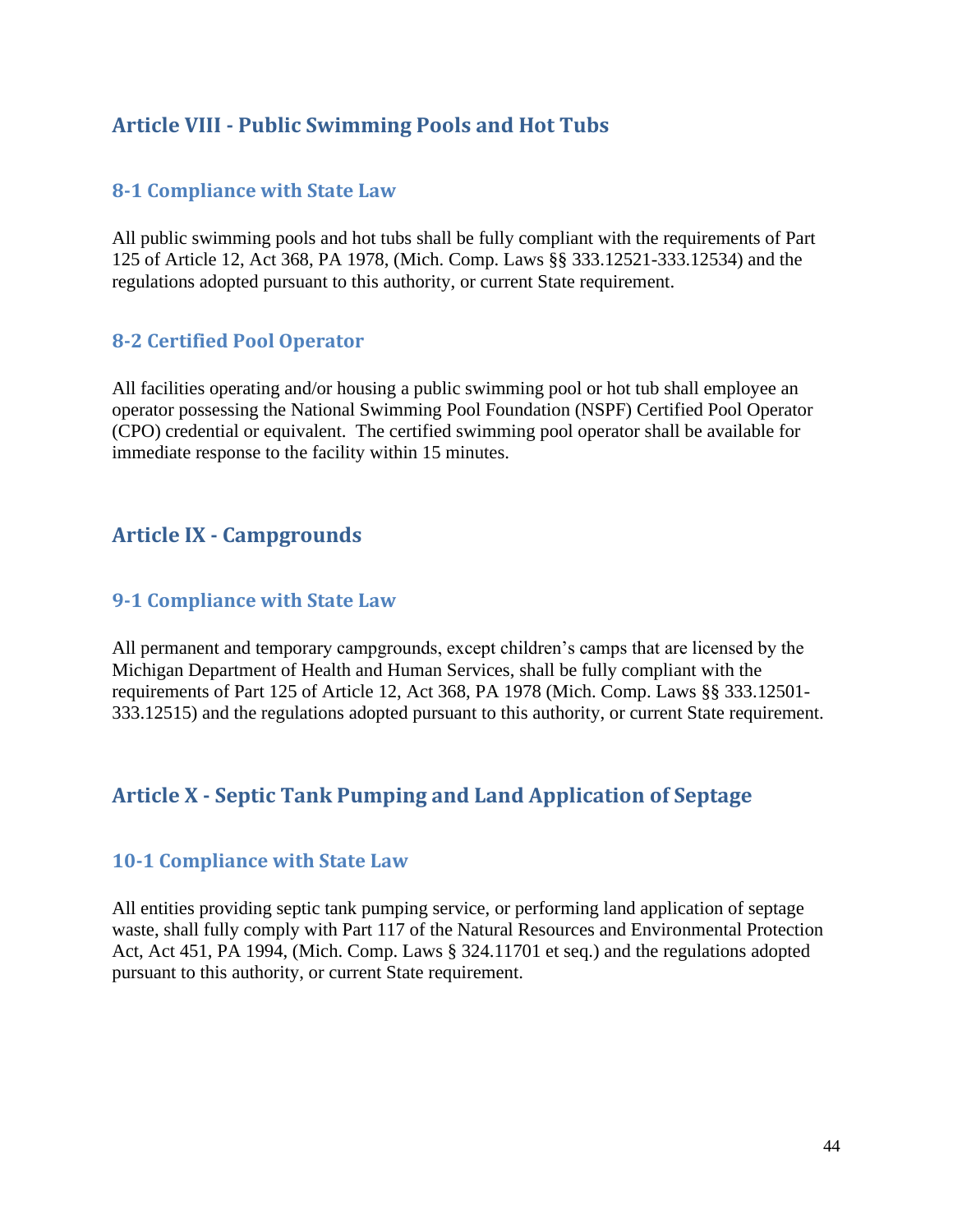## <span id="page-49-0"></span>**Article XI - Body Art**

#### <span id="page-49-1"></span>**11-1 Compliance with State Law**

All body art facilities, or individuals, performing tattooing, body piercing, branding, scarification, or other applicable body art activities shall fully comply with Act 375, PA 2010, as amended(Mich. Comp. Laws §§ 333.13101-333.13112) and the regulations adopted pursuant to this authority, or current State requirement.

### <span id="page-49-2"></span>**Article XII – Cemeteries and Burials**

#### <span id="page-49-3"></span>**12-1 Establishing Cemeteries**

- A. Prior to the establishment of a cemetery, the landowner shall make application to the Department for review and plat approval of the proposed cemetery.
- B. The applicant shall submit two copies of a recorded survey with the location of the plat to the Department for review and approval. The plat plan shall include the following:
	- 1. The legal definition of the property.
	- 2. A scaled site plan with five foot (5') contour intervals, number lots, and the location of test holes.
	- 3. Soil information and seasonal water table elevation within the upper ten feet (10') of the soil profile.
	- 4. Current groundwater well locations and construction records in the vicinity and any proposed wells to be located within the proposed cemetery.
	- 5. Distances and locations to the nearest surface water bodies.
	- 6. Information regarding land uses, both current and future, for adjacent properties.
	- 7. Signature and seal of registered land surveyor or professional engineer.
- C. A landowner may establish a "Family Cemetery" as allowable and defined under Section 128.111 of Michigan Act 88 of 1875 as amended (Mich. Comp. Laws § 128.111), or current State regulation. A Family Cemetery shall meet the requirements of local zoning and Department review. Family cemeteries shall be one acre or less in size and be platted and deeded as a cemetery. Individuals applying for approval of a Family Cemetery shall be advised of potential future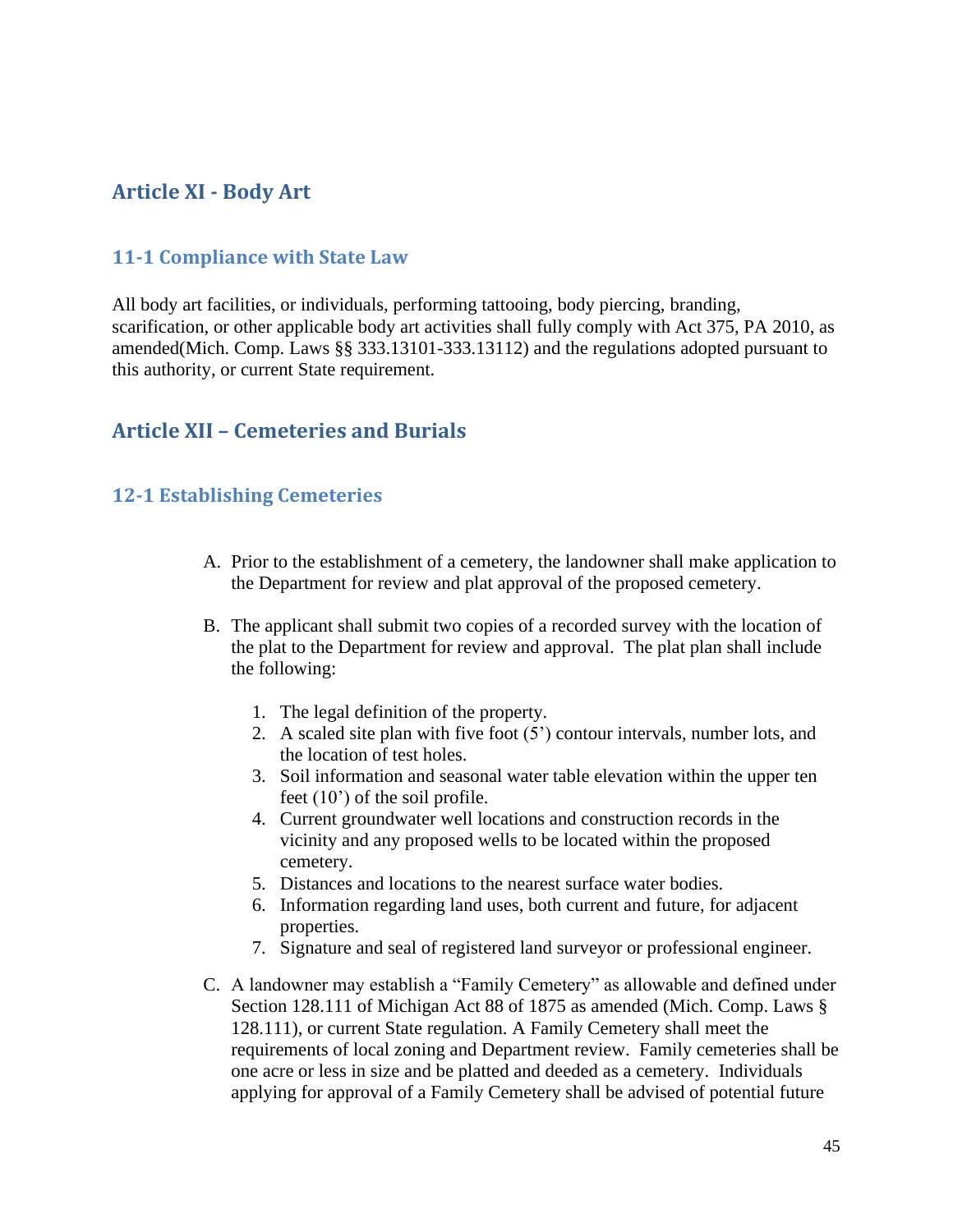complications during land sale or transfer and of the potential necessity of legally vacating and relocating the cemetery at a future date.

- D. Backhoe cut test holes for the purpose of soil suitability determination shall be provided by the applicant for on-site evaluation by the Department. The number of test holes required for approval shall be at the discretion of the Department based upon local soil, geological and hydro-geological conditions. Test holes shall be excavated to a depth of ten feet (10') below natural grade, or to a depth at which bedrock or water table is encountered.
- E. Crematory remains are exempt from these requirements. Cremated remains need not be buried. Ashes may be scattered, stored, or saved.

#### <span id="page-50-0"></span>**12-1.1 Minimum Site Criteria**

- A. Casket or Natural Burial
	- 1. A minimum soil depth of ten (10') feet shall be required prior to encountering evidence of seasonal high water table or bedrock for a site to be considered suitable, allowing 4 feet of suitable soil to lie beneath the casket/body and 4 feet of soil cover once buried.
	- 2. The initial 4 feet of soil located beneath the casket or body shall not have a percolation rate greater than 3 minutes per inch.
- B. Burial Using Burial Vault
	- 1. Where a watertight burial vault is used, sufficient soil depth shall be available to install the burial vault so that the bottom of the vault is above seasonal high water table, or bedrock.
	- 2. A minimum of four feet (4') of soil cover shall be installed over the burial vault.
- C. Clean soil fill with a percolation rate less than 3 minutes per inch may be installed to meet the vertical isolation and cover requirements of these rules. Fill containing sufficient organic content and possessing a percolation rate that optimizes nutrient and contamination removal should be used.
- D. Construction of cemeteries will not be allowed in environmentally sensitive areas, such as: floodplains, swamps, wetlands, ravines, steep slopes, or drainage areas to rivers, lakes, or other waterways.
- E. No burials shall lie at the cemetery boundary. A buffer zone of at least 25 feet shall be required along the cemetery boundary. A fence shall also surround the cemetery.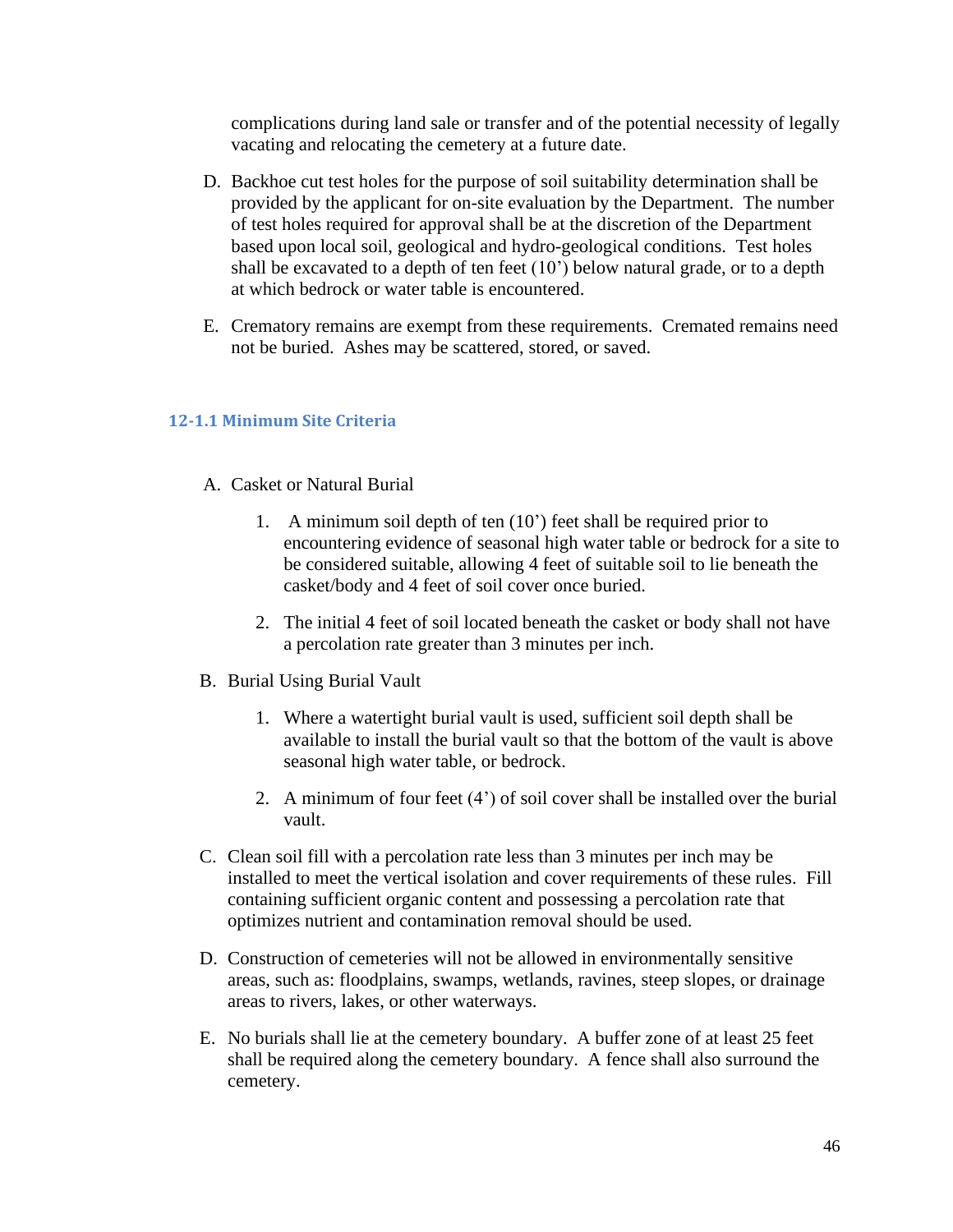F. There is no minimum lot size for gravesites. However, for a "family cemetery", the cemetery area cannot exceed one acre.

#### <span id="page-51-0"></span>**12-1.2 Required Isolation Distances**

- A**.** All burial sites within the cemetery shall be at least 100 feet from surface water.
- B. All burial sites in a cemetery shall be located beyond the 100-year floodplain boundary.
- C. All burial sites shall be located seventy five feet (75') from any water wellhead.
- D. All burial sites shall maintain required isolation distance to wellheads and/or wellhead protection zones of public water supply wells.

#### <span id="page-51-1"></span>**12-1.3 Approval of Cemetery Plat**

- A. Upon approval, one copy of the plat and a letter of approval shall be returned to the applicant and the second copy and a copy of the letter of approval shall remain on file at the Department.
- B. The approved plat shall be recorded with the Register of Deeds by the applicant and shall meet the zoning/land use requirements of the local township.
- C. The Department shall reject the proposed cemetery if the conditions of these regulations cannot be met, or if any potential threat to public health, public safety, or the environment would be created by its approval.
- D. The owner of the cemetery shall be required to maintain retrievable and accurate records of burial dates and locations.

#### <span id="page-51-2"></span>**12-2 Disinterment and Vacating Cemeteries**

A. Pursuant to Mich. Comp. Law § 333.2853, a permit application shall be submitted to the Department on forms provided by the State and signed by a funeral director prior to being granted an approval and permit from the Health Officer, associated with any disinterment and reinterment of human remains or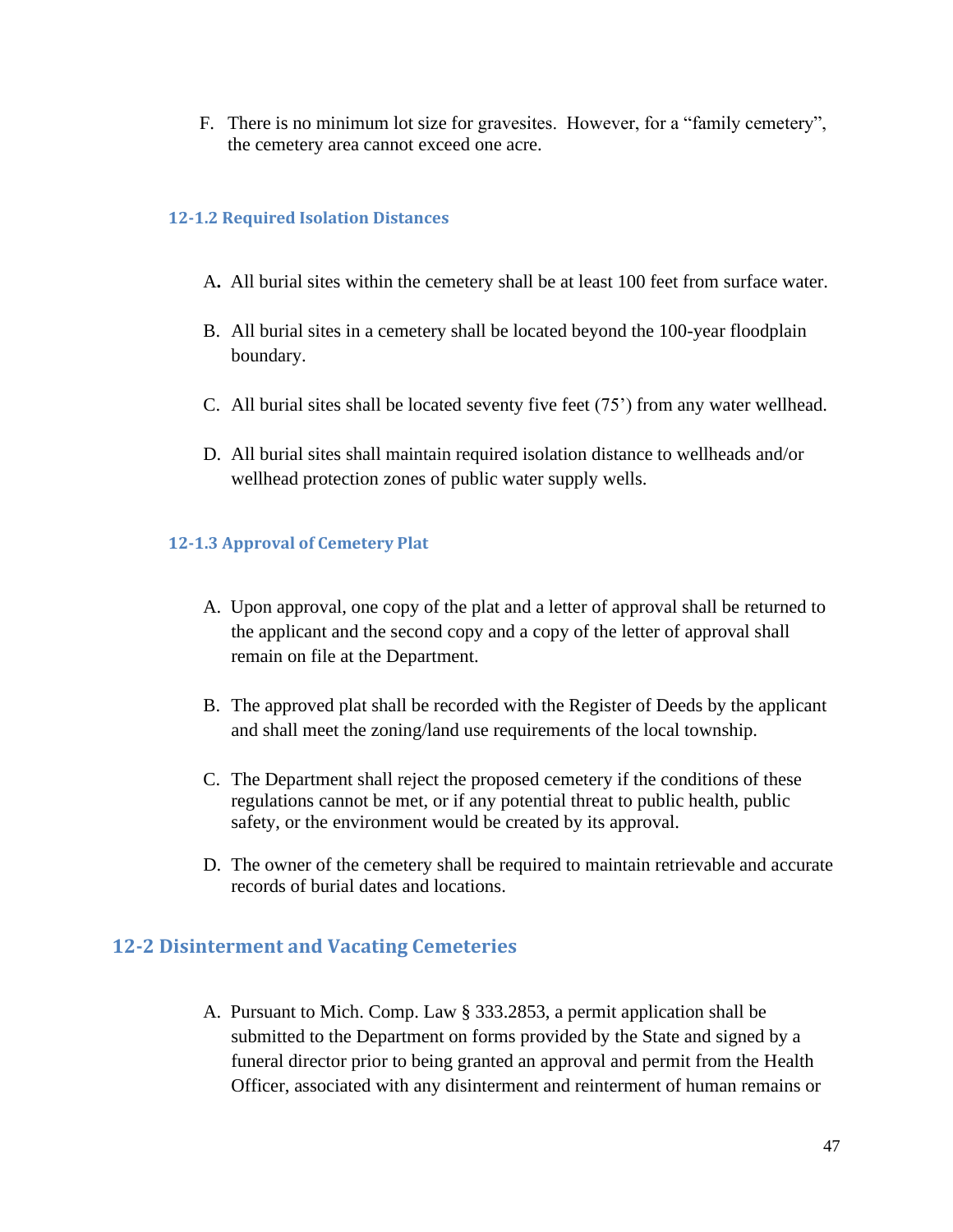the vacating of a cemetery containing human remains

- B. The Health Officer shall approve any disinterment or reinterment requests pursuant to Mich. Comp. Laws § 333.2853. A fee may be charged for review of disinterment and reinterment requests. The affidavit for interment or burial shall be signed by a licensed funeral director and specify surviving relatives. If the required signatures cannot be obtained, the licensed funeral director shall be advised to obtain a circuit court order.
- C. If a cemetery is to be vacated, a circuit court order is required and the Michigan Historical Commission shall be contacted. The Health Officer shall supervise the actual disinterment and reinterment of bodies and remains as required by Mich. Comp. Laws § 333.2458.

## <span id="page-52-0"></span>**12-3 Cemetery Related Complaints**

- A**.** All complaints regarding cemetery maintenance and operation are under the legal jurisdiction of the Cemetery Commissioner under authority of Michigan Cemetery Regulation Act, Act 251 of the Public Acts of 1968, as amended (Mich. Comp. Laws §§ 456.521-456.453), or current State regulations. Complaints regarding human cemeteries should be addressed to the Michigan Department of Licensing and Regulatory Affairs (LARA), or current designated State department.
- B. Complaints associated with animal burial fall under authority of the Bodies of Dead Animals Act (Mich. Comp. Laws §§ 287.651-287.683) and administrative rules adopted thereunder (Mich. Admin. Code R287.651-R287.657). Complaints associated with animal burial should be referred to the Michigan Department of Agriculture and Rural Development (MDARD) or current designated State department.

## <span id="page-52-1"></span>**Article XIII – Clandestine Drug Related Contamination**

#### <span id="page-52-2"></span>**13-1 Clandestine Drug Laboratories**

The Department shall condemn and prohibit occupancy of any habitable building, or portion thereof, for which credible evidence or notification has been received indicating that a clandestine drug laboratory has been operated within that habitable building in accordance with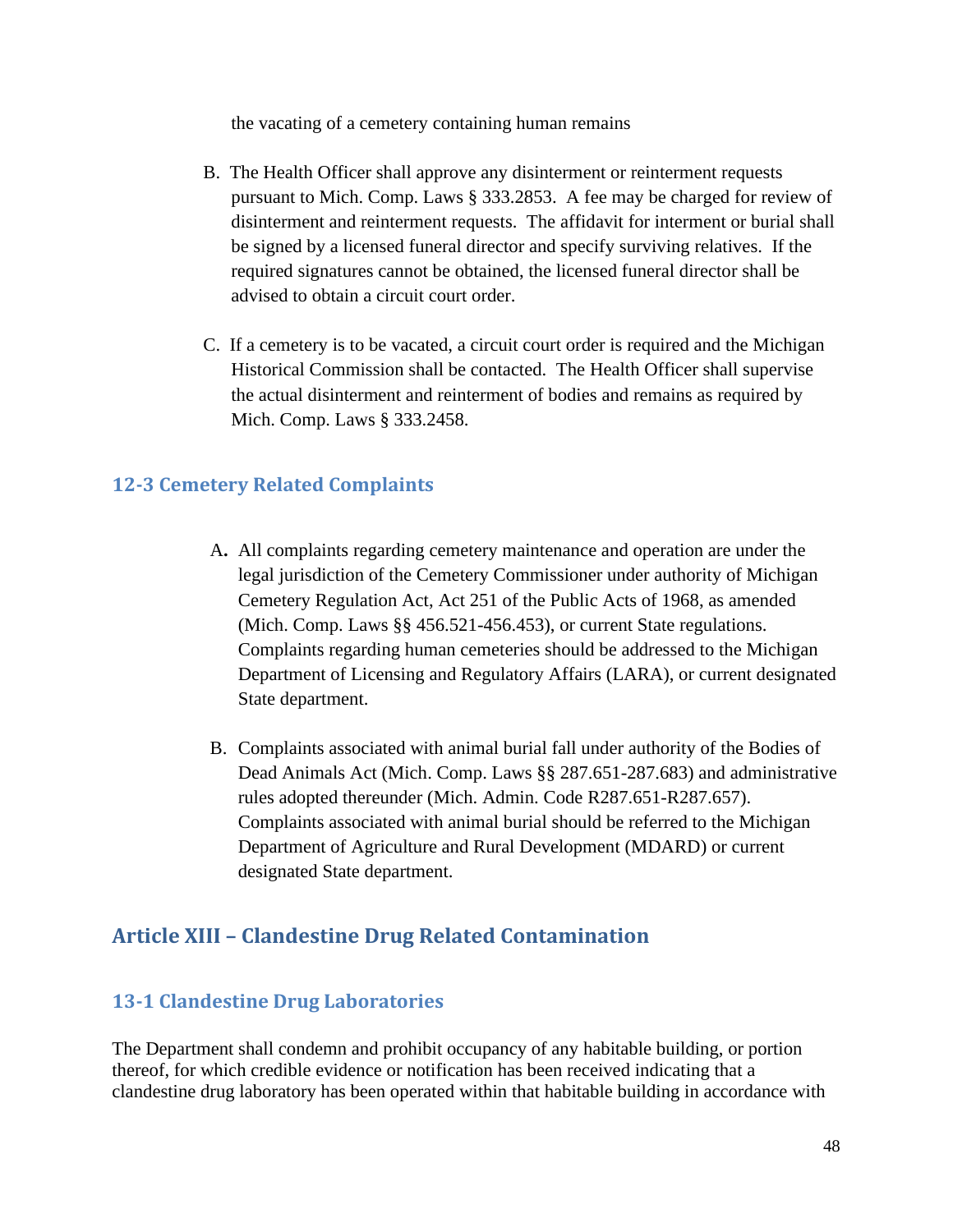Michigan Public Health Code (Mich. Comp. Laws § 333.12103) and the Housing Law of Michigan (Mich. Comp. Laws § 125.485a).

#### <span id="page-53-0"></span>**13-2 Other Drug-Related Contamination**

The Department shall condemn and prohibit occupancy of any habitable building or portion thereof for which credible evidence or notification has been received indicating that drug-related contamination exists within the structure posing a significant health risk to the occupants. Contaminants of concern may include, but are not limited to, methamphetamine, fentanyl, and carfentanyl.

### <span id="page-53-1"></span>**13-3 Expansion of Condemnation**

Condemnation of an individual residence or area within a habitable building may extend into other areas or residences in a habitable building based upon interconnectivity of building design. Justification for expansion of condemnation may include, but is not limited to, interconnectivity and environmental assessment of heating, ventilation and air conditioning (HVAC) ductwork. Environmental assessment and associated costs shall not be at the expense of the Department.

#### <span id="page-53-2"></span>**13-4 Lifting of Condemnation**

Habitable buildings, or any portion thereof, condemned under this Article shall remain condemned until the Department has received and approved the laboratory results and reporting from an environmental assessment deemed acceptable by the Department and performed by a qualified third party environmental consulting professional, company, firm or agency and until such time that the Department has lifted the condemnation. The decontamination, environmental assessment, and associated costs shall not be at the expense of the Department.

## <span id="page-53-3"></span>**Article XIV – Enforcement**

#### <span id="page-53-4"></span>**14-1 Criminal Enforcement**

- A. A person who violates this code or the rules promulgated under it is guilty of a misdemeanor.
- B. By authority of Michigan's Public Health Code, Act 368, P.A. of 1978, Section 2443, as amended (Mich. Comp. Laws § 333.2443), a misdemeanor committed under this code is punishable by imprisonment for not more than six months, or a fine of not more than \$200 or both.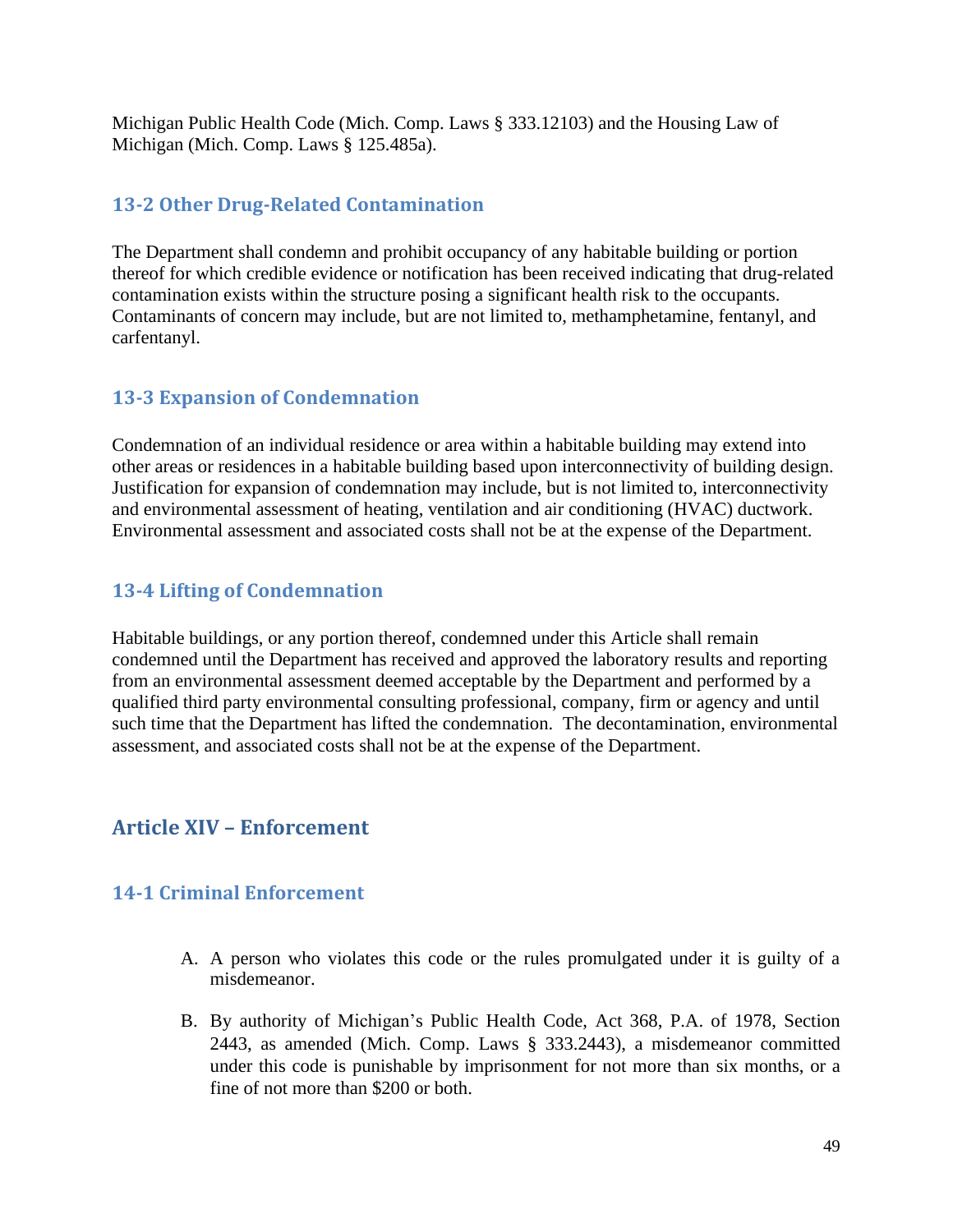C. Each act of violation shall constitute a separate offense.

#### <span id="page-54-0"></span>**14-2 Civil Enforcement**

- A. Whenever the Health Officer determines that this code has been violated, he shall issue a notice of violation to the person responsible. The Health Officer shall issue this notice no later than 90 days after the discovery of the alleged violation.
- B. The notice shall be in writing and include the following information:
	- 1. The nature of the violation, stated with particularity, including reference to the section alleged to have been violated.
	- 2. The civil penalty, if any, established for the violation.
	- 3. The remedial action required to comply with this code.
	- 4. A reasonable time, not to exceed 90 days, for compliance.
	- 5. A statement that failure to correct or abate the violation in the prescribed manner shall result in the issuance of an appearance ticket.
	- 6. A statement that the alleged violator has the right to appeal the notice in accordance with Article XVI.
	- 7. The notice of violation shall be served upon the alleged violator by delivering the notice to him in person; or by sending a copy of the notice by registered mail with proof of mailing to his last known address; or if the person to be served is unknown, by posting the notice in a conspicuous place on the premises.

#### <span id="page-54-1"></span>**14-3 Appearance Tickets**

- A. The Health Officer is authorized, by authority of Michigan's Public Health Code Act 368, P.A. of 1978, Section 2463 (Mich. Comp. Laws § 333.2463), pursuant to Sections 9a to 9g of Chapter 4 of Act No. 175, P. A. of 1927, as amended, (Mich. Comp. Laws §§ 7.64.9a-7.64.9g), to issue and serve appearance tickets for violations of this code.
- B. No appearance ticket shall be issued for a violation of this code without first having served the alleged violator with a written notice of violation.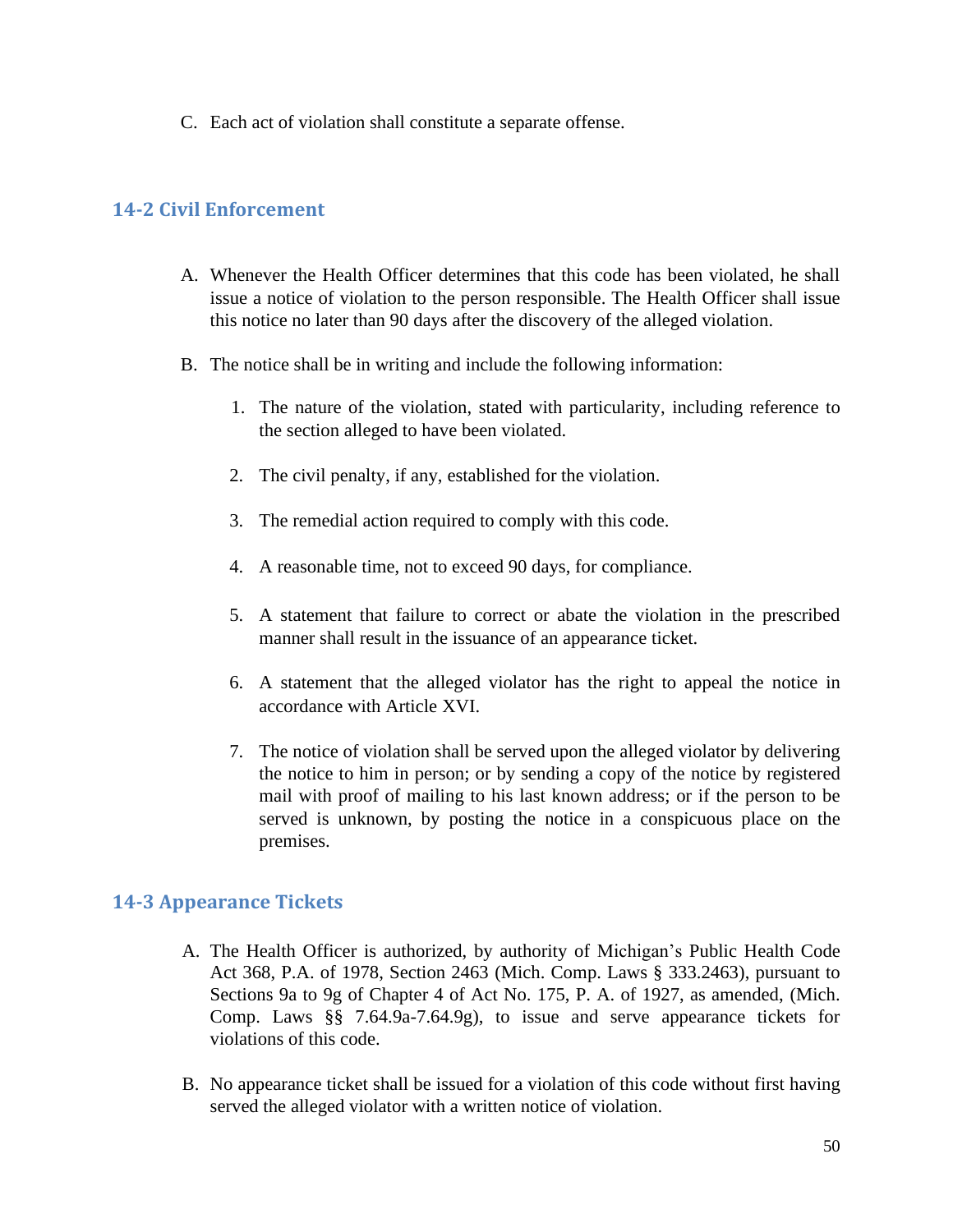#### <span id="page-55-0"></span>**14-4 Schedule of Civil Penalties**

- A. Monetary civil penalties shall be imposed according to the following schedule for subsequent violations occurring within a rolling 24-month period. Violations occurring beyond 24 months of the initial violation will be considered first violation:
	- 1. First violation: \$200.00
	- 2. Second violation: \$500.00
	- 3. Third and subsequent violations: \$1,000.00.
- B. A civil penalty levied under this Section shall be for each violation or day that the violation continues. The civil penalty may be assessed for a specified violation of this code or order issued which the Health Officer has the authority and duty to enforce. A civil penalty may be recovered in a civil action brought in the county in which the violation occurred or the defendant resides.

#### <span id="page-55-1"></span>**14-5 Inspections, Investigations and Warrants**

To enforce this code, the Department may inspect or investigate any matter, thing, premises, place, person, record, vehicle, incident, or event. The Department may collect samples for laboratory examination. The standards and procedures for issuance of an inspection or investigation warrant shall be in accordance with Mich. Comp. Laws §§ 333.2242-2247.

#### <span id="page-55-2"></span>**14-6 Injunctions**

The Health Officer, without posting bond, may maintain injunctive action to restrain, prevent, or correct a violation of a law, rule, or order which he has the duty to enforce, or to restrain, prevent, or correct an activity or condition which he believes adversely affects the public health. This remedy may be used notwithstanding the existence and pursuit of any other remedy.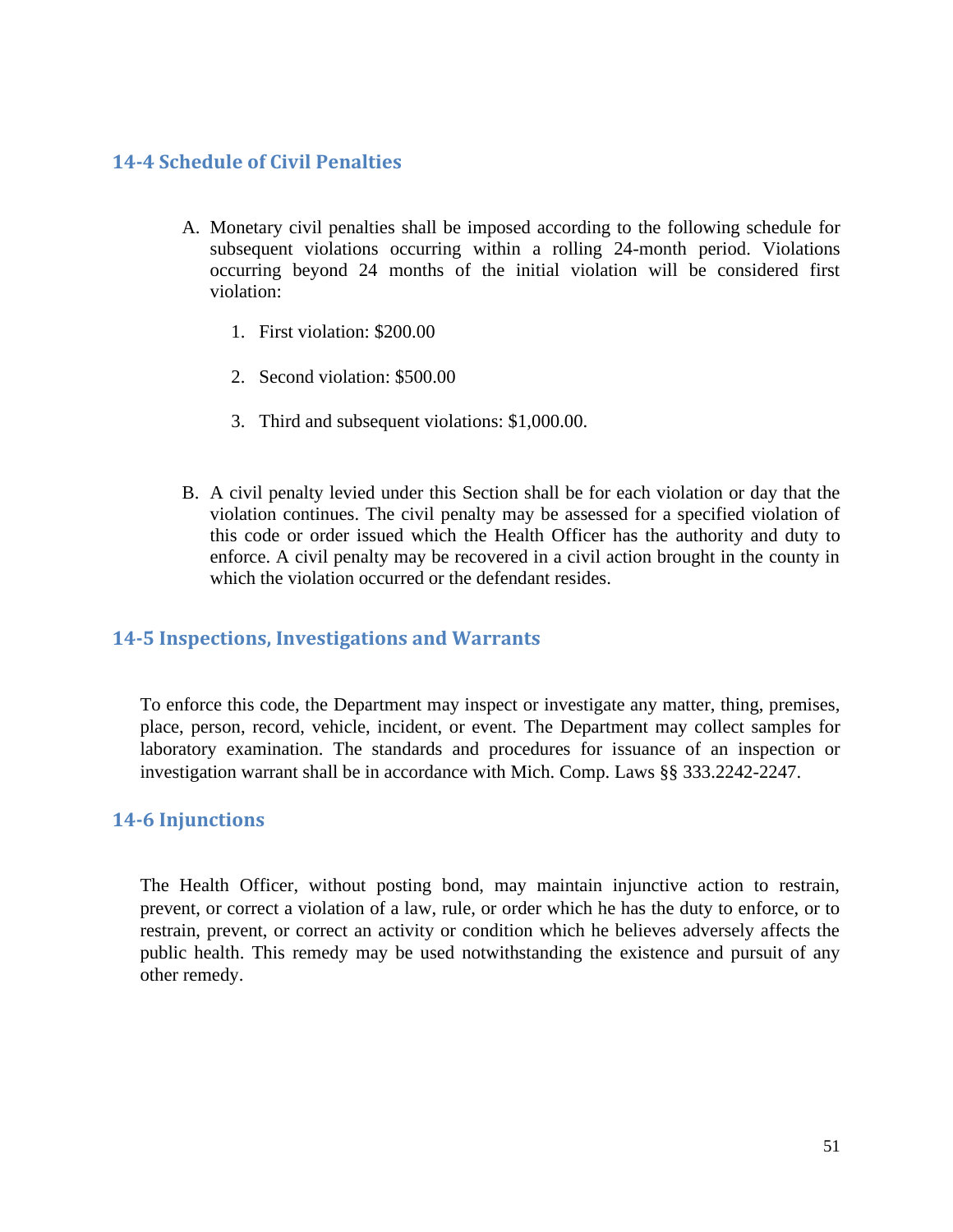#### <span id="page-56-0"></span>**14-7 Obstruction of Health Officer**

It shall be unlawful for any person to molest, willfully oppose, or otherwise obstruct the Health Officer.

## <span id="page-56-1"></span>**Article XV – Variances**

#### <span id="page-56-2"></span>**15-1 Variances**

- A. A variance from the specific requirements of this code may be granted by the Health Officer when all of the following conditions exist:
	- 1. No substantial health hazard or nuisance is likely to occur.
	- 2. Strict compliance with the code requirements would result in unnecessary or unreasonable hardship to the petitioner.
	- 3. No state, local statute, or other applicable laws would be violated.
	- 4. The protection of the health, safety, and general welfare of the public is assured.
- B. The variance request shall be in writing. The applicant shall demonstrate that the variance would pose no hazard to the public or the environment.
- C. The Health Officer may specify conditions necessary for the granting of the variance

## <span id="page-56-3"></span>**Article XVI - Appeals**

#### <span id="page-56-4"></span>**16-1 Board of Appeals**

A. In order to provide for reasonable and equitable interpretations of the provisions of this code and associated technical manual, a board of appeals may be formed to hear appeals. The board shall have not less than three but not more than five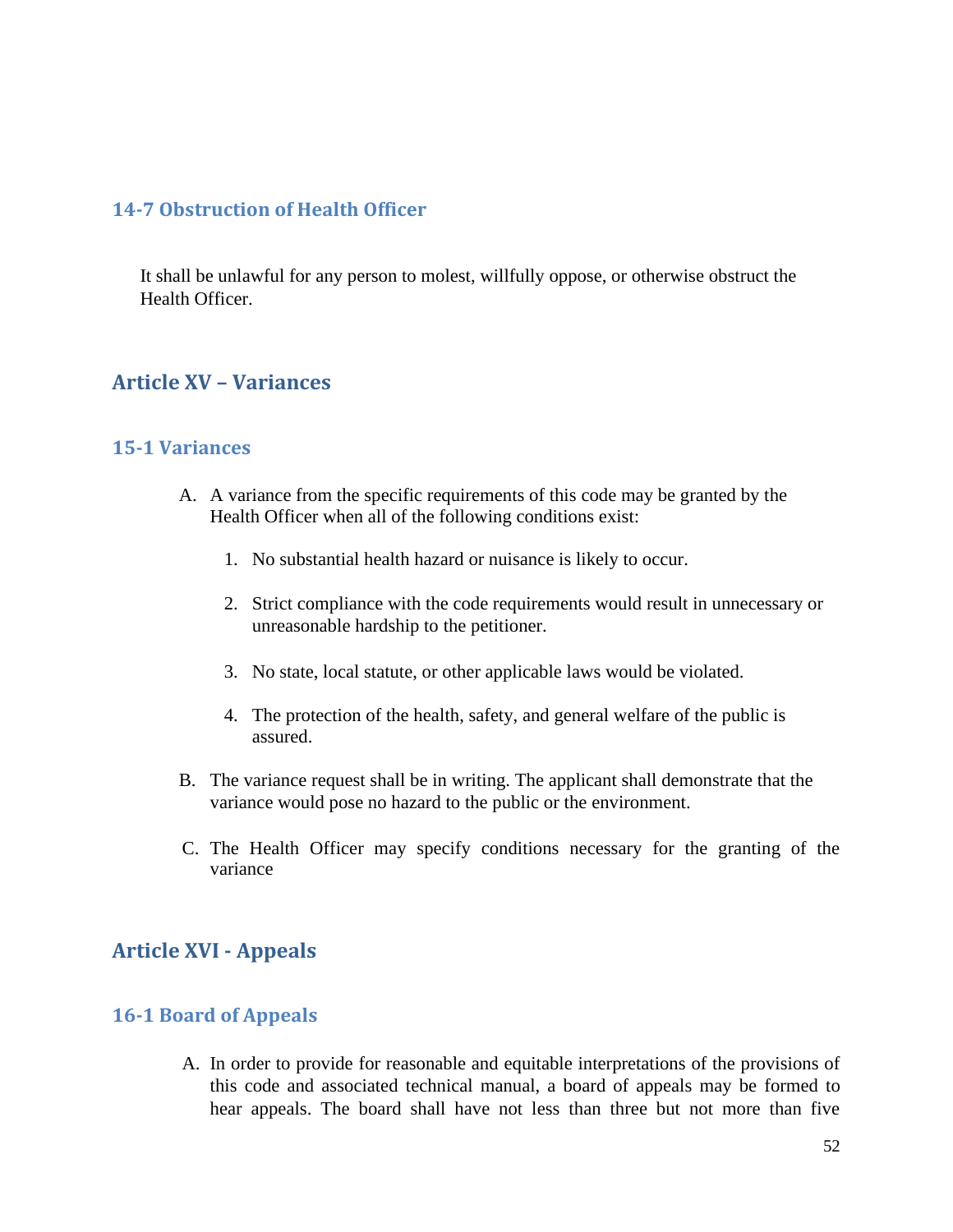members, appointed by the Board of County Commissioners. The appeals board shall be representative of varied interests.

- B. The membership of the board of appeals shall elect their own chairperson from among its membership.
- C. The Department shall provide administrative support to the board of appeals.
- D. Appeals on all sites which serve buildings other than single and two-family residences, including those with peak daily flows of less than 1,000 gallons per day evaluated under these regulations, shall be made to the Michigan Department of Environment Great Lakes and Energy or current State agency responsible under the Michigan Criteria for Subsurface Sewage Disposal, as written by the Division of Environmental Health, Bureau of Environmental and Occupational Health, Michigan Department of Public Health, April 1994, By authority of Act 368, P.A. 1978, as amended (Mich. Comp. Laws Ch 333) and Act 451, P.A. 1994, as amended (Mich. Comp. Laws  $\S$  324.101 – 324.90106), or current State requirement.

#### <span id="page-57-0"></span>**16-2 Informal Resolution of Disputes**

- A. A person who disagrees with a decision of the Health Officer, arising out of this code, is encouraged to meet and resolve the dispute with the Supervisor of the Environmental Health Division or the Health Officer. At any time a person may cease efforts to reach an informal resolution and may request a formal hearing before the board of appeals.
- B. Before the Health Officer suspends or revokes a license, the Health Officer shall give notice, personally or by mail, to the licensee. The licensee shall be given an opportunity, at an informal meeting, to show compliance with all lawful requirements for retention of the license.
- C. In the absence of compliance, the Health Officer shall issue a notice of a formal hearing, followed by a hearing, in accordance with the procedures outlined in Section 16-3 below. The Health Officer may order a summary suspension of the license if the public health, safety, or welfare requires emergency action.

#### <span id="page-57-1"></span>**16-3 Formal Hearings**

A. A person who disagrees with the decision of the Health Officer, and who has been unable to resolve the dispute informally, may petition the Department for a formal administrative hearing before the board of appeals. The petitioner has 20 days after the receipt of an adverse decision to do so. The formal hearing shall be held within